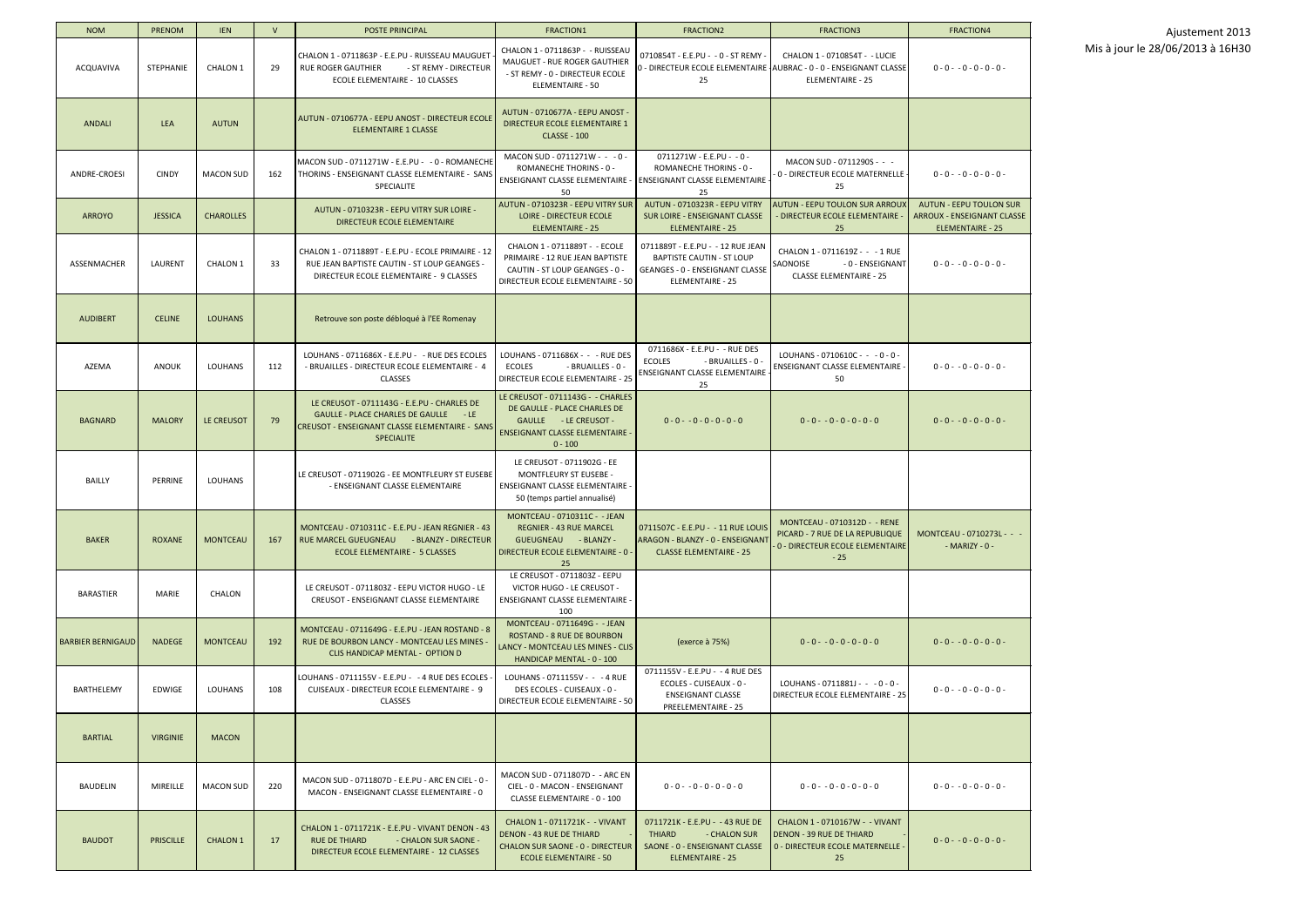| <b>BEAUCHENE</b>  | MARIE-HELENE     | <b>CHALON 2</b>  | 36  | CHALON 2 - 0711851B - E.E.PU - ST JEAN DES VIGNES<br>19 RUE GENERAL GIRAUD<br>- CHALON SUR SAONE<br>DIRECTEUR ECOLE ELEMENTAIRE - 9 CLASSES                                  | CHALON 2 - 0711851B - - ST JEAN DES<br>VIGNES - 19 RUE GENERAL GIRAUD<br>CHALON SUR SAONE - 0 - DIRECTEUR<br><b>ECOLE ELEMENTAIRE - 50</b>                              | 0711851B - E.E.PU - -19 RUE<br><b>GENERAL GIRAUD</b><br>- CHALON<br>SUR SAONE - 0 - ENSEIGNANT<br><b>CLASSE PREELEMENTAIRE - 25</b> | CHALON 2 - 0711152S - - SAINT<br>EXUPERY - 21 RUE EDOUARD BENES<br>0 - DIRECTEUR ECOLE ELEMENTAIRE<br>25                   | $0 - 0 - 0 - 0 - 0 - 0 -$                                                                       |
|-------------------|------------------|------------------|-----|------------------------------------------------------------------------------------------------------------------------------------------------------------------------------|-------------------------------------------------------------------------------------------------------------------------------------------------------------------------|-------------------------------------------------------------------------------------------------------------------------------------|----------------------------------------------------------------------------------------------------------------------------|-------------------------------------------------------------------------------------------------|
| <b>BERGOT-ROY</b> | <b>ISABELLE</b>  | <b>MACON ASH</b> | 128 | MACON ASH - 0711351H - SEGPA - AN CLG J.MOULIN<br>4 RUE JEAN BOUVERI - MONTCEAU LES MINES CEDEX<br>INSTITUTEUR SEGPA - INSTITUTEUR EDUCATION<br><b>SPECIALISEE</b>           | MACON ASH - 0711351H - - AN CLG<br>J.MOULIN - 4 RUE JEAN BOUVERI -<br><b>MONTCEAU LES MINES CEDEX - 0 -</b><br><b>INSTITUTEUR SEGPA - 100</b>                           | $0 - 0 - 0 - 0 - 0 - 0 - 0$                                                                                                         | $0 - 0 - 0 - 0 - 0 - 0 - 0$                                                                                                | $0 - 0 - 0 - 0 - 0 - 0 -$                                                                       |
| <b>BERNARD</b>    | <b>BENEDICTE</b> | <b>TOURNUS</b>   | 194 | TOURNUS - 0711529B - E.M.PU - - RUE DES CHEVRES<br>- BUXY - ENSEIGNANT CLASSE PREELEMENTAIRE -<br><b>SANS SPECIALITE</b>                                                     | TOURNUS - 0711529B - - - RUE DES<br><b>CHEVRES</b><br>- BUXY - 0 -<br><b>ENSEIGNANT CLASSE</b><br>PREELEMENTAIRE - 50                                                   | 0710972W - E.E.PU - - 0 - ST<br>DESERT - 0 - DIRECTEUR ECOLE<br><b>ELEMENTAIRE - 25</b>                                             | TOURNUS - 0711024C - - -<br>- 0 - ENSEIGNANT CLASSE<br>ELEMENTAIRE - 25                                                    | $0 - 0 - 0 - 0 - 0 - 0 -$                                                                       |
| <b>BERRUET</b>    | <b>ELENA</b>     | <b>MACON ASH</b> |     | MACON ASH - 0711769M - IME EUGENE JOURNET -<br><b>BUXY - ENSEIGNANT SPECIALISE OPTION D</b>                                                                                  | MACON ASH - 0711769M - IME<br><b>EUGENE JOURNET - BUXY -</b><br><b>ENSEIGNANT SPECIALISE OPTION D</b><br>50                                                             | MACON ASH - 0711769M - IME<br><b>EUGENE JOURNET - BUXY -</b><br><b>ENSEIGNANT SPECIALISE OPTION D-</b><br>25                        | 25% sont à compléter                                                                                                       |                                                                                                 |
| <b>BERTHIER</b>   | <b>FRANCOIS</b>  | <b>MACON ASH</b> |     | MACON ASH - 0711050F - ETAB.REGIONAL ENSEIGNT<br>ADAPTE - CLAUDE BROSSE - 297 RUE SAINT-MARTIN<br>DES VIGNES - CHARNAY LES MACON - INSTITUTEUR<br>SPECIALISE                 | MACON ASH - 0711050F -<br>ETAB.REGIONAL ENSEIGNT ADAPTE -<br>CLAUDE BROSSE - 297 RUE SAINT-<br>MARTIN DES VIGNES - CHARNAY LES<br>MACON - INSTITUTEUR SPECIALISE<br>100 |                                                                                                                                     |                                                                                                                            |                                                                                                 |
| <b>BEZIER</b>     | <b>DOMINIQUE</b> | <b>CHAROLLES</b> | 77  | CHAROLLES - 0710815A - E.E.PU - LAMARTINE - 11<br><b>RUE LAMARTINE</b><br>- LA CLAYETTE - TITULAIRE<br>REMPLACANT BRIGADE - SANS SPECIALITE                                  | CHAROLLES - 0710815A - -<br>LAMARTINE - 11 RUE LAMARTINE<br>- LA CLAYETTE - TITULAIRE<br>REMPLACANT BRIGADE - 0 - 100                                                   | $0 - 0 - 0 - 0 - 0 - 0 - 0$                                                                                                         | $0 - 0 - 0 - 0 - 0 - 0 - 0$                                                                                                | $0 - 0 - 0 - 0 - 0 - 0 -$                                                                       |
| <b>BLANCO</b>     | <b>MATHILDE</b>  | <b>MACON ASH</b> | 125 | MACON ASH - 0711295X - SEGPA - AN CLG VALLON<br>Z.U. PRIO. DE SAINT PANTALEON - AUTUN -<br>INSTITUTEUR SEGPA - INSTITUTEUR EDUCATION<br>SPECIALISEE                          | MACON ASH - 0711295X - - AN CLG<br>VALLON - Z.U. PRIO. DE SAINT<br>PANTALEON - AUTUN - 0 -<br><b>INSTITUTEUR SEGPA - 100</b>                                            | $0 - 0 - 0 - 0 - 0 - 0 - 0$                                                                                                         | $0 - 0 - 0 - 0 - 0 - 0 - 0$                                                                                                | $0 - 0 - 0 - 0 - 0 - 0 -$                                                                       |
| <b>BLONDEAU</b>   | <b>LAURENT</b>   | <b>CHAROLLES</b> | 66  | CHAROLLES - 0710841D - E.E.PU - - 0 - CHAMPLECY<br>DIRECTEUR ECOLE ELEMENTAIRE - 1 CLASSE                                                                                    | CHAROLLES - 0710841D - - - 0 -<br><b>CHAMPLECY - DIRECTEUR ECOLE</b><br>ELEMENTAIRE - 0 - 50                                                                            | 0710177G - E.M.PU - - 26 RUE<br><b>CHAMPAGNY</b><br>- CHAROLLES<br><b>DIRECTEUR ECOLE MATERNELLE - 0 -</b><br>25                    | CHAROLLES-0711458K-NEUZY-<br><b>DIGOIN-DIRECEUR ECOLE</b><br>ELEMENTAIRE-25                                                | $0 - 0 - 0 - 0 - 0 - 0 -$                                                                       |
| <b>BOIS</b>       | <b>JULIETTE</b>  | LOUHANS          | 123 | LOUHANS - 0710554S - E.E.PU - -<br>LA CHAUX - TITULAIRE REMPLACANT BRIGADE - SANS<br><b>SPECIALITE</b>                                                                       | LOUHANS - 0710554S - - -<br>- LA CHAUX - 0 - TITULAIRE<br>REMPLACANT BRIGADE - 100                                                                                      | $0 - 0 - 0 - 0 - 0 - 0 - 0$                                                                                                         | $0 - 0 - 0 - 0 - 0 - 0 - 0$                                                                                                | $0 - 0 - 0 - 0 - 0 - 0 -$                                                                       |
| <b>BOISSELOT</b>  | <b>ADELINE</b>   | <b>CHALON 2</b>  | 35  | CHALON 2 - 0711460B - E.M.PU - PABLO NERUDA - 1<br>RUE EDGAR VARESE - CHALON SUR SAONE -<br><b>ENSEIGNANT CLASSE PREELEMENTAIRE - SANS</b><br><b>SPECIALITE</b>              | CHALON 2 - 0711460B - - PABLO<br>NERUDA - 1 RUE EDGAR VARESE -<br><b>CHALON SUR SAONE - 0 -</b><br><b>ENSEIGNANT CLASSE</b><br><b>PREELEMENTAIRE - 50</b>               | 0711460B - E.M.PU - - 1 RUE EDGAR<br>VARESE - CHALON SUR SAONE - 0 -<br><b>DIRECTEUR ECOLE MATERNELLE - 25</b>                      | CHALON 2 - 0711397H - - PAULINE<br>KERGOMARD - 1 BIS RUE ROGER<br>LAGRANGE - 0 - DIRECTEUR<br><b>ECOLE MATERNELLE - 25</b> | $0 - 0 - 0 - 0 - 0 - 0 -$                                                                       |
| <b>BONCOURT</b>   | <b>AUDREY</b>    | <b>LOUHANS</b>   | 116 | LOUHANS - 0711168J - E.E.PU - - 1 RUE DU BOURG<br>- ST GERMAIN DU PLAIN - DIRECTEUR ECOLE<br>ELEMENTAIRE - 9 CLASSES                                                         | LOUHANS - 0711168J - - - 1 RUE DU<br>- ST GERMAIN DU<br><b>BOURG</b><br>PLAIN - 0 - DIRECTEUR ECOLE<br><b>ELEMENTAIRE - 50</b>                                          | 0711168J - E.E.PU - -1 RUE DU<br><b>BOURG</b><br>- ST GERMAIN DU<br>PLAIN - 0 - ENSEIGNANT CLASSE<br>ELEMENTAIRE - 25               | LOUHANS - 0711168J - - -1 RUE DU<br><b>BOURG</b><br>- 0 - CLIS HANDICAP<br>MENTAL - 25                                     | $0 - 0 - 0 - 0 - 0 - 0 -$                                                                       |
| <b>BONNET</b>     | <b>LAETITIA</b>  | <b>CHALON 2</b>  | 43  | CHALON 2 - 0711154U - E.E.PU - - 24 RUE DU BOURG<br>CIEL - ENSEIGNANT CLASSE PREELEMENTAIRE - SANS<br><b>SPECIALITE</b>                                                      | CHALON 2 - 0711154U - - - 24 RUE<br>DU BOURG - CIEL - 0 - ENSEIGNANT<br><b>CLASSE PREELEMENTAIRE - 50</b>                                                               | 0711154U - E.E.PU - - 24 RUE DU<br><b>BOURG - CIEL - 0 - DIRECTEUR</b><br><b>ECOLE ELEMENTAIRE - 25</b>                             | CHALON 2 - 0710919N - - PIERRE<br>VAUX - 3 ALLEE PIERRE BEREGOVOY<br>0 - DIRECTEUR ECOLE ELEMENTAIRE -<br>25               | $0 - 0 - 0 - 0 - 0 - 0 -$                                                                       |
| <b>BOSDONNAT</b>  | <b>BLANDINE</b>  | <b>MACON</b>     |     |                                                                                                                                                                              |                                                                                                                                                                         |                                                                                                                                     |                                                                                                                            |                                                                                                 |
| <b>BOSSU</b>      | <b>SONIA</b>     | <b>CHALON</b>    |     | LE CREUSOT - 0711803Z - EEPU VICTOR HUGO - LE<br><b>CREUSOT - ENSEIGNANT CLASSE ELEMENTAIRE</b>                                                                              | LE CREUSOT - 0711803Z - EEPU<br>VICTOR HUGO - LE CREUSOT -<br><b>ENSEIGNANT CLASSE ELEMENTAIRE</b><br>25                                                                | LE CREUSOT - 0711803Z - EEPU<br>VICTOR HUGO - LE CREUSOT -<br>DIRECTEUR ECOLE ELEMENTAIRE -<br>50                                   | LE CREUSOT - 0710179J - EMPU<br><b>CAMILLE CLAUDEL - LE CREUSOT -</b><br><b>DIRECTEUR ECOLE MATERNELLE - 25</b>            |                                                                                                 |
| <b>BOULAT</b>     | AZIZA            | <b>MACON ASH</b> | 126 | MACON ASH - 0711538L - SEGPA - AN.CLG<br><b>GUILLAUME DES AUTELS - 1 BIS RUE SAINT ROCH -</b><br>CHAROLLES - INSTITUTEUR SEGPA - INSTITUTEUR<br><b>EDUCATION SPECIALISEE</b> | MACON ASH - 0711538L - - AN.CLG<br><b>GUILLAUME DES AUTELS - 1 BIS RUE</b><br>SAINT ROCH - CHAROLLES - 0 -<br>INSTITUTEUR SEGPA - 100                                   | $0 - 0 - 0 - 0 - 0 - 0 - 0$                                                                                                         | $0 - 0 - 0 - 0 - 0 - 0 - 0$                                                                                                | $0 - 0 - 0 - 0 - 0 - 0 -$                                                                       |
| <b>BOULAY</b>     | <b>PERRINE</b>   | <b>MACON ASH</b> |     | MACON ASH - 0711487F-IME LE BREUIL -<br><b>ENSEIGNANT SPECIALISE</b>                                                                                                         | MACON ASH - 0711487F- IME LE<br><b>BREUIL - ENSEIGNANT SPECIALISE - 50</b>                                                                                              | MACON ASH - 0711437B - CENTRE<br>HOSPITALIER - SEVREY - 50 (exercice<br><b>CATTP Le Creusot</b> )                                   |                                                                                                                            |                                                                                                 |
| <b>BOULLING</b>   | <b>ELODIE</b>    | <b>CHALON 1</b>  | 25  | CHALON 1 - 0711685W - E.E.PU - JEAN ROSTAND - 8<br>- CHATENOY LE ROYAL -<br>TER RUE DU BOURG<br>DIRECTEUR ECOLE ELEMENTAIRE - 5 CLASSES                                      | CHALON 1 - 0711685W - - JEAN<br>ROSTAND - 8 TER RUE DU BOURG<br>- CHATENOY LE ROYAL - 0 -<br>DIRECTEUR ECOLE ELEMENTAIRE - 25                                           | 0710165U - E.M.PU - - 8 BIS RUE DU<br>- CHATENOY LE<br><b>BOURG</b><br>ROYAL - 0 - DIRECTEUR ECOLE<br>MATERNELLE - 25               | CHALON 1 - 0711575B - - JEAN<br>LURCAT - 13 RUE DES PRES DEVANT<br>0 - DIRECTEUR ECOLE ELEMENTAIRE<br>- 25                 | CHALON 1 - 0711842S - - RIVES<br>DE SAONE - 65 RUE DE<br>STRASBOURG - CHALON SUR<br>SAONE - 0 - |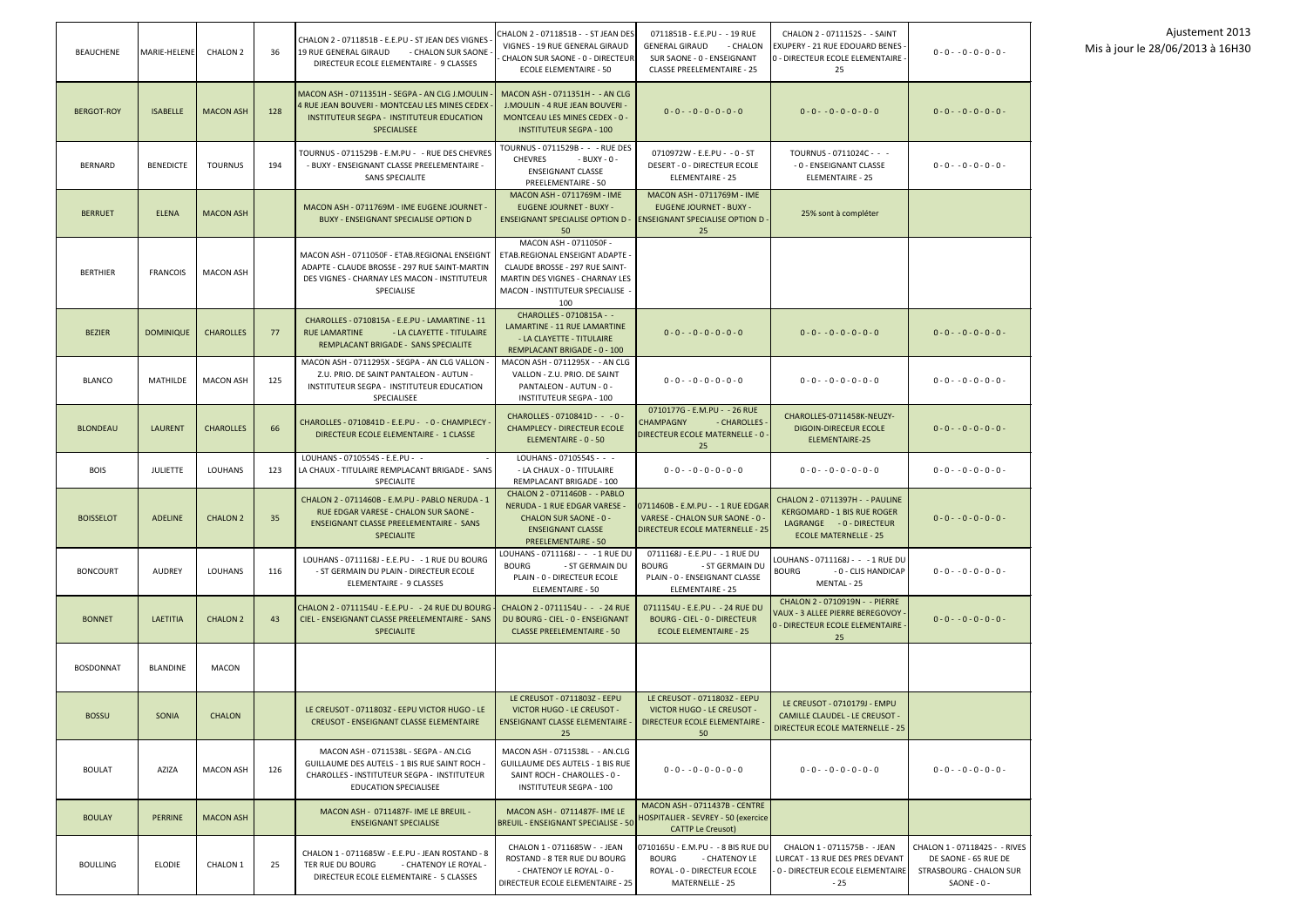| <b>BOURGEOISAT</b> | <b>ALICE</b>    | <b>CHAROLLES</b>  | 71  | CHAROLLES - 0710183N - E.M.PU - LA BRIERETTE - 16<br>RUE LEON PIC - DIGOIN - DIRECTEUR ECOLE<br><b>MATERNELLE - 4 CLASSES</b>                           | CHAROLLES - 0710183N - - LA<br><b>BRIERETTE - 16 RUE LEON PIC -</b><br><b>DIGOIN - DIRECTEUR ECOLE</b><br>MATERNELLE - 0 - 25                                           | 0710183N - E.M.PU - - 16 RUE LEON<br>PIC - DIGOIN - ENSEIGNANT CLASSE<br>PREELEMENTAIRE - 0 - 25                                    | CHAROLLES - 0711687Y - - PIERRE ET<br><b>MARIE CURIE - 12 RUE MARCELIN</b><br><b>BERTHELOT - DIRECTEUR ECOLE</b><br>ELEMENTAIRE - 0 - 25                              | CHAROLLES - 0711813K - -<br><b>LAFLEUR BARTOLI - 28 RUE</b><br><b>GEORGES LAFLEUR - DIGOIN</b><br>- ENSEIGNANT CLASSE<br><b>ELEMENTAIRE -</b> |
|--------------------|-----------------|-------------------|-----|---------------------------------------------------------------------------------------------------------------------------------------------------------|-------------------------------------------------------------------------------------------------------------------------------------------------------------------------|-------------------------------------------------------------------------------------------------------------------------------------|-----------------------------------------------------------------------------------------------------------------------------------------------------------------------|-----------------------------------------------------------------------------------------------------------------------------------------------|
| <b>BRENOT</b>      | <b>SIMON</b>    | <b>CHALON</b>     |     |                                                                                                                                                         |                                                                                                                                                                         |                                                                                                                                     |                                                                                                                                                                       |                                                                                                                                               |
| <b>BRESSAND</b>    | AMELIE          | <b>CHAROLLES</b>  | 63  | CHAROLLES - 0710825L - E.E.PU - -<br><b>CHASSIGNY SOUS DUN - DIRECTEUR ECOLE</b><br>ELEMENTAIRE - 3 CLASSES                                             | CHAROLLES - 0710825L - - -<br><b>CHASSIGNY SOUS DUN - DIRECTEUR</b><br><b>ECOLE ELEMENTAIRE - 0 - 25</b>                                                                | 0710801K - E.E.PU - -<br>- ST LAURENT EN BRIONNAIS -<br><b>ENSEIGNANT CLASSE ELEMENTAIRE</b><br>$0 - 25$                            | CHAROLLES - 0710808T - - - 0 -<br>DIRECTEUR ECOLE ELEMENTAIRE - 0 -<br>25                                                                                             | CHAROLLES - 0710815A - -<br>LAMARTINE - 11 RUE<br>LAMARTINE<br>$-LA$<br><b>CLAYETTE - DIRECTEUR ECOLE</b><br><b>ELEMENTAIRE -</b>             |
| <b>BRIOT</b>       | PHILIPPE        | AUTUN             |     | AUTUN - 0711311P - E.E.PU - LE PARC - RUE<br><b>CAPITAINE REPOUX</b><br>- AUTUN - REGROUPEMENT<br><b>ADAPTATION - OPTION E</b>                          | AUTUN - 0711311P - E.E.PU - LE PARC<br>RUE CAPITAINE REPOUX<br><b>AUTUN - REGROUPEMENT</b><br>ADAPTATION - OPTION E - 100                                               |                                                                                                                                     |                                                                                                                                                                       |                                                                                                                                               |
| <b>BROCARD</b>     | <b>EMILIE</b>   | <b>CHALON</b>     |     |                                                                                                                                                         |                                                                                                                                                                         |                                                                                                                                     |                                                                                                                                                                       |                                                                                                                                               |
| <b>BROCARD</b>     | MELANIE         | <b>MACON NORD</b> | 145 | MACON NORD - 0711470M - E.E.PU - MARCEL<br>PAGNOL - RUE DE LABREUVOIR - LUGNY -<br>ENSEIGNANT CLASSE PREELEMENTAIRE - SANS<br>SPECIALITE                | MACON NORD - 0711470M - -<br>MARCEL PAGNOL - RUE DE L<br>ABREUVOIR - LUGNY - ENSEIGNANT<br>CLASSE PREELEMENTAIRE - 0 - 50                                               | 0710257U - E.M.PU - -<br>LA SALLE - 0 - ENSEIGNANT CLASSE<br><b>PREELEMENTAIRE - 25</b>                                             | $0 - 0 - 0 - 0 - 0 - 0 - 0$                                                                                                                                           | $0 - 0 - 0 - 0 - 0 - 0 -$                                                                                                                     |
| <b>BRUN</b>        | <b>EMILIE</b>   | <b>TOURNUS</b>    |     |                                                                                                                                                         |                                                                                                                                                                         |                                                                                                                                     |                                                                                                                                                                       |                                                                                                                                               |
| <b>BUISSON</b>     | <b>DELPHINE</b> | <b>LOUHANS</b>    |     | LOUHANS - 0711549Y - EEPU SIMANDRE - DIRECTEUR<br><b>ECOLE ELEMENTAIRE</b>                                                                              | LOUHANS - 0711549Y - EEPU<br>SIMANDRE - DIRECTEUR ECOLE<br><b>ELEMENTAIRE - 50</b>                                                                                      |                                                                                                                                     |                                                                                                                                                                       |                                                                                                                                               |
| <b>BURGOS</b>      | <b>PERRINE</b>  | <b>MACON</b>      |     | MONTCEAU - 0711331L - E.E.PU - LES BRUYERES - 1<br>RUE ALEXANDRE BUISSON<br>- GUEUGNON -<br>TITULAIRE REMPLACANT BRIGADE - SANS SPECIALITE              | MONTCEAU - 0711331L - E.E.PU - LES<br><b>BRUYERES - 1 RUE ALEXANDRE</b><br>BUISSON - GUEUGNON -<br>TITULAIRE REMPLACANT BRIGADE -<br><b>SANS SPECIALITE - 100</b>       |                                                                                                                                     |                                                                                                                                                                       |                                                                                                                                               |
| <b>BUTEAU</b>      | <b>CELIA</b>    | MONTCEAU          | 190 | MONTCEAU - 0710299P - E.E.PU - JULES VERNE - 49<br>RUE DE LA COUDRAIE - MONTCEAU LES MINES -<br>TITULAIRE REMPLACANT BRIGADE - SANS SPECIALITE          | MONTCEAU - 0710299P - - JULES<br>VERNE - 49 RUE DE LA COUDRAIE -<br>MONTCEAU LES MINES - TITULAIRE<br>REMPLACANT BRIGADE - 0 - 100                                      | $0 - 0 - 0 - 0 - 0 - 0 - 0$                                                                                                         | $0 - 0 - 0 - 0 - 0 - 0 - 0$                                                                                                                                           | $0 - 0 - 0 - 0 - 0 - 0 -$                                                                                                                     |
| <b>CARLOT</b>      | <b>FANNY</b>    | <b>LOUHANS</b>    | 117 | LOUHANS -0710641L-BAUDRIERES-ECOLE<br><b>ELEMENTAIRE-</b>                                                                                               | LOUHANS -0710641L-BAUDRIERES-<br>ECOLE ELEMENTAIRE-50                                                                                                                   | LOUHANS-0710635E-7 PLACE DE LA<br>MAIRIE-ST CHRISTOPHE EN BRESSE-<br><b>ECOLE ELEMENTAIRE-25</b>                                    | $0 - 0 - 0 - 0 - 0 - 0 - 0$                                                                                                                                           | $0 - 0 - 0 - 0 - 0 - 0 - 0$                                                                                                                   |
| CASTAGNINO         | <b>VINCENT</b>  | CHALON 2          | 60  | CHALON 2 - 0711151R - E.M.PU - SAINT EXUPERY - 21<br>RUE EDOUARD BENES<br>- CHALON SUR SAONE -<br>ENSEIGNANT CLASSE PREELEMENTAIRE - SANS<br>SPECIALITE | CHALON 2 - 0711151R - - SAINT<br>EXUPERY - 21 RUE EDOUARD BENES<br>- CHALON SUR SAONE - ENSEIGNANT<br>CLASSE PREELEMENTAIRE - 0 - 25                                    | 0711151R - E.M.PU - - 21 RUE<br><b>EDOUARD BENES</b><br>- CHALON<br>SUR SAONE - 0 - ENSEIGNANT<br><b>CLASSE PREELEMENTAIRE - 25</b> | $0 - 0 - 0 - 0 - 0 - 0 - 0$                                                                                                                                           | $0 - 0 - 0 - 0 - 0 - 0 -$                                                                                                                     |
| <b>CASTAING</b>    | <b>MARIANNE</b> | LE CREUSOT        | 80  | LE CREUSOT - 0711393D - E.E.PU - DES PRES CALARDS<br>1 RUE BEL AIR - LE BREUIL - DIRECTEUR ECOLE<br>ELEMENTAIRE - 8 CLASSES                             | LE CREUSOT - 0711393D - - DES PRES<br><b>CALARDS - 1 RUE BEL AIR - LE BREUIL -</b><br>DIRECTEUR ECOLE ELEMENTAIRE - 0 -<br>25                                           | 0711393D - E.E.PU -  - 1 RUE BEL AIR<br>- LE BREUIL - 0 - ENSEIGNANT<br><b>CLASSE ELEMENTAIRE - 25</b>                              | LE CREUSOT - 0711394E - -<br><b>FRANCOISE DOLTO - 3 RUE BEL AIR LE CREUSOT-0710181L-E.M.P.U-</b><br>0 - DIRECTEUR ECOLE MATERNELLE   MATERNELLE SUD-MICHELET-25<br>25 |                                                                                                                                               |
| CATHERIN           | <b>CHARLINE</b> | <b>LOUHANS</b>    | 111 | LOUHANS - 0711408V - E.M.PU - - 125 RUE DU CLOS<br>DES JARDINS - SORNAY - ENSEIGNANT CLASSE<br>PREELEMENTAIRE - SANS SPECIALITE                         | LOUHANS - 0711408V - - - 125 RUE<br>DU CLOS DES JARDINS - SORNAY - 0 -<br><b>ENSEIGNANT CLASSE</b><br><b>PREELEMENTAIRE - 25</b>                                        | 0711408V - E.M.PU - - 125 RUE DU<br>CLOS DES JARDINS - SORNAY - 0 -<br><b>ENSEIGNANT CLASSE</b><br>PREELEMENTAIRE - 25              | LOUHANS - 0711688Z - - - RUE DE L¶LOUHANS - 0711688Z - - - RUE<br>EGLISE<br>- 0 - DIRECTEUR<br><b>ECOLE ELEMENTAIRE - 25</b>                                          | <b>DE L EGLISE</b><br>- BRANGES -<br>$0 -$                                                                                                    |
| <b>CATTENOZ</b>    | <b>JONATHAN</b> | <b>MONTCEAU</b>   | 170 | MONTCEAU - 0711354L - E.E.PU - FRANCOIS CHAPUIS<br><b>7 RUE FELIX BRELIER</b><br>- CIRY LE NOBLE -<br>DIRECTEUR ECOLE ELEMENTAIRE - 4 CLASSES           | MONTCEAU - 0711354L - - FRANCOIS   0711615V - E.E.PU - - RUE DU BE -<br><b>CHAPUIS - 7 RUE FELIX BRELIER</b><br>CIRY LE NOBLE - DIRECTEUR ECOLE<br>ELEMENTAIRE - 0 - 25 | <b>PERRECY LES FORGES - 0 -</b><br><b>DIRECTEUR ECOLE ELEMENTAIRE -</b><br>25                                                       | MONTCEAU - 0710361G - - -<br>- 0 - ENSEIGNANT CLASSE<br><b>PREELEMENTAIRE - 25</b>                                                                                    | MONTCEAU - 0710360F - - -<br>$-$ UXEAU - 0 -                                                                                                  |
| <b>CETRE</b>       | MARIE           | <b>LOUHANS</b>    | 109 | LOUHANS - 0711888S - E.E.PU - - 0 - SAGY -<br>ENSEIGNANT CLASSE PREELEMENTAIRE - SANS<br>SPECIALITE                                                     | LOUHANS - 0711888S - - - 0 - SAGY -<br>0 - ENSEIGNANT CLASSE<br>PREELEMENTAIRE - 50                                                                                     | 0711888S - E.E.PU - - 0 - SAGY - 0 -<br><b>ENSEIGNANT CLASSE</b><br>PREELEMENTAIRE - 25                                             | LOUHANS - $0711888S - - -0 -0 -$<br>DIRECTEUR ECOLE ELEMENTAIRE - 25                                                                                                  | $0 - 0 - 0 - 0 - 0 - 0 -$                                                                                                                     |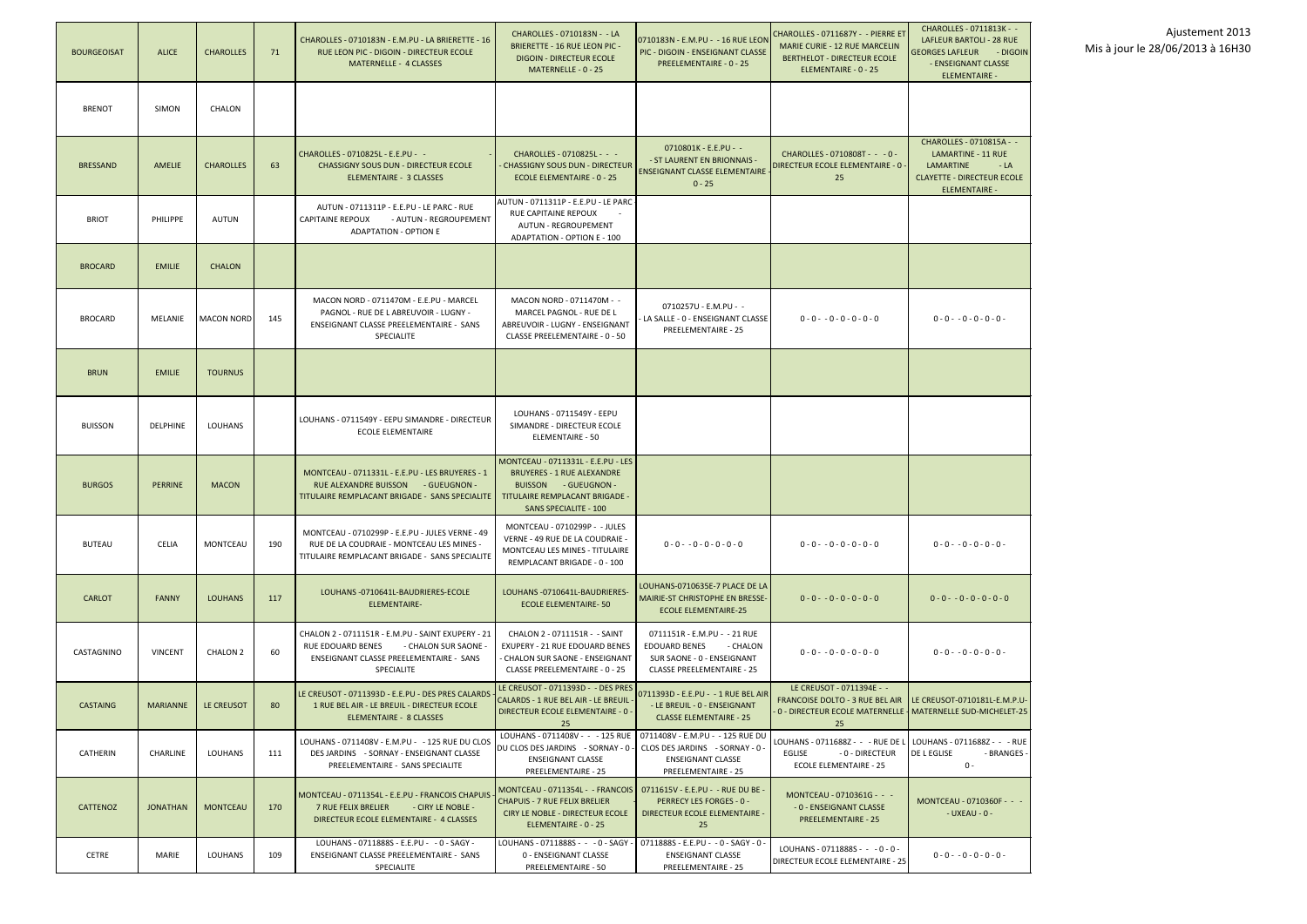| <b>CHAINTREUIL</b>  | <b>NELLY</b>      | <b>CHAROLLES</b> | 76  | CHAROLLES - 0711760C - E.E.PU - GABRIELLE COLETTE<br><b>6 RUE DES ECOLES</b><br>- CHAUFFAILLES - TITULAIRE<br>REMPLACANT BRIGADE - SANS SPECIALITE | CHAROLLES - 0711760C - - GABRIELLE<br><b>COLETTE - 6 RUE DES ECOLES</b><br><b>CHAUFFAILLES - TITULAIRE</b><br>REMPLACANT BRIGADE - 0 - 100 | $0 - 0 - 0 - 0 - 0 - 0 - 0$                                                                                             | $0 - 0 - 0 - 0 - 0 - 0 - 0$                                                                                                                 | $0 - 0 - 0 - 0 - 0 - 0 -$                                                                                                                             |
|---------------------|-------------------|------------------|-----|----------------------------------------------------------------------------------------------------------------------------------------------------|--------------------------------------------------------------------------------------------------------------------------------------------|-------------------------------------------------------------------------------------------------------------------------|---------------------------------------------------------------------------------------------------------------------------------------------|-------------------------------------------------------------------------------------------------------------------------------------------------------|
| CHAMBARLHAC         | CAROLE            | CHALON 2         | 55  | CHALON 2 - 0711480Y - E.E.PU - ROGER BALAN - 11<br>RUE PHILIPPE FLATOT - ST MARCEL - DIRECTEUR<br>ECOLE ELEMENTAIRE - 9 CLASSES                    | CHALON 2 - 0711480Y - - ROGER<br><b>BALAN - 11 RUE PHILIPPE FLATOT - ST</b><br>MARCEL - 0 - DIRECTEUR ECOLE<br><b>ELEMENTAIRE - 50</b>     | 0711480Y - E.E.PU - - 11 RUE<br>PHILIPPE FLATOT - ST MARCEL - 0<br>ENSEIGNANT CLASSE ELEMENTAIRE<br>50                  | $0 - 0 - 0 - 0 - 0 - 0 - 0$                                                                                                                 | $0 - 0 - 0 - 0 - 0 - 0 -$                                                                                                                             |
| <b>CHAMPAILLER</b>  | <b>ADELINE</b>    | <b>MACON SUD</b> | 159 | MACON SUD - 0711153T - E.E.PU - - 0 - LA CHAPELLE<br>DE GUINCHAY - ENSEIGNANT CLASSE ELEMENTAIRE<br><b>SANS SPECIALITE</b>                         | MACON SUD - 0711153T - - - 0 - LA<br><b>CHAPELLE DE GUINCHAY - 0 -</b><br><b>ENSEIGNANT CLASSE ELEMENTAIRE -</b><br>25                     | 0711153T - E.E.PU - - 0 - LA<br><b>CHAPELLE DE GUINCHAY - 0 -</b><br><b>ENSEIGNANT CLASSE ELEMENTAIRE</b><br>25         | MACON SUD - 0711153T - - - 0 - 0 -<br><b>ENSEIGNANT CLASSE ELEMENTAIRE</b><br>25                                                            | $0 - 0 - 0 - 0 - 0 - 0 -$                                                                                                                             |
| CHAMPEIL            | <b>CLAIRE</b>     | <b>CHALON 2</b>  | 53  | CHALON 2 - 0711862N - E.E.PU - JEAN DESBOIS - 18<br>RUE LEON PERNOT - ST MARCEL - DIRECTEUR ECOLE<br>ELEMENTAIRE - 10 CLASSES                      | CHALON 2 - 0711862N - - JEAN<br>DESBOIS - 18 RUE LEON PERNOT - ST<br>MARCEL - 0 - DIRECTEUR ECOLE<br><b>ELEMENTAIRE - 50</b>               | 0711862N - E.E.PU - - 18 RUE LEON<br>PERNOT - ST MARCEL - 0 -<br><b>ENSEIGNANT CLASSE</b><br>PREELEMENTAIRE - 50        | $0 - 0 - 0 - 0 - 0 - 0 - 0$                                                                                                                 | $0 - 0 - 0 - 0 - 0 - 0 -$                                                                                                                             |
| <b>CHANEL</b>       | <b>AUDREY</b>     | <b>LOUHANS</b>   | 118 | LOUHANS - 0711504Z - E.E.PU - LES ACACIAS -<br>- ST USUGE - DIRECTEUR ECOLE ELEMENTAIRE - 5<br><b>CLASSES</b>                                      | LOUHANS - 0711504Z - - LES ACACIAS<br>- ST USUGE - 0 -<br><b>DIRECTEUR ECOLE ELEMENTAIRE - 25</b>                                          | 0711504Z - E.E.PU - -<br>- ST USUGE - 0 - ENSEIGNANT<br><b>CLASSE PREELEMENTAIRE - 25</b>                               | LOUHANS - 0711374H - - -<br>- 0 - ENSEIGNANT CLASSE<br><b>PREELEMENTAIRE - 25</b>                                                           | LOUHANS - 0711647E - - LES<br>VIOLETTES - 0 - SAVIGNY EN<br>REVERMONT - 0 -                                                                           |
| <b>CHAPUIS</b>      | <b>FLORIAN</b>    | <b>MACON ASH</b> |     | MACON ASH - 0711692D - ITEP LE CHÂTEAU -<br>CRUZILLE - ENSEIGNANT SPECIALISE OPTION D                                                              | MACON ASH - 0711692D - ITEP LE<br>CHÂTEAU - CRUZILLE - ENSEIGNANT<br>SPECIALISE OPTION D - 100                                             |                                                                                                                         |                                                                                                                                             |                                                                                                                                                       |
| <b>CHARLE</b>       | <b>GUILLAUME</b>  | <b>MACON SUD</b> | 160 | MACON SUD - 0711153T - E.E.PU - - 0 - LA CHAPELLE<br>DE GUINCHAY - ENSEIGNANT CLASSE ELEMENTAIRE<br><b>SANS SPECIALITE</b>                         | MACON SUD - 0711153T - - - 0 - LA<br><b>CHAPELLE DE GUINCHAY - 0 -</b><br><b>ENSEIGNANT CLASSE ELEMENTAIRE -</b><br>25                     | 0711153T - E.E.PU - - 0 - LA<br><b>CHAPELLE DE GUINCHAY - 0 -</b><br><b>ENSEIGNANT CLASSE ELEMENTAIRE</b><br>25         | MACON SUD - 0711153T - - - 0 - 0<br><b>ENSEIGNANT CLASSE ELEMENTAIRE</b><br>25                                                              | /MACON SUD - 0711153T -   -   - 0<br>LA CHAPELLE DE GUINCHAY - 0 -                                                                                    |
| <b>CHARRIER</b>     | <b>CELINE</b>     | <b>TOURNUS</b>   | 216 | TOURNUS - 0710491Y - E.M.PU - 0 - 0 - CORTEVAIX -<br>DIRECTEUR ECOLE MATERNELLE - 0                                                                | TOURNUS - 0710491Y - - 0 - 0 -<br><b>CORTEVAIX - DIRECTEUR ECOLE</b><br>MATERNELLE - 0 - 100                                               | $0 - 0 - 0 - 0 - 0 - 0 - 0$                                                                                             | $0 - 0 - 0 - 0 - 0 - 0 - 0$                                                                                                                 | $0 - 0 - 0 - 0 - 0 - 0 -$                                                                                                                             |
| <b>CHARRONDIERE</b> | <b>ELODIE</b>     | <b>CHAROLLES</b> |     | AUTUN - 0711821U - EMPU JACQUES PREVERT -<br><b>BOURBON-LANCY - DIRECTEUR ECOLE MATERNELLE</b>                                                     | AUTUN - 0711821U - EMPU JACQUES<br>PREVERT - BOURBON-LANCY -<br><b>DIRECTEUR ECOLE MATERNELLE - 25</b>                                     | AUTUN - 0711821U - EMPU<br>JACQUES PREVERT - BOURBON-<br>LANCY - ENSEIGNANT CLASSE PRE<br><b>ELEMENTAIRE - 25</b>       | AUTUN - 0710209S - EMPU CENTRE<br><b>BOURBON-LANCY - ENSEIGNANT</b><br><b>CLASSE PRE ELEMENTAIRE - 25</b>                                   | AUTUN - 0710209S - EMPU<br><b>CENTRE - BOURBON-LANCY -</b><br><b>ENSEIGNANT CLASSE PRE</b><br><b>ELEMENTAIRE - 25</b>                                 |
| CHAUDAT-MICHELET    | <b>VIRGINIE</b>   | CHALON 2         | 41  | CHALON 2 - 0711357P - E.E.PU - GUSTAVE COURBET<br>RUE LOUISE MICHEL<br>- CHAMPFORGEUIL -<br>ENSEIGNANT CLASSE ELEMENTAIRE - SANS<br>SPECIALITE     | CHALON 2 - 0711357P - - GUSTAVE<br><b>COURBET - RUE LOUISE MICHEL</b><br>CHAMPFORGEUIL - 0 - ENSEIGNANT<br><b>CLASSE ELEMENTAIRE - 50</b>  | 0711289R - E.E.PU - -4 RUE<br><b>CHARLES LEMAUX -</b><br>CHAMPFORGEUIL - 0 - DIRECTEUR<br><b>ECOLE ELEMENTAIRE - 25</b> | CHALON 2 - 0711287N - - ANNE<br>FRANK - 23 RUE JULES FERRY - 0 -<br>DIRECTEUR ECOLE ELEMENTAIRE - 25                                        | $0 - 0 - 0 - 0 - 0 - 0 -$                                                                                                                             |
| <b>CHAZAUD</b>      | <b>MELANIE</b>    | <b>LOUHANS</b>   |     |                                                                                                                                                    |                                                                                                                                            |                                                                                                                         |                                                                                                                                             |                                                                                                                                                       |
| <b>CHEVET</b>       | <b>NOEMIE</b>     | <b>MACON SUD</b> | 166 | MACON SUD - 0711162C - E.E.PU - GEORGES<br>BRASSENS - 6 RUE DE NORMANDIE - MACON -<br>DIRECTEUR ECOLE ELEMENTAIRE - 6 CLASSES                      | MACON SUD - 0711162C - - GEORGES<br>BRASSENS - 6 RUE DE NORMANDIE -<br><b>MACON - DIRECTEUR ECOLE</b><br>ELEMENTAIRE - 0 - 25              | 0711162C - E.E.PU - - 6 RUE DE<br>NORMANDIE - MACON - 0 -<br>25                                                         | MACON SUD - 0711807D - - ARC EN<br>CIEL - 24 RUE PILLET - 0 -<br><b>ENSEIGNANT CLASSE ELEMENTAIRE   ENSEIGNANT CLASSE ELEMENTAIRE</b><br>50 | $0 - 0 - 0 - 0 - 0 - 0 -$                                                                                                                             |
| <b>CHOUCHARD</b>    | <b>ALICE</b>      | <b>CHAROLLES</b> | 62  | CHAROLLES - 0711697J - E.M.PU - BELLEVUE - RUE DE<br><b>BELLEVUE</b><br>- PARAY LE MONIAL - DIRECTEUR<br><b>ECOLE MATERNELLE - 4 CLASSES</b>       | CHAROLLES - 0711697J - - BELLEVUE -<br><b>RUE DE BELLEVUE</b><br>- PARAY LE<br><b>MONIAL - DIRECTEUR ECOLE</b><br>MATERNELLE - 0 - 25      | 0711697J - E.M.PU - - RUE DE<br><b>BELLEVUE</b><br>- PARAY LE<br>MONIAL - ENSEIGNANT CLASSE<br>PREELEMENTAIRE - 0 - 25  | CHAROLLES - 0711697J - - BELLEVUE<br><b>RUE DE BELLEVUE</b><br><b>ENSEIGNANT CLASSE</b><br>PREELEMENTAIRE - 0 - 25                          | CHAROLLES - 0711761D - -<br><b>CHAMP SEIGNEUR - RUE DU</b><br><b>CHAMP SEIGNEUR</b><br>- PARAY<br>LE MONIAL - DIRECTEUR ECOLE<br><b>ELEMENTAIRE -</b> |
| <b>CIAMPA</b>       | <b>EMILIE</b>     | <b>CHAROLLES</b> | 72  | CHAROLLES - 0711465G - E.E.PU - LE LAUNAY - 4 RUE<br>DE ROBINSON - DIGOIN - DIRECTEUR ECOLE<br>ELEMENTAIRE - 5 CLASSES                             | CHAROLLES - 0711465G - - LE<br>LAUNAY - 4 RUE DE ROBINSON -<br><b>DIGOIN - DIRECTEUR ECOLE</b><br>ELEMENTAIRE - 0 - 25                     | 0711465G - E.E.PU - -4 RUE DE<br>ROBINSON - DIGOIN - ENSEIGNANT<br>CLASSE ELEMENTAIRE - 0 - 25                          | CHAROLLES - 0711891V - - - 8 RUE<br>JULES FERRY - DIRECTEUR ECOLE<br>ELEMENTAIRE - 0 - 25                                                   | CHAROLLES - 0711891V - - - 8<br>RUE JULES FERRY - ST YAN -<br><b>ENSEIGNANT CLASSE</b><br><b>ELEMENTAIRE -</b>                                        |
| <b>CLERC</b>        | <b>CYRIELLE E</b> | <b>LOUHANS</b>   |     |                                                                                                                                                    |                                                                                                                                            |                                                                                                                         |                                                                                                                                             |                                                                                                                                                       |
| COELHO              | CORALIE           | <b>MONTCEAU</b>  | 172 | MONTCEAU - 0710368P - E.E.PU - LOUIS PASTEUR - 19<br>RUE PASTEUR<br>- GUEUGNON - ENSEIGNANT<br>CLASSE ELEMENTAIRE - SANS SPECIALITE                | MONTCEAU - 0710368P - - LOUIS<br>PASTEUR - 19 RUE PASTEUR<br><b>GUEUGNON - ENSEIGNANT CLASSE</b><br>ELEMENTAIRE - 0 - 50                   | 0710368P - E.E.PU - -19 RUE<br>PASTEUR<br>- GUEUGNON - 0<br>DIRECTEUR ECOLE ELEMENTAIRE -<br>25                         | MONTCEAU - 0710368P - - LOUIS<br>- PASTEUR - 19 RUE PASTEUR<br>0 - ENSEIGNANT CLASSE<br>ELEMENTAIRE - 25                                    | $0 - 0 - 0 - 0 - 0 - 0 -$                                                                                                                             |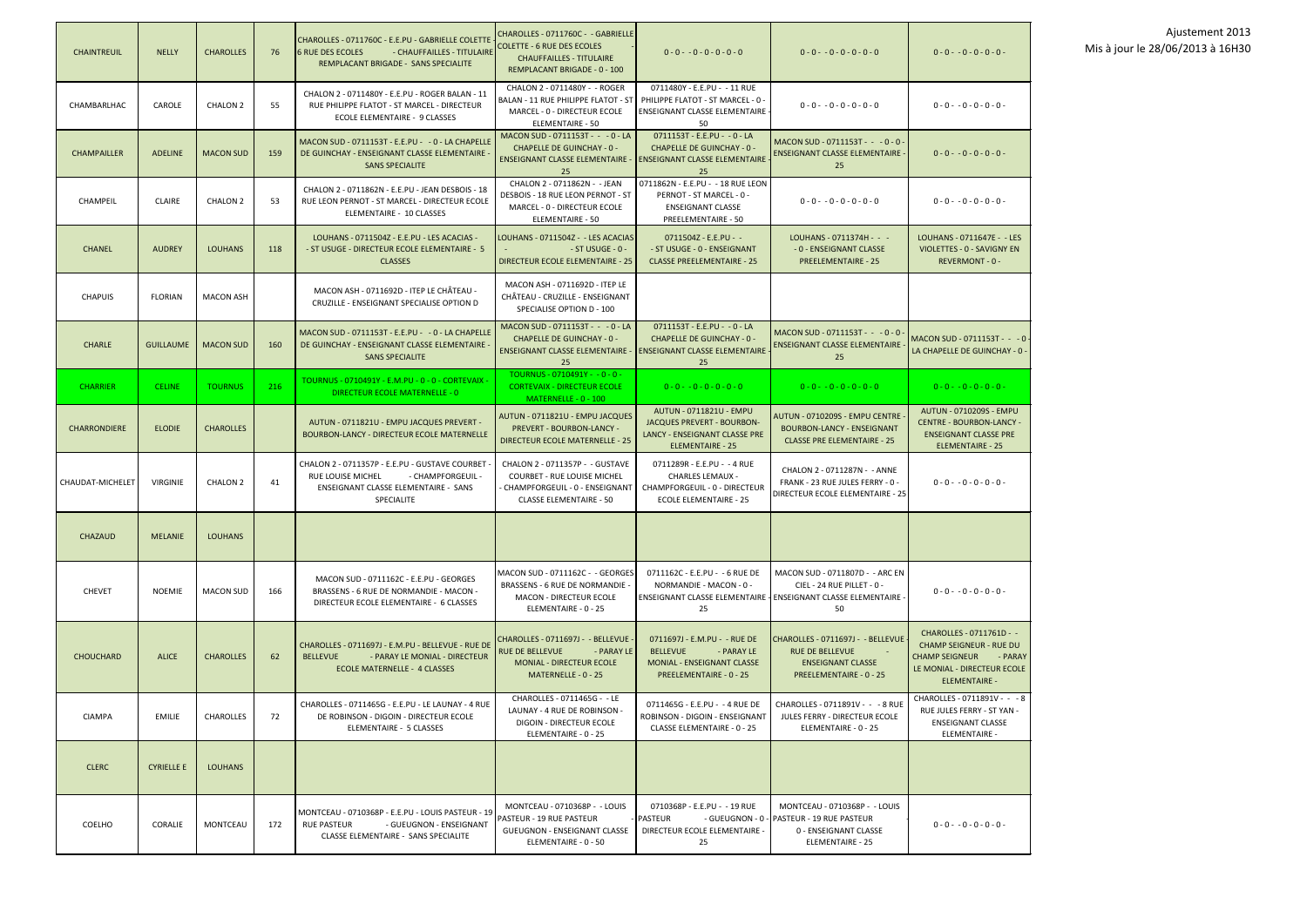| <b>COLIN</b>     | <b>EMILIE</b>    | <b>TOURNUS</b>   | 195            | TOURNUS - 0710501J - E.E.PU - - RUE DES ECOLES<br>- ST GENGOUX LE NATIONAL - DIRECTEUR ECOLE<br><b>ELEMENTAIRE - 5 CLASSES</b>                          | TOURNUS - 0710501J - - - RUE DES<br><b>ECOLES</b><br>- ST GENGOUX LE<br>NATIONAL - 0 - DIRECTEUR ECOLE<br><b>ELEMENTAIRE - 25</b>     | 0710501J - E.E.PU - - RUE DES<br><b>ECOLES</b><br>- ST GENGOUX LE<br>NATIONAL - 0 - ENSEIGNANT CLASSE<br><b>ELEMENTAIRE - 25</b> | TOURNUS - 0710483P - - - RUE DE I<br><b>EGLISE - 0 - ENSEIGNANT CLASSE</b><br><b>PREELEMENTAIRE - 25</b>                               | TOURNUS - 0710907A - - -<br>- MESSEY SUR GROSNE - 0 -                                                                        |
|------------------|------------------|------------------|----------------|---------------------------------------------------------------------------------------------------------------------------------------------------------|---------------------------------------------------------------------------------------------------------------------------------------|----------------------------------------------------------------------------------------------------------------------------------|----------------------------------------------------------------------------------------------------------------------------------------|------------------------------------------------------------------------------------------------------------------------------|
| COMMEAU          | RAPHAEL          | MONTCEAU         | 179            | MONTCEAU - 0710198E - E.M.PU - FRANCOIS<br>POMPON - 4 RUE ANATOLE FRANCE - MONTCEAU LES<br>MINES - DIRECTEUR ECOLE MATERNELLE - 4 CLASSES               | MONTCEAU - 0710198E - - FRANCOIS<br>POMPON - 4 RUE ANATOLE FRANCE -<br>MONTCEAU LES MINES - DIRECTEUR<br>ECOLE MATERNELLE - 0 - 25    | 0710198E - E.M.PU - -4 RUE<br><b>ANATOLE FRANCE - MONTCEAU LES</b><br>MINES - 0 - ENSEIGNANT CLASSE<br>PREELEMENTAIRE - 25       | MONTCEAU - 0711126N - - EUGENIE<br>COTTON - 41 RUE JEAN LEBAS - 0 -<br><b>ENSEIGNANT CLASSE</b><br><b>PREELEMENTAIRE - 25</b>          | MONTCEAU - 0710208R - -<br>DANIELE CASANOVA - 2 AVENUE<br>DE LA MARNE LES GAUTH - ST<br>VALLIER - 0 -                        |
| COMPAGNON        | <b>PAULINE</b>   | <b>CHALON</b>    |                | LE CREUSOT - 0710737R - EEPU LA CHARMILLE - LE<br><b>CREUSOT - DIRECTEUR ECOLE ELEMENTAIRE</b>                                                          | LE CREUSOT - 0710737R - EEPU LA<br><b>CHARMILLE - LE CREUSOT -</b><br>DIRECTEUR ECOLE ELEMENTAIRE 25   DIRECTEUR ECOLE ELEMENTAIRE 25 | LE CREUSOT - 0710737R - EEPU LA<br><b>CHARMILLE - LE CREUSOT -</b>                                                               | LE CREUSOT - 0710737R - EEPU LA<br><b>CHARMILLE - LE CREUSOT -</b><br><b>ENSEIGNANT CLASSE ELEMENTAIRE</b><br><b>ELEMENTAIRE 25</b>    | LE CREUSOT - 0710737R - EEPU<br>LA CHARMILLE - LE CREUSOT -<br><b>ENSEIGNANT CLASSE</b><br><b>ELEMENTAIRE ELEMENTAIRE 25</b> |
| <b>COMTET</b>    | <b>STEPHANIE</b> | CHALON 2         | 45             | CHALON 2 - 0710895M - E.E.PU - FREDERIC LEBLANC<br>PLACE DE L AVENIR - ALLEREY SUR SAONE -<br>ENSEIGNANT CLASSE ELEMENTAIRE - SANS<br>SPECIALITE        | CHALON 2 - 0710895M - - FREDERIC<br>LEBLANC - PLACE DE L AVENIR -<br>ALLEREY SUR SAONE - 0 -<br>ENSEIGNANT CLASSE ELEMENTAIRE -<br>50 | 0710920P - E.E.PU - -49 RUE DU<br><b>BOURG</b><br>- FRAGNES - 0 -<br>DIRECTEUR ECOLE ELEMENTAIRE -<br>25                         | CHALON 2 - 0710920P - - MIREILLE<br>ET GASTON MALLET - 49 RUE DU<br><b>BOURG</b><br>- 0 - ENSEIGNANT<br><b>CLASSE ELEMENTAIRE - 25</b> | $0 - 0 - 0 - 0 - 0 - 0 -$                                                                                                    |
| <b>CONSOLARO</b> | <b>AUDE</b>      | LE CREUSOT       | 89             | LE CREUSOT - 0710474E - E.E.PU - PAUL LANGEVIN -<br>11 RUE DU 11 NOVEMBRE 1918 - MONTCHANIN -<br>DIRECTEUR ECOLE ELEMENTAIRE - 5 CLASSES                | LE CREUSOT - 0710474E - - PAUL<br>LANGEVIN - 11 RUE DU 11<br>NOVEMBRE 1918 - MONTCHANIN -<br>DIRECTEUR ECOLE ELEMENTAIRE - 0 -<br>25  | 0710474E - E.E.PU - - 11 RUE DU 11<br>NOVEMBRE 1918 - MONTCHANIN<br>0 - ENSEIGNANT CLASSE<br><b>ELEMENTAIRE - 25</b>             | $0 - 0 - 0 - 0 - 0 - 0 -$                                                                                                              | $0 - 0 - 0 - 0 - 0 - 0 -$                                                                                                    |
| <b>CORDIER</b>   | <b>NATHALIE</b>  | <b>MACON ASH</b> |                | MACON ASH - 0711434Y - SESSAD IME L'ETANG DU<br>PRINCE - PARAY LE MONIAL - ENSEIGNANT SPECIALISE<br>OPTION D                                            | MACON ASH - 0711434Y - SESSAD<br>IME L'ETANG DU PRINCE - PARAY LE<br>MONIAL - ENSEIGNANT SPECIALISE<br>OPTION D - 100                 |                                                                                                                                  |                                                                                                                                        |                                                                                                                              |
| <b>COTE</b>      | <b>JONATHAN</b>  | LE CREUSOT       |                | LE CREUSOT - 0711880H - EEPU CHAMP CORDET -<br><b>TORCY - ANIMATEUR SOUTIEN</b>                                                                         | LE CREUSOT - 0711880H - EEPU<br><b>CHAMP CORDET - TORCY -</b><br><b>ANIMATEUR SOUTIEN - 100</b>                                       |                                                                                                                                  |                                                                                                                                        |                                                                                                                              |
| COULAS           | YANNICK          | <b>LOUHANS</b>   | 211            | LOUHANS - 0711155V - E.E.PU - 0 - 0 - CUISEAUX -<br>ENSEIGNANT CLASSE PRE-ELEMENTAIRE - 0                                                               | LOUHANS - 0711155V - - 0 - 0 -<br>CUISEAUX - ENSEIGNANT CLASSE PRE-<br>ELEMENTAIRE - 0 - 100                                          | $0 - 0 - 0 - 0 - 0 - 0 - 0$                                                                                                      | $0 - 0 - 0 - 0 - 0 - 0 - 0$                                                                                                            | $0 - 0 - 0 - 0 - 0 - 0 -$                                                                                                    |
| <b>COURTAUX</b>  | <b>FANNY</b>     | <b>LOUHANS</b>   | 117            | LOUHANS-0710526L-BERNARD GASPARD-ST ETIENNE<br>EN BRESSE-DIRECTEUR ELEMENTAIRE ECOLE 4<br><b>CLASSES</b>                                                | LOUHANS-0710526L-BERNARD<br><b>GASPARD-ST ETIENNE EN BRESSE-</b><br><b>DIRECTEUR ELEMENTAIRE-25</b>                                   | LOUHANS-0710526L-BERNARD<br>GASPARD-ST ETIENNE EN BRESSE-<br><b>ENSEIGNANT CLASSE ELEMENTAIRE</b><br>25                          | LOUHANS-0711416D-CLAUDE FORET-<br>ST GERMAIN DU BOIS-DIRECTEUR<br><b>ECOLE ELEMENTAIRE-25</b>                                          |                                                                                                                              |
| COURTILLON       | <b>SOPHIE</b>    | CHALON 2         | 44             | CHALON 2 - 0711305H - E.M.PU - MADELEINE<br>MICONNET - 50 RUE PRINCIPALE<br>- CRISSEY -<br><b>ENSEIGNANT CLASSE PREELEMENTAIRE - SANS</b><br>SPECIALITE | CHALON 2 - 0711305H - - MADELEINE<br>MICONNET - 50 RUE PRINCIPALE<br>- CRISSEY - 0 - ENSEIGNANT CLASSE<br><b>PREELEMENTAIRE - 25</b>  | 0711305H - E.M.PU - - 50 RUE<br>PRINCIPALE<br>- CRISSEY - 0 -<br>DIRECTEUR ECOLE MATERNELLE - 25                                 | $0 - 0 - 0 - 0 - 0 - 0 - 0$                                                                                                            | $0 - 0 - 0 - 0 - 0 - 0 -$                                                                                                    |
| <b>COUTE</b>     | AUDE             | LE CREUSOT       | 102            | LE CREUSOT - 0711551A - E.M.PU - CHAMP BATARD<br>RUE DE CONSELVE<br>- TORCY - ENSEIGNANT<br><b>CLASSE PREELEMENTAIRE - SANS SPECIALITE</b>              | LE CREUSOT - 0711551A - - CHAMP<br><b>BATARD - RUE DE CONSELVE</b><br><b>TORCY - ENSEIGNANT CLASSE</b><br>PREELEMENTAIRE - 0 - 100    | $0 - 0 - 0 - 0 - 0 - 0 - 0$                                                                                                      | $0 - 0 - 0 - 0 - 0 - 0 - 0$                                                                                                            | $0 - 0 - 0 - 0 - 0 - 0 -$                                                                                                    |
| <b>CRETIN</b>    | NATHALIE         | <b>TOURNUS</b>   | 206            | TOURNUS - 0711712A - E.E.PU - RAYMOND DOREY -<br>RUE RAYMOND DOREY - TOURNUS - DIRECTEUR<br>ECOLE ELEMENTAIRE - 0                                       | TOURNUS - 0711712A - - RAYMOND<br>DOREY - RUE RAYMOND DOREY -<br>TOURNUS - DIRECTEUR ECOLE<br>ELEMENTAIRE - 0 - 50                    | 0711712A - E.E.PU - - RUE<br>RAYMOND DOREY - TOURNUS - 0 -<br>ENSEIGNANT CLASSE ELEMENTAIRE<br>50                                | $0 - 0 - 0 - 0 - 0 - 0 - 0$                                                                                                            | $0 - 0 - 0 - 0 - 0 - 0 -$                                                                                                    |
| <b>CUVELIER</b>  | <b>AUDREY</b>    | <b>AUTUN</b>     | $\overline{4}$ | AUTUN - 0711266R - E.E.PU - DU PASSEUR - RUE DU<br>- ETANG SUR ARROUX - DIRECTEUR<br><b>GUE</b><br>ECOLE ELEMENTAIRE - 5 CLASSES                        | AUTUN - 0711266R - - DU PASSEUR -<br><b>RUE DU GUE</b><br>- ETANG SUR<br>ARROUX - 0 - DIRECTEUR ECOLE<br><b>ELEMENTAIRE - 25</b>      | 0711266R - E.E.PU - - RUE DU GUE<br>- ETANG SUR ARROUX - 0 -<br><b>ENSEIGNANT CLASSE ELEMENTAIRE</b><br>25                       | AUTUN - 0711542R -   -   - LOTISS. DU<br><b>BOIS DE MESVRES - 0 - DIRECTEUR</b><br><b>ECOLE MATERNELLE - 25</b>                        | $0 - 0 - 0 - 0 - 0 - 0 -$                                                                                                    |
| DE BONFILS       | MARIE            | <b>MACON</b>     |                | MACON SUD - 0711271W - E.E.PU - - 0 - ROMANECHE<br>THORINS - TITULAIRE REMPLACANT BRIGADE - SANS<br>SPECIALITE                                          | MACON SUD - 0711271W - E.E.PU -<br>0 - ROMANECHE THORINS - TITULAIRE<br>REMPLACANT BRIGADE - SANS<br>SPECIALITE - 100                 |                                                                                                                                  |                                                                                                                                        |                                                                                                                              |
| <b>DECERLE</b>   | <b>FANETTE</b>   | LE CREUSOT       |                | LE CREUSOT-0711827A-E.E.P.U-COUCHES-<br><b>REGROUPEMENT D'ADAPTATION OPTION E-</b>                                                                      | LE CREUSOT-0711827A-E.E.P.U-<br><b>COUCHES-REGROUPEMENT</b><br><b>D'ADAPTATION OPTION E-50</b>                                        |                                                                                                                                  |                                                                                                                                        |                                                                                                                              |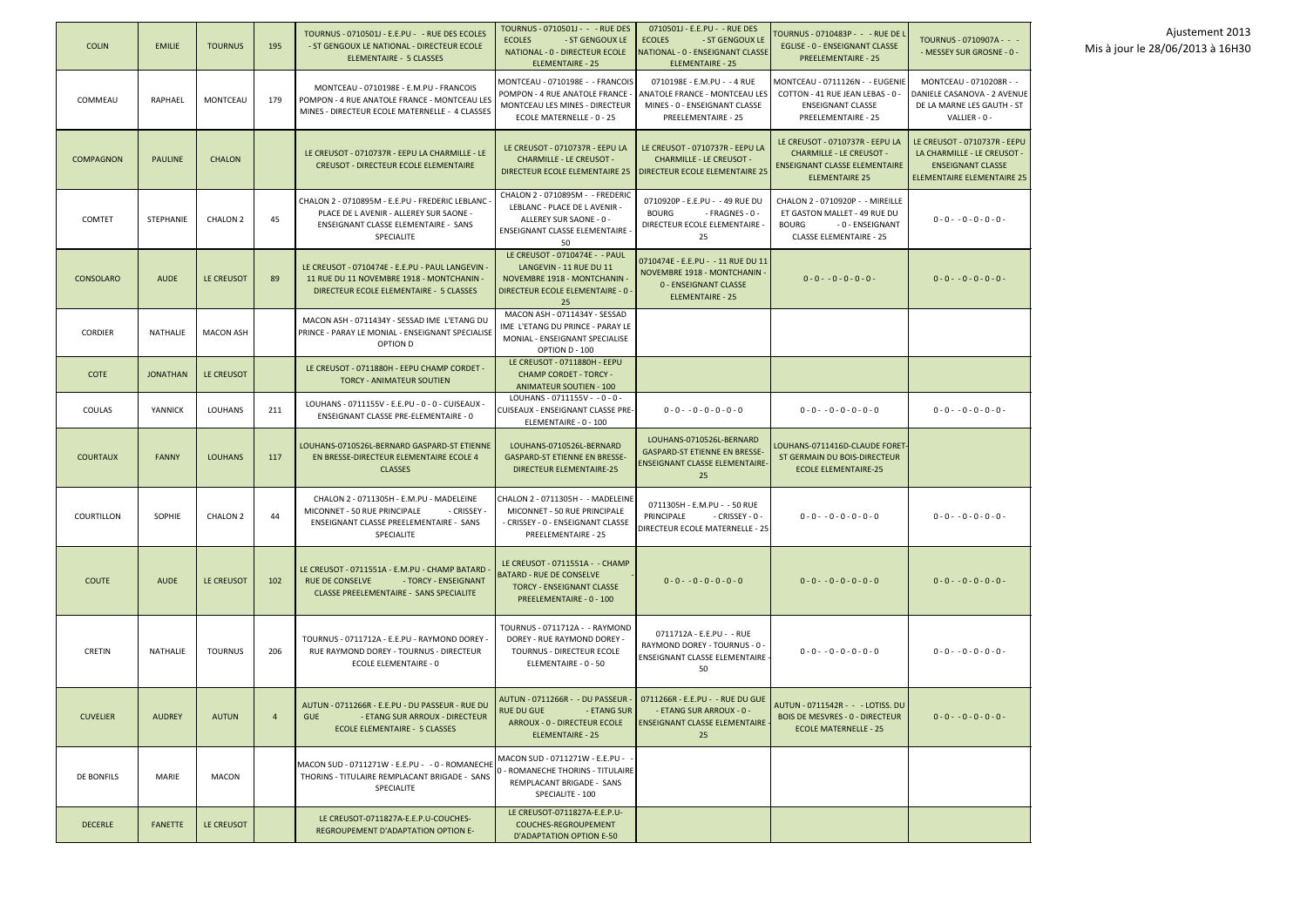| <b>DECHAUD</b>     | <b>STEPHANIE</b>  | <b>CHALON 1</b>   | 30  | CHALON 1 - 0711886P - E.E.PU - LES MARRONNIERS -<br><b>RUE NEUVE</b><br>- DEMIGNY - DIRECTEUR<br>ECOLE ELEMENTAIRE - 9 CLASSES                                       | CHALON 1 - 0711886P - - LES<br><b>MARRONNIERS - RUE NEUVE</b><br>- DEMIGNY - 0 - DIRECTEUR ECOLE<br>ELEMENTAIRE - 50                   | 0711728T - E.E.PU - - RUE DU 6<br>SEPTEMBRE 1944 - CHAGNY - 0 -<br>ENSEIGNANT CLASSE ELEMENTAIRE<br>25                             | CHALON 1 - 0711728T - - ETIENNE<br>JULES MAREY - RUE DU 6 SEPTEMBRE<br>1944 - 0 - ENSEIGNANT CLASSE<br><b>ELEMENTAIRE - 25</b>    | $0 - 0 - 0 - 0 - 0 - 0 -$                                                                                     |
|--------------------|-------------------|-------------------|-----|----------------------------------------------------------------------------------------------------------------------------------------------------------------------|----------------------------------------------------------------------------------------------------------------------------------------|------------------------------------------------------------------------------------------------------------------------------------|-----------------------------------------------------------------------------------------------------------------------------------|---------------------------------------------------------------------------------------------------------------|
| <b>DELARCHE</b>    | <b>JIM</b>        | <b>TOURNUS</b>    | 212 | TOURNUS - 0711826Z - E.E.PU - LES VIGNES LONGUES<br>0 - BUXY - TITULAIRE REMPLACANT BRIGADE - 0                                                                      | <b>TOURNUS - 0711826Z - - LES VIGNES</b><br>LONGUES - 0 - BUXY - TITULAIRE<br>REMPLACANT BRIGADE - 0 - 100                             | $0 - 0 - 0 - 0 - 0 - 0 - 0$                                                                                                        | $0 - 0 - 0 - 0 - 0 - 0 - 0$                                                                                                       | $0 - 0 - 0 - 0 - 0 - 0 -$                                                                                     |
| <b>DELIANCE</b>    | <b>LUCILE</b>     | <b>LOUHANS</b>    | 110 | LOUHANS - 0710573M - E.M.PU - - 0 - FRONTENAUD<br>ENSEIGNANT CLASSE ELEMENTAIRE - SANS<br>SPECIALITE                                                                 | LOUHANS - 0710573M - - - 0 -<br>FRONTENAUD - 0 - ENSEIGNANT<br><b>CLASSE ELEMENTAIRE - 50</b>                                          | 0710570J - E.E.PU - -<br>- LE MIROIR - 0 - DIRECTEUR ECOLE<br><b>ELEMENTAIRE - 25</b>                                              | LOUHANS - 0711584L - - -<br>- 0 - DIRECTEUR ECOLE ELEMENTAIRE<br>$-25$                                                            | $0 - 0 - 0 - 0 - 0 - 0 -$                                                                                     |
| <b>DEMURE</b>      | <b>AURELIE</b>    | <b>CHAROLLES</b>  | 69  | CHAROLLES - 0710813Y - E.E.PU - - 0 - AMANZE -<br>DIRECTEUR ECOLE ELEMENTAIRE - 1 CLASSE                                                                             | CHAROLLES - 0710813Y - - - 0 -<br><b>AMANZE - DIRECTEUR ECOLE</b><br>ELEMENTAIRE - 0 - 50                                              | 0710805P - E.E.PU - - 0 - DYO -<br>DIRECTEUR ECOLE ELEMENTAIRE - 0<br>25                                                           | CHAROLLES - 0711820T - - - 0 -<br>  DIRECTEUR ECOLE MATERNELLE - 0 -<br>25                                                        | $0 - 0 - 0 - 0 - 0 - 0 -$                                                                                     |
| <b>DESFAITS</b>    | <b>CELINE</b>     | <b>LOUHANS</b>    |     | LOUHANS - 0711877E - E.E.PU - VIAL VINCENT - 7 RUE VINCENT - 7 RUE DES BORDES<br><b>DES BORDES</b><br>- LOUHANS - ENSEIGNANT CLASSE<br>ELEMENTAIRE - SANS SPECIALITE | LOUHANS - 0711877E - E.E.PU - VIAL<br>LOUHANS - ENSEIGNANT CLASSE<br>ELEMENTAIRE - SANS SPECIALITE -<br>100                            |                                                                                                                                    |                                                                                                                                   |                                                                                                               |
| <b>DESSERTAINE</b> | <b>JULIE</b>      | <b>LOUHANS</b>    | 208 | LOUHANS - 0710587C - E.E.PU - - ORMES -<br><b>ENSEIGNANT CLASSE ELEMENTAIRE - 0</b>                                                                                  | LOUHANS - 0710587C - E.E.PU --<br><b>ORMES - ENSEIGNANT CLASSE</b><br><b>ELEMENTAIRE - 50%</b>                                         | $0 - 0 - 0 - 0 - 0 - 0 - 0$                                                                                                        | $0 - 0 - 0 - 0 - 0 - 0 - 0$                                                                                                       | $0 - 0 - 0 - 0 - 0 - 0 -$                                                                                     |
| <b>DIOMANDE</b>    | <b>NATHALIE</b>   | <b>MACON SUD</b>  | 165 | MACON SUD - 0711882K - E.E.PU - MARCEL PAGNOL<br>RUE DES BLANCHETTES - MACON - ENSEIGNANT<br>CLASSE ELEMENTAIRE - SANS SPECIALITE                                    | MACON SUD - 0711882K - - MARCEL<br>PAGNOL - RUE DES BLANCHETTES -<br>MACON - ENSEIGNANT CLASSE<br>ELEMENTAIRE - 0 - 50                 | 0711882K - E.E.PU - - RUE DES<br>BLANCHETTES - MACON - 0 -<br><b>ENSEIGNANT CLASSE ELEMENTAIRE</b><br>25                           | $0 - 0 - 0 - 0 - 0 - 0 - 0$                                                                                                       | $0 - 0 - 0 - 0 - 0 - 0 -$                                                                                     |
| <b>DODET</b>       | <b>CELINE</b>     | <b>MONTCEAU</b>   | 181 | MONTCEAU - 0711419G - E.E.PU - JULES FERRY - 168<br>AVENUE JEAN JAURES<br>- ST VALLIER - DIRECTEUR<br><b>ECOLE ELEMENTAIRE - 4 CLASSES</b>                           | MONTCEAU - 0711419G - EEPU JULES<br>FERRY - ST VALLIER - DIRECTEUR<br><b>ECOLE ELEMENTAIRE - 0 - 25</b>                                | 0711419G - E.E.PU - JULES FERRY-<br>ST VALLIER - ENSEIGNANT CLASSE<br><b>ELEMENTAIRE - 25</b>                                      | <b>MONTCEAU - 0711419G - EEPU</b><br>JULES FERRY - ST VALLIER -<br><b>ENSEIGNANT CLASSE ELEMENTAIRE -</b><br>25                   | MONTCEAU - 0711766J - EE -<br><b>MARIE CURIE- ST VALLIER -</b><br><b>DIRECTEUR ECOLE ELEMENTAIRE</b><br>$-25$ |
| <b>DOUX</b>        | <b>AUDREY</b>     | <b>AUTUN</b>      | 11  | AUTUN - 0710209S - E.M.PU - CENTRE - 3 AVENUE DE<br>LA REPUBLIQUE - BOURBON LANCY - TITULAIRE<br>REMPLACANT BRIGADE - SANS SPECIALITE                                | AUTUN - 0710209S - - CENTRE - 3<br>AVENUE DE LA REPUBLIQUE -<br><b>BOURBON LANCY - 0 - TITULAIRE</b><br>REMPLACANT BRIGADE - 100       | $0 - 0 - 0 - 0 - 0 - 0 - 0$                                                                                                        | $0 - 0 - 0 - 0 - 0 - 0 - 0$                                                                                                       | $0 - 0 - 0 - 0 - 0 - 0 -$                                                                                     |
| <b>DROST</b>       | <b>CHRISTELLE</b> | LE CREUSOT        |     | LE CREUSOT - 0710742W - EEPU MARIE CURIE - LE<br><b>CREUSOT - REGROUPEMENT ADAPTATION - OPTION E</b>                                                                 | LE CREUSOT - 0710742W - EEPU<br><b>MARIE CURIE - LE CREUSOT -</b><br><b>REGROUPEMENT ADAPTATION -</b><br><b>OPTION E - 100</b>         | $0 - 0 - 0 - 0 - 0 - 0 - 0$                                                                                                        | $0 - 0 - 0 - 0 - 0 - 0 - 0$                                                                                                       | $0 - 0 - 0 - 0 - 0 - 0 - 0$                                                                                   |
| <b>DROUOT</b>      | <b>GWENAELLE</b>  | <b>MACON</b>      |     |                                                                                                                                                                      |                                                                                                                                        |                                                                                                                                    |                                                                                                                                   |                                                                                                               |
| <b>DUBLY</b>       | <b>AIRELLE</b>    | <b>MACON NORD</b> | 147 | MACON NORD - 0710438R - E.E.PU - - 0 - SALORNAY<br>SUR GUYE - DIRECTEUR ECOLE ELEMENTAIRE - 4<br><b>CLASSES</b>                                                      | MACON NORD - 0710438R - - - 0 -<br>SALORNAY SUR GUYE - DIRECTEUR<br><b>ECOLE ELEMENTAIRE - 0 - 25</b>                                  | 0710438R - E.E.PU - - 0 - SALORNAY<br>SUR GUYE - 0 - ENSEIGNANT CLASSE<br><b>ELEMENTAIRE - 50</b>                                  | $0 - 0 - 0 - 0 - 0 - 0 - 0$                                                                                                       | $0 - 0 - 0 - 0 - 0 - 0 -$                                                                                     |
| <b>DUBOIS</b>      | <b>SOPHIE</b>     | LE CREUSOT        |     | LE CREUSOT - 0711574A - EEPU CHAMP BATARD -<br><b>TORCY - MAITRE SURNUMERAIRE</b>                                                                                    | LE CREUSOT - 0711574A - EEPU<br><b>CHAMP BATARD - TORCY - MAITRE</b><br><b>SURNUMERAIRE - 100</b>                                      |                                                                                                                                    |                                                                                                                                   |                                                                                                               |
| <b>DUBY</b>        | <b>DELPHINE</b>   | <b>MACON ASH</b>  | 134 | MACON ASH - 0711435Z - INSTITUT MEDICO<br>EDUCATIF - CHANTELOUP - 0 - HURIGNY -<br><b>ENSEIGNANT CLASSE SPECIALISEE - OPTION D</b>                                   | MACON ASH - 0711435Z - -<br><b>CHANTELOUP - 0 - HURIGNY -</b><br><b>ENSEIGNANT CLASSE SPECIALISEE - 0 -</b><br>50                      | 25% sont à compléter                                                                                                               | $0 - 0 - 0 - 0 - 0 - 0 - 0$                                                                                                       | $0 - 0 - 0 - 0 - 0 - 0 -$                                                                                     |
| DUCLAUX-MICHAUD    | MARIE             | CHALON            |     | LE CREUSOT - 0710735N - E.E.PU - LA PEPINIERE - 28<br>RUE DE LA PEPINIERE<br>- LE CREUSOT - DIRECTEUR<br><b>ECOLE ELEMENTAIRE</b>                                    | LE CREUSOT - 0710735N - E.E.PU - LA<br>PEPINIERE - 28 RUE DE LA PEPINIERE<br>- LE CREUSOT - DIRECTEUR ECOLE<br><b>ELEMENTAIRE - 25</b> | LE CREUSOT - 0710735N - E.E.PU -<br>LA PEPINIERE - 28 RUE DE LA<br>PEPINIERE - LE CREUSOT -<br>ENSEIGNANT CLASSE ELEMENTAIRE<br>25 | LE CREUSOT - 0710735N - E.E.PU - LA<br>PEPINIERE - 28 RUE DE LA PEPINIERE<br>- LE CREUSOT - ENSEIGNANT CLASSE<br>ELEMENTAIRE - 50 |                                                                                                               |
| <b>DUMONTET</b>    | <b>LUCIE</b>      | <b>MACON ASH</b>  |     | MACON ASH - 0711735A - IME PIERRE CHANAY -<br>CHARNAY LES MACON - DECHARGE DE DIRECTION                                                                              | MACON ASH - 0711735A - IME PIERRE<br><b>CHANAY - CHARNAY LES MACON -</b><br><b>DECHARGE DE DIRECTION - 100</b>                         |                                                                                                                                    |                                                                                                                                   |                                                                                                               |
| <b>DUNOYER</b>     | VALERIE           | <b>MACON ASH</b>  | 124 | MACON ASH - 0711295X - SEGPA - AN CLG VALLON -<br>Z.U. PRIO. DE SAINT PANTALEON - AUTUN -<br>INSTITUTEUR SEGPA - INSTITUTEUR EDUCATION<br>SPECIALISEE                | MACON ASH - 0711295X - - AN CLG<br>VALLON - Z.U. PRIO. DE SAINT<br>PANTALEON - AUTUN - 0 -<br><b>INSTITUTEUR SEGPA - 100</b>           | $0 - 0 - 0 - 0 - 0 - 0 - 0$                                                                                                        | $0 - 0 - 0 - 0 - 0 - 0 - 0$                                                                                                       | $0 - 0 - 0 - 0 - 0 - 0 -$                                                                                     |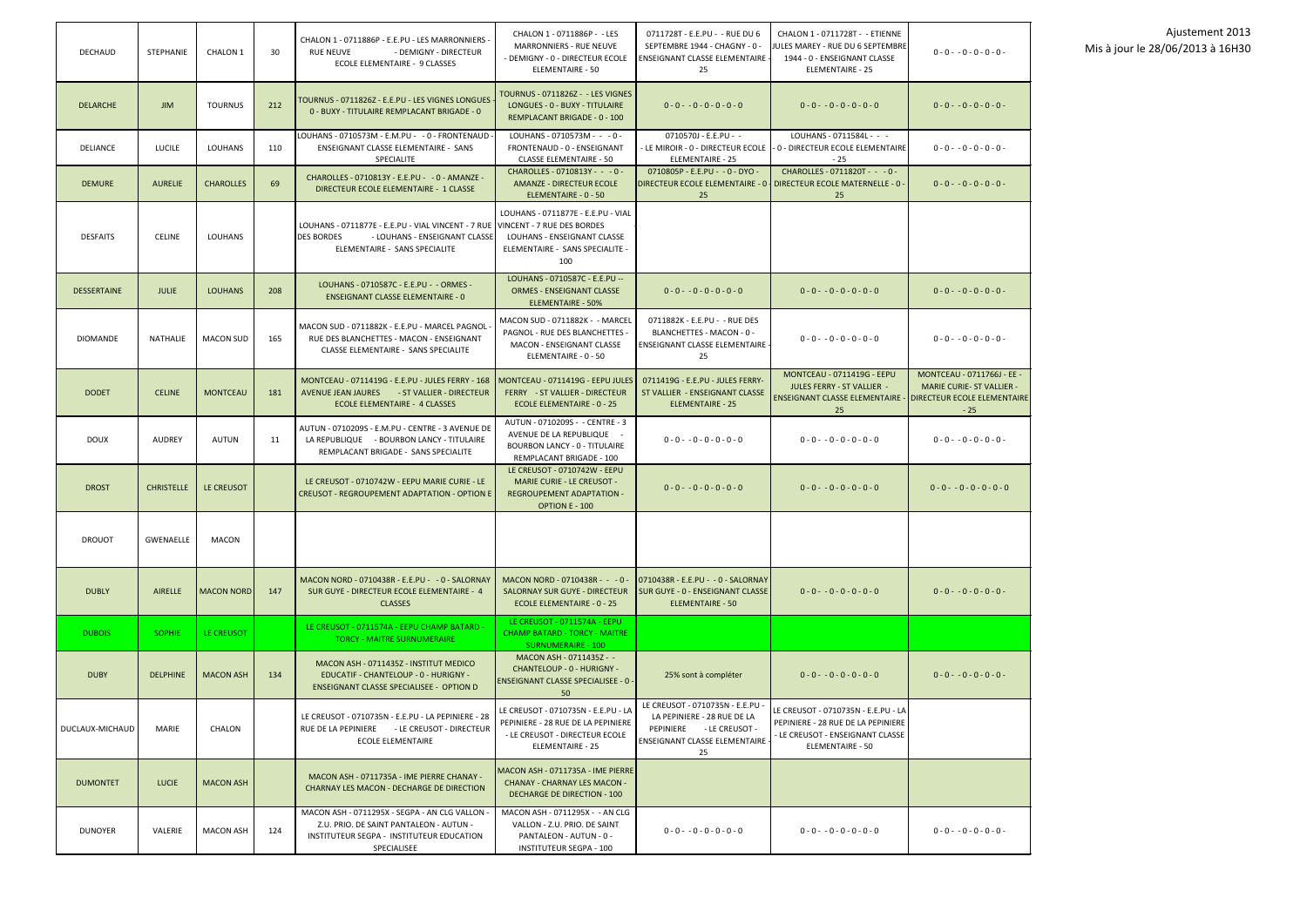|                                  | Ajustement 2013 |  |
|----------------------------------|-----------------|--|
| Mis à jour le 28/06/2013 à 16H30 |                 |  |

| <b>DUPONT</b>         | <b>CAROLINE</b>  | <b>CHAROLLES</b>  | 65  | CHAROLLES - 0710829R - E.E.PU - -<br>VENDENESSE LES CHAROLLES - DIRECTEUR ECOLE<br>ELEMENTAIRE - 4 CLASSES                                                      | CHAROLLES - 0710829R - - -<br>- VENDENESSE LES CHAROLLES -<br>DIRECTEUR ECOLE ELEMENTAIRE - 0 - DIRECTEUR ECOLE ELEMENTAIRE - 0<br>50                   | 0711583K - E.E.PU - -<br>- VITRY EN CHAROLLAIS -<br>- 25                                                             | CHAROLLES - 0711583K - - -<br><b>ENSEIGNANT CLASSE ELEMENTAIRE</b><br>$0 - 25$                                                                    | $0 - 0 - 0 - 0 - 0 - 0 -$                                                                             | Ajustement 2013<br>Mis à jour le 28/06/2013 à 16H30 |
|-----------------------|------------------|-------------------|-----|-----------------------------------------------------------------------------------------------------------------------------------------------------------------|---------------------------------------------------------------------------------------------------------------------------------------------------------|----------------------------------------------------------------------------------------------------------------------|---------------------------------------------------------------------------------------------------------------------------------------------------|-------------------------------------------------------------------------------------------------------|-----------------------------------------------------|
| <b>DURAND</b>         | MARINE           | MONTCEAU          | 171 | MONTCEAU - 0711796S - E.M.PU - LA CHARBONNIERE<br>JEAN REGNIER - RUE RENE CASSIN - BLANZY -<br>DIRECTEUR ECOLE MATERNELLE - 5 CLASSES                           | MONTCEAU - 0711796S - - LA<br>CHARBONNIERE-JEAN REGNIER - RUE<br>RENE CASSIN - BLANZY - DIRECTEUR<br>ECOLE MATERNELLE - 0 - 25                          | 0711890U - E.E.PU - - 2 RUE DE L<br>- PALINGES - 0 -<br>EGLISE<br>DIRECTEUR ECOLE ELEMENTAIRE<br>25                  | MONTCEAU - 0711890U - - LES<br>PASTELS - 2 RUE DE L EGLISE<br>0 - DIRECTEUR ECOLE ELEMENTAIRE<br>25                                               | MONTCEAU - 0711890U - - LES<br>PASTELS - 2 RUE DE L EGLISE<br>- PALINGES - 0 -                        |                                                     |
| <b>EVERITT</b>        | <b>FRANCOISE</b> | <b>MACON NORD</b> | 148 | MACON NORD - 0710434L - E.E.PU - - 0 - LA VINEUSE<br>DIRECTEUR ECOLE ELEMENTAIRE - 2 CLASSES                                                                    | MACON NORD - 0710434L - - - 0 - LA<br><b>VINEUSE - DIRECTEUR ECOLE</b><br>ELEMENTAIRE - 0 - 25                                                          | 0710492Z - E.E.PU - -<br>- CORMATIN - 0 - ENSEIGNANT<br><b>CLASSE PREELEMENTAIRE - 25</b>                            | $0 - 0 - 0 - 0 - 0 - 0 - 0$                                                                                                                       | $0 - 0 - 0 - 0 - 0 - 0 -$                                                                             |                                                     |
| <b>EXTIER</b>         | <b>ELODIE</b>    | MONTCEAU          | 175 | MONTCEAU - 0710298N - E.E.PU - ANATOLE FRANCE<br>12 RUE DES ECOLES - MONTCEAU LES MINES -<br>DIRECTEUR ECOLE ELEMENTAIRE - 5 CLASSES                            | MONTCEAU - 0710298N -  - ANATOLE<br>FRANCE - 12 RUE DES ECOLES<br>MONTCEAU LES MINES - DIRECTEUR<br>ECOLE ELEMENTAIRE - 0 - 25                          | 0710298N - E.E.PU - -12 RUE DES<br>ECOLES - MONTCEAU LES MINES - 0 -<br><b>ENSEIGNANT CLASSE ELEMENTAIRE -</b><br>25 | MONTCEAU - 0710299P - - JULES<br>VERNE - 49 RUE DE LA COUDRAIE - 0<br>DIRECTEUR ECOLE ELEMENTAIRE - 25                                            | MONTCEAU - 0711700M - -<br>RENE ET FREDERIC JOLIOT CURIE<br>13 AVENUE JEAN JAURES<br>ST VALLIER - 0 - |                                                     |
| <b>FAVIER</b>         | <b>ELISE</b>     | <b>MONTCEAU</b>   | 183 | MONTCEAU - 0710288C - E.E.PU - HENRI WALLON - 14<br>RUE CAMILLE DESMOULINS - ST VALLIER -<br><b>ENSEIGNANT CLASSE ELEMENTAIRE - SANS</b><br>SPECIALITE          | MONTCEAU - 0710288C - - HENRI<br><b>WALLON - 14 RUE CAMILLE</b><br><b>DESMOULINS - ST VALLIER -</b><br><b>ENSEIGNANT CLASSE ELEMENTAIRE</b><br>$0 - 50$ | 0710288C - E.E.PU - -14 RUE<br>CAMILLE DESMOULINS - ST VALLIER -<br>- DIRECTEUR ECOLE ELEMENTAIRE<br>25              | <b>MONTCEAU - 0710288C - - HENRI</b><br><b>WALLON - 14 RUE CAMILLE</b><br><b>DESMOULINS - 0 - ENSEIGNANT</b><br><b>CLASSE ELEMENTAIRE - 25</b>    | $0 - 0 - 0 - 0 - 0 - 0 -$                                                                             |                                                     |
| FAYOL                 | CARINE           | <b>AUTUN</b>      | 10  | AUTUN - 0711547W - E.E.PU - - 0 - ST LEGER SOUS<br>BEUVRAY - ENSEIGNANT CLASSE ELEMENTAIRE - SANS<br>SPECIALITE                                                 | AUTUN - 0711547W - - - 0 - ST<br>LEGER SOUS BEUVRAY - 0 -<br><b>ENSEIGNANT CLASSE ELEMENTAIRE</b><br>100                                                | $0 - 0 - 0 - 0 - 0 - 0 - 0$                                                                                          | $0 - 0 - 0 - 0 - 0 - 0 - 0$                                                                                                                       | $0 - 0 - - 0 - 0 - 0 - 0 -$                                                                           |                                                     |
| <b>FERREIRA</b>       | <b>PAULINE</b>   | <b>MACON NORD</b> | 219 | MACON NORD - 0711473R - E.E.PU - APPLICATION - 0 -<br>MACON - TITULAIRE REMPLACANT BRIGADE - 0                                                                  | MACON NORD - 0711473R - -<br>APPLICATION - 0 - MACON -<br>TITULAIRE REMPLACANT BRIGADE - 0 ·<br>100                                                     | $0 - 0 - 0 - 0 - 0 - 0 - 0$                                                                                          | $0 - 0 - 0 - 0 - 0 - 0 - 0$                                                                                                                       | $0 - 0 - - 0 - 0 - 0 - 0 -$                                                                           |                                                     |
| <b>FERREIRA NUNES</b> | JENNY            | <b>MACON SUD</b>  | 155 | MACON SUD - 0710241B - E.E.PU - JEAN MOULIN - 1<br>RUE JEAN MOULIN - MACON - CLIS HANDICAP<br>MENTAL - OPTION D                                                 | MACON SUD - 0710241B - - JEAN<br>MOULIN - 1 RUE JEAN MOULIN -<br>MACON - 0 - CLIS HANDICAP MENTAL<br>50                                                 | $0 - 0 - 0 - 0 - 0 - 0 - 0$                                                                                          | $0 - 0 - 0 - 0 - 0 - 0 - 0$                                                                                                                       | $0 - 0 - - 0 - 0 - 0 - 0 -$                                                                           |                                                     |
| <b>FERRY</b>          | <b>AURELIE</b>   | <b>CHALON 1</b>   | 31  | CHALON 1 - 0711824X - E.E.PU - - PLACE DE LA<br>MAIRIE - RULLY - DIRECTEUR ECOLE ELEMENTAIRE - 6<br><b>CLASSES</b>                                              | CHALON 1 - 0711824X - - - PLACE DE<br>LA MAIRIE - RULLY - 0 - DIRECTEUR<br><b>ECOLE ELEMENTAIRE - 25</b>                                                | 0711824X - E.E.PU - - PLACE DE LA<br>MAIRIE - RULLY - 0 - ENSEIGNANT<br><b>CLASSE PREELEMENTAIRE - 25</b>            | $0 - 0 - 0 - 0 - 0 - 0 - 0$                                                                                                                       | $0 - 0 - -0 - 0 - 0 - 0 -$                                                                            |                                                     |
| <b>FLIRDEN</b>        | MATHILDE         | LOUHANS           |     |                                                                                                                                                                 |                                                                                                                                                         |                                                                                                                      |                                                                                                                                                   |                                                                                                       |                                                     |
| <b>FOLLIOT</b>        | <b>LAURENCE</b>  | <b>MONTCEAU</b>   | 174 | MONTCEAU - 0710272K - E.E.PU - - 0 - POUILLOUX -<br>DIRECTEUR ECOLE ELEMENTAIRE - 5 CLASSES                                                                     | MONTCEAU - 0710272K - - - 0 -<br>POUILLOUX - DIRECTEUR ECOLE<br>ELEMENTAIRE - 0 - 25                                                                    | $0710272K - E.E.PU - -0 -$<br>POUILLOUX - 0 - ENSEIGNANT<br><b>CLASSE ELEMENTAIRE - 25</b>                           | $0 - 0 - 0 - 0 - 0 - 0 - 0$                                                                                                                       | $0 - 0 - - 0 - 0 - 0 - 0 -$                                                                           |                                                     |
| <b>FONTAINE</b>       | SANDRINE         | MACON NORD        |     | MACON NORD - 0711470M - E.E.PU - MARCEL<br>PAGNOL - RUE DE LABREUVOIR - LUGNY -<br><b>ENSEIGNANT CLASSE PREELEMENTAIRE - SANS</b><br>SPECIALITE                 | MACON NORD - 0711470M - -<br>MARCEL PAGNOL - RUE DE L<br>ABREUVOIR - LUGNY - ENSEIGNANT<br>CLASSE PREELEMENTAIRE - 0 - 100                              |                                                                                                                      |                                                                                                                                                   |                                                                                                       |                                                     |
| <b>FORAND-DEBONO</b>  | SANDRINE         | <b>MACON SUD</b>  | 156 | MACON SUD - 0710241B - E.E.PU - JEAN MOULIN - 1<br>RUE JEAN MOULIN - MACON - ENSEIGNANT CLASSE<br>PREELEMENTAIRE - SANS SPECIALITE                              | MACON SUD - 0710241B - - JEAN<br>MOULIN - 1 RUE JEAN MOULIN -<br>MACON - 0 - ENSEIGNANT CLASSE<br><b>PREELEMENTAIRE - 50</b>                            | 0711409W - E.M.PU - - 0 - MACON -<br>- DIRECTEUR ECOLE MATERNELLE -<br>25                                            | $0 - 0 - 0 - 0 - 0 - 0 - 0$                                                                                                                       | $0 - 0 - - 0 - 0 - 0 - 0 -$                                                                           |                                                     |
| <b>FORESTIER</b>      | <b>CHRISTINE</b> | <b>MACON NORD</b> | 135 | MACON NORD - 0711473R - E.E.PU - APPLICATION - 20<br>BIS RUE DE L HERITAN - MACON - ENSEIGNANT CLASSE<br>ELEMENTAIRE - SANS SPECIALITE                          | MACON NORD - 0711473R - -<br>APPLICATION - 20 BIS RUE DE L<br>HERITAN - MACON - ENSEIGNANT<br>CLASSE ELEMENTAIRE - 0 - 25                               | 0711473R - E.E.PU - - 20 BIS RUE DE<br>L HERITAN - MACON - 0 -<br>25                                                 | MACON NORD - 0711473R - -<br>APPLICATION - 20 BIS RUE DE L<br>ENSEIGNANT CLASSE ELEMENTAIRE   HERITAN - 0 - ENSEIGNANT CLASSE<br>ELEMENTAIRE - 25 | $0 - 0 - - 0 - 0 - 0 - 0 -$                                                                           |                                                     |
| <b>FORET</b>          | <b>CELINE</b>    | LE CREUSOT        | 99  | LE CREUSOT - 0710179J - E.M.PU - CAMILLE CLAUDEL<br>168 RUE MARECHAL FOCH - LE CREUSOT -<br><b>ENSEIGNANT CLASSE PREELEMENTAIRE - SANS</b><br><b>SPECIALITE</b> | LE CREUSOT - 0710179J - - CAMILLE<br><b>CLAUDEL - 168 RUE MARECHAL FOCH</b><br>- LE CREUSOT - ENSEIGNANT CLASSE<br>PREELEMENTAIRE - 0 - 100             | $0 - 0 - 0 - 0 - 0 - 0 - 0$                                                                                          | $0 - 0 - 0 - 0 - 0 - 0 - 0$                                                                                                                       | $0 - 0 - - 0 - 0 - 0 - 0 -$                                                                           |                                                     |
| <b>FORMEL</b>         | <b>EMILIE</b>    | LE CREUSOT        | 82  | LE CREUSOT - 0711827A - E.E.PU - - 5 RUE<br>CHAMERON<br>- COUCHES - ENSEIGNANT<br>CLASSE ELEMENTAIRE - SANS SPECIALITE                                          | LE CREUSOT - 0711827A - - - 5 RUE<br>CHAMERON<br>- COUCHES -<br>ENSEIGNANT CLASSE ELEMENTAIRE<br>$0 - 50$                                               | 0711827A - E.E.PU - - 5 RUE<br>CHAMERON<br>- COUCHES - 0<br>DIRECTEUR ECOLE ELEMENTAIRE<br>25                        | LE CREUSOT - 0711543S - - - RUE<br>DU CHAMP DE FOIRE - 0 -<br>DIRECTEUR ECOLE ELEMENTAIRE - 25                                                    | $0 - 0 - - 0 - 0 - 0 - 0 -$                                                                           |                                                     |
| <b>FOSSE</b>          | SONIA            | <b>CHALON</b>     |     | #N/A                                                                                                                                                            |                                                                                                                                                         |                                                                                                                      |                                                                                                                                                   |                                                                                                       |                                                     |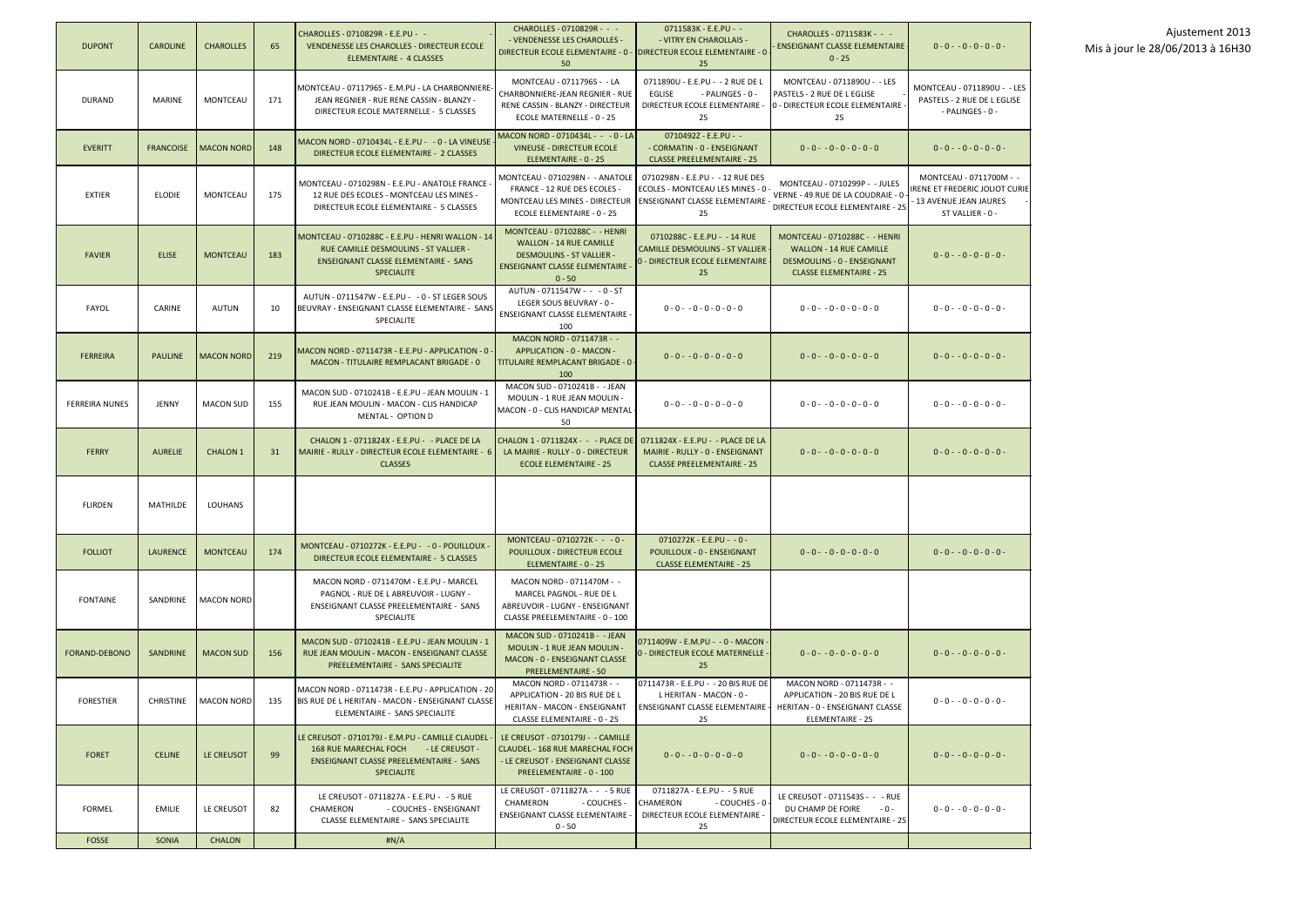| <b>FOUQUET</b>   | CATHERINE        | <b>MACON NORD</b> | 140 | MACON NORD - 0710413N - E.E.PU - MARC CHAGALL<br>2 RUE LACRETELLE<br>- MACON - ENSEIGNANT<br><b>CLASSE ELEMENTAIRE - SANS SPECIALITE</b>                   | MACON NORD - 0710413N - - MARC<br>CHAGALL - 2 RUE LACRETELLE<br>MACON - ENSEIGNANT CLASSE<br>ELEMENTAIRE - 0 - 25                                                                 | 0711471N - E.M.PU - -<br>- MACON - 0 - ENSEIGNANT CLASSE<br>PREELEMENTAIRE - 25                                                                        | MACON NORD - 0711472P - - HENRI<br>MATISSE - 0 - 0 - DIRECTEUR ECOLE<br><b>ELEMENTAIRE - 25</b>                                           | MACON NORD - 0711313S - -<br><b>GRAND FOUR - 22 RUE DU</b><br>GRAND FOUR FLACE - MACON<br>$0 -$ |
|------------------|------------------|-------------------|-----|------------------------------------------------------------------------------------------------------------------------------------------------------------|-----------------------------------------------------------------------------------------------------------------------------------------------------------------------------------|--------------------------------------------------------------------------------------------------------------------------------------------------------|-------------------------------------------------------------------------------------------------------------------------------------------|-------------------------------------------------------------------------------------------------|
| <b>FOURILLON</b> | <b>ELODIE</b>    | <b>MACON</b>      |     | MONTCEAU - 0710369R - EEPU JEAN MACE -<br><b>GUEUGNON - CLIS HANDICAP MENTAL OPTION D</b>                                                                  | MONTCEAU - 0710369R - EEPU JEAN<br><b>MACE - GUEUGNON - CLIS HANDICAP</b><br><b>MENTAL OPTION D - 100</b>                                                                         |                                                                                                                                                        |                                                                                                                                           |                                                                                                 |
| FRANZ            | <b>BRIGITTE</b>  | LE CREUSOT        |     | LE CREUSOT - 0711880H - EEPU CHAMP CORDET -<br><b>TORCY - COORDONNATEUR RRS</b>                                                                            | LE CREUSOT - 0711880H - EEPU<br><b>CHAMP CORDET - TORCY -</b><br><b>COORDONNATEUR RRS - 100</b>                                                                                   |                                                                                                                                                        |                                                                                                                                           |                                                                                                 |
| <b>FRAPPAS</b>   | <b>ELISABETH</b> | <b>LOUHANS</b>    | 210 | LOUHANS - 0710704E - E.E.PU - 0 - 0 - LE FAY -<br><b>ENSEIGNANT CLASSE ELEMENTAIRE - 0</b>                                                                 | LOUHANS - 0710704E - - 0 - 0 - LE FAY 0710581W - E.E.PU - - 0 - CONDAL<br>$0 - 25$                                                                                                | $0 - 25$                                                                                                                                               | $0 - 0 - 0 - 0 - 0 - 0 - 0$                                                                                                               | $0 - 0 - 0 - 0 - 0 - 0 -$                                                                       |
| <b>FRENEA</b>    | <b>EMILIE</b>    | <b>CHAROLLES</b>  | 61  | CHAROLLES - 0711613T - E.E.PU - - 0 - IGUERANDE -<br><b>ENSEIGNANT CLASSE ELEMENTAIRE - SANS</b><br>SPECIALITE                                             | CHAROLLES - 0711613T - - - 0 -<br><b>IGUERANDE - ENSEIGNANT CLASSE</b><br>ELEMENTAIRE - 0 - 25                                                                                    | 0711268T - E.E.PU - - 10 RUE DES<br><b>ECOLES</b><br>- MARCIGNY -<br>DIRECTEUR ECOLE ELEMENTAIRE - 0<br>25                                             | CHAROLLES - 0711474S - - - 0 -<br>DIRECTEUR ECOLE ELEMENTAIRE - 0<br>25                                                                   | CHAROLLES - 0710750E - - -<br><b>ST CHRISTOPHE EN BRIONNAIS</b><br>DIRECTEUR ECOLE ELEMENTAIRE  |
| <b>GAILLARD</b>  | <b>BARBARA</b>   | LE CREUSOT        | 83  | LE CREUSOT - 0710992T - E.E.PU - - 14 BIS AVENUE<br><b>JULES PERNETTE - ST PIERRE DE VARENNES -</b><br>DIRECTEUR ECOLE ELEMENTAIRE - 4 CLASSES             | LE CREUSOT - 0710992T - - - 14 BIS<br><b>AVENUE JULES PERNETTE - ST PIERRE</b><br>DE VARENNES - DIRECTEUR ECOLE<br>ELEMENTAIRE - 0 - 25                                           | 0710992T - E.E.PU - -14 BIS<br><b>AVENUE JULES PERNETTE - ST</b><br>PIERRE DE VARENNES - 0 -<br><b>ENSEIGNANT CLASSE</b><br><b>PREELEMENTAIRE - 25</b> | $0 - 0 - 0 - 0 - 0 - 0 -$                                                                                                                 | $0 - 0 - 0 - 0 - 0 - 0 -$                                                                       |
| GANDRE           | <b>BLANDINE</b>  | <b>MACON</b>      |     |                                                                                                                                                            |                                                                                                                                                                                   |                                                                                                                                                        |                                                                                                                                           |                                                                                                 |
| <b>GATEAU</b>    | <b>AMANDINE</b>  | <b>CHALON 1</b>   | 27  | CHALON 1 - 0711838M - E.E.PU - - 0 - ST GERMAIN<br>LES BUXY - ENSEIGNANT CLASSE ELEMENTAIRE - SANS GERMAIN LES BUXY - 0 - ENSEIGNANT<br><b>SPECIALITE</b>  | CHALON 1 - 0711838M - - - 0 - ST<br><b>CLASSE ELEMENTAIRE - 50</b>                                                                                                                | 0710869J - E.E.PU - - 6 RUE DU<br>BOURG<br>- LA CHARMEE - 0<br>25                                                                                      | CHALON 1 - 0711906L - - NICEPHORE<br>NIEPCE - 3 AVENUE DE L'EGLISE<br>DIRECTEUR ECOLE ELEMENTAIRE - 0 - DIRECTEUR ECOLE ELEMENTAIRE<br>25 | $0 - 0 - 0 - 0 - 0 - 0 -$                                                                       |
| GAUDARD          | ANGELINE         | <b>LOUHANS</b>    | 114 | LOUHANS - 0710642M - E.E.PU - - CHEMIN DES<br><b>ECOLES</b><br>- L ABERGEMENT STE COLOMBE -<br>ENSEIGNANT CLASSE ELEMENTAIRE - SANS<br>SPECIALITE          | LOUHANS - 0710642M - - - CHEMIN   0710642M - E.E.PU - - CHEMIN DES<br><b>DES ECOLES</b><br>- LABERGEMENT ECOLES<br>STE COLOMBE - 0 - ENSEIGNANT<br><b>CLASSE ELEMENTAIRE - 50</b> | - LABERGEMENT STE<br>COLOMBE - 0 - DIRECTEUR ECOLE<br><b>ELEMENTAIRE - 25</b>                                                                          | $0 - 0 - 0 - 0 - 0 - 0 - 0$                                                                                                               | $0 - 0 - 0 - 0 - 0 - 0 -$                                                                       |
| <b>GAUDRIOT</b>  | <b>LUCIE</b>     | LE CREUSOT        | 84  | LE CREUSOT - 0711143G - E.E.PU - CHARLES DE<br>GAULLE - PLACE CHARLES DE GAULLE - LE<br><b>CREUSOT - DIRECTEUR ECOLE ELEMENTAIRE - 6</b><br><b>CLASSES</b> | LE CREUSOT - 0711143G - - CHARLES<br>DE GAULLE - PLACE CHARLES DE<br>GAULLE - LE CREUSOT -<br><b>DIRECTEUR ECOLE ELEMENTAIRE - 0</b><br>25                                        | 0711143G - E.E.PU - - PLACE<br><b>CHARLES DE GAULLE - LE</b><br>CREUSOT - 0 - ENSEIGNANT CLASSE<br><b>PREELEMENTAIRE - 50</b>                          | LE CREUSOT - 0711143G - - CHARLES<br>DE GAULLE - PLACE CHARLES DE<br>GAULLE - 0 - ENSEIGNANT<br><b>CLASSE PREELEMENTAIRE - 25</b>         | $0 - 0 - 0 - 0 - 0 - 0 -$                                                                       |
| GELEY            | PAULINE          | <b>CHALON</b>     |     | LE CREUSOT - 0711880H - EEPU CHAMP CORDET -<br>TORCY - ENSEIGNANT CLASSE ELEMENTAIRE                                                                       | LE CREUSOT - 0711880H - EEPU<br><b>CHAMP CORDET - TORCY -</b><br><b>ENSEIGNANT CLASSE ELEMENTAIRE -</b><br>100                                                                    |                                                                                                                                                        |                                                                                                                                           |                                                                                                 |
| <b>GELIN</b>     | <b>JULIE</b>     | <b>CHALON</b>     |     | LE CREUSOT - 0710742W - EEPU MARIE CURIE - LE<br>CREUSOT - CLIS HANDICAP MENTAL OPTION D                                                                   | LE CREUSOT - 0710742W - EEPU<br><b>MARIE CURIE - LE CREUSOT - CLIS</b><br>HANDICAP MENTAL OPTION D - 100                                                                          |                                                                                                                                                        |                                                                                                                                           |                                                                                                 |
| <b>GEOFFRAY</b>  | <b>MARION</b>    | LOUHANS           | 122 | LOUHANS - 0710188U - E.M.PU - HENRI VARLOT -<br>PLACE DU COLOMBIER<br>- LOUHANS - DIRECTEUR<br>ECOLE MATERNELLE - 5 CLASSES                                | LOUHANS - 0710188U - - HENRI<br>VARLOT - PLACE DU COLOMBIER<br>- LOUHANS - 0 - DIRECTEUR ECOLE<br>MATERNELLE - 50                                                                 | 0711877E - E.E.PU - - 7 RUE DES<br><b>BORDES</b><br>- LOUHANS - 0 -<br>DIRECTEUR ECOLE ELEMENTAIRE -<br>50                                             | $0 - 0 - 0 - 0 - 0 - 0 - 0$                                                                                                               | $0 - 0 - 0 - 0 - 0 - 0 -$                                                                       |
| <b>GILBERTAS</b> | <b>MAUD</b>      | <b>CHAROLLES</b>  |     | CHAROLLES - 0710790Y - EEPU CHAMBILLY -<br>DIRECTEUR ECOLE ELEMENTAIRE 2 CLASSES                                                                           | CHAROLLES - 0710790Y - EEPU<br><b>CHAMBILLY - DIRECTEUR ECOLE</b><br>ELEMENTAIRE 2 CLASSES - 100                                                                                  |                                                                                                                                                        |                                                                                                                                           |                                                                                                 |
| <b>GIORGI</b>    | LAURENE          | <b>MACON</b>      |     |                                                                                                                                                            |                                                                                                                                                                                   |                                                                                                                                                        |                                                                                                                                           |                                                                                                 |
| <b>GIORGIONE</b> | <b>NATHALIE</b>  | <b>TOURNUS</b>    | 196 | TOURNUS - 0710983H - E.E.PU - LUCIE AUBRAC - 14<br>RUE DE CLUNY - GIVRY - ENSEIGNANT CLASSE<br>ELEMENTAIRE - SANS SPECIALITE                               | TOURNUS - 0710983H - - LUCIE<br>AUBRAC - 14 RUE DE CLUNY - GIVRY<br>0 - ENSEIGNANT CLASSE<br>ELEMENTAIRE - 50                                                                     | 0710983H - E.E.PU - -14 RUE DE<br>CLUNY - GIVRY - 0 - DIRECTEUR<br><b>ECOLE ELEMENTAIRE - 25</b>                                                       | $0 - 0 - 0 - 0 - 0 - 0 - 0$                                                                                                               | $0 - 0 - 0 - 0 - 0 - 0 -$                                                                       |
| GIRAUD           | <b>CORINNE</b>   | MONTCEAU          | 168 | MONTCEAU - 0711507C - E.E.PU - LUCIE AUBRAC - 11<br>RUE LOUIS ARAGON - BLANZY - DIRECTEUR ECOLE<br>ELEMENTAIRE - 9 CLASSES                                 | MONTCEAU - 0711507C - - LUCIE<br>AUBRAC - 11 RUE LOUIS ARAGON -<br><b>BLANZY - DIRECTEUR ECOLE</b><br>ELEMENTAIRE - 0 - 50                                                        | 0711507C - E.E.PU - - 11 RUE LOUIS<br>ARAGON - BLANZY - 0 - ENSEIGNANT<br><b>CLASSE ELEMENTAIRE - 25</b>                                               | MONTCEAU - 0711507C - - LUCIE<br>AUBRAC - 11 RUE LOUIS ARAGON - 0<br><b>ENSEIGNANT CLASSE ELEMENTAIRE</b><br>25                           | $0 - 0 - 0 - 0 - 0 - 0 -$                                                                       |

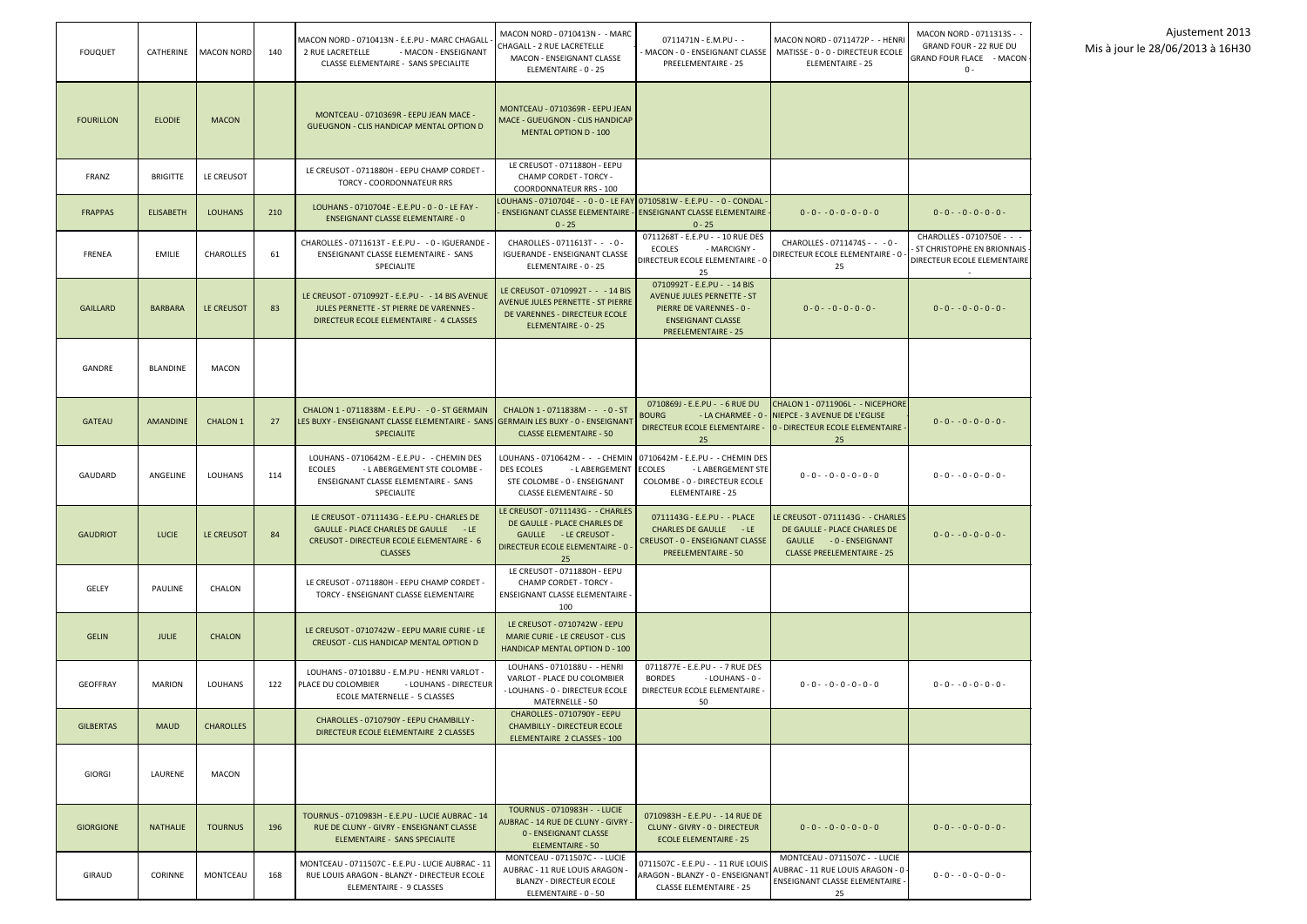

| <b>GONDEAUX</b>      | <b>MARIE</b>     | <b>MACON</b>    |              |                                                                                                                                                              |                                                                                                                                                     |                                                                                                                                 |                                                                                                              |                                             |
|----------------------|------------------|-----------------|--------------|--------------------------------------------------------------------------------------------------------------------------------------------------------------|-----------------------------------------------------------------------------------------------------------------------------------------------------|---------------------------------------------------------------------------------------------------------------------------------|--------------------------------------------------------------------------------------------------------------|---------------------------------------------|
| <b>GOUGES</b>        | LESLIE           | LOUHANS         |              |                                                                                                                                                              |                                                                                                                                                     |                                                                                                                                 |                                                                                                              |                                             |
| <b>GOUIN</b>         | <b>ALEXANDRE</b> | <b>AUTUN</b>    | $\mathbf{1}$ | AUTUN - 0711392C - E.E.PU - DE SAINT DENIS - 7 RUE<br><b>DU STADE</b><br>- BOURBON LANCY - ENSEIGNANT CLASSE<br><b>ELEMENTAIRE - SANS SPECIALITE</b>         | AUTUN - 0711392C - - DE SAINT<br><b>DENIS - 7 RUE DU STADE</b><br><b>BOURBON LANCY - 0 - ENSEIGNANT</b><br><b>CLASSE ELEMENTAIRE - 50</b>           | 0711392C - E.E.PU - -7 RUE DU<br><b>STADE</b><br>- BOURBON LANCY<br>0 - DIRECTEUR ECOLE ELEMENTAIRE<br>25                       | AUTUN - 0711822V - - PIERRE ET<br><b>MARIE CURIE - BOURBON LANCY -</b><br>DIRECTEUR ECOLE ELEMENTAIRE - 25   | $0 - 0 - 0 - 0 - 0 - 0 -$                   |
| <b>GRILLOT</b>       | <b>AURELIE</b>   | <b>LOUHANS</b>  |              | LOUHANS - 0710551N - E.M.PU - - 5 RUE DE LA<br>MOTTE - FRONTENARD - DIRECTEUR ECOLE<br>MATERNELLE - 1 CLASSE                                                 | LOUHANS - 0710551N - - - 5 RUE DE<br>LA MOTTE - FRONTENARD - 0 -<br>DIRECTEUR ECOLE MATERNELLE - 50                                                 | 0710544F - E.M.PU - - 0 -<br>POURLANS - 0 - DIRECTEUR ECOLE<br>MATERNELLE - 25                                                  | LOUHANS - 0710552P - - - 5 BIS<br>ROUTE DE NEUBLANS - 0 -<br>DIRECTEUR ECOLE ELEMENTAIRE - 25                |                                             |
| <b>GRUER</b>         | <b>ADELINE</b>   | LE CREUSOT      |              | LE CREUSOT - 0710742W - EEPU MARIE CURIE - LE<br><b>CREUSOT - MAITRE SURNUMERAIRE</b>                                                                        | LE CREUSOT - 0710742W - EEPU<br><b>MARIE CURIE - LE CREUSOT - MAITRE</b><br><b>SURNUMERAIRE - 100</b>                                               |                                                                                                                                 |                                                                                                              |                                             |
| <b>GUECHOUM</b>      | <b>AURELIE</b>   | <b>TOURNUS</b>  | 197          | TOURNUS - 0710218B - E.M.PU - JEAN GALOPIN - 1<br>PLACE DE L ARC - TOURNUS - ENSEIGNANT CLASSE<br>PREELEMENTAIRE - SANS SPECIALITE                           | TOURNUS - 0710218B - - JEAN<br>GALOPIN - 1 PLACE DE L ARC -<br>TOURNUS - 0 - ENSEIGNANT CLASSE<br>PREELEMENTAIRE - 50                               | 0711240M - E.M.PU - - RUE DE L<br>INDUSTRIE - TOURNUS - 0 -<br>DIRECTEUR ECOLE MATERNELLE - 25                                  | TOURNUS - 0710215Y - - - 13 RUE<br>SORBIERS - 0 - DIRECTEUR ECOLE<br>MATERNELLE - 25                         | $0 - 0 - 0 - 0 - 0 - 0 -$                   |
| <b>GUILLARME</b>     | <b>CANDIE</b>    | <b>CHALON 1</b> | 23           | CHALON 1 - 0710856V - E.E.PU - HENRI CLEMENT - 37<br>RUE HENRI CLEMENT - ST REMY - DIRECTEUR ECOLE<br><b>ELEMENTAIRE - 7 CLASSES</b>                         | CHALON 1 - 0710856V - - HENRI<br><b>CLEMENT - 37 RUE HENRI CLEMENT -</b><br>ST REMY - 0 - DIRECTEUR ECOLE<br>ELEMENTAIRE - 25                       | 0710856V - E.E.PU - - 37 RUE HENRI<br>CLEMENT - ST REMY - 0 -<br><b>ENSEIGNANT CLASSE ELEMENTAIRE -</b><br>25                   | CHALON 1 - 0711282H - - LUCIE<br>AUBRAC -<br>$-0-$<br><b>ENSEIGNANT CLASSE</b><br><b>PREELEMENTAIRE - 25</b> | $0 - 0 - 0 - 0 - 0 - 0 -$                   |
| GUILLEMARD           | AMBROISE         | CHALON          |              | LE CREUSOT - 0710742W - EEPU MARIE CURIE - LE<br>CREUSOT - DIRECTEUR ECOLE ELEMENTAIRE                                                                       | LE CREUSOT - 0710742W - EEPU<br>MARIE CURIE - LE CREUSOT -<br>DIRECTEUR ECOLE ELEMENTAIRE - 25                                                      | LE CREUSOT - 0710742W - EEPU<br>MARIE CURIE - LE CREUSOT -<br>ENSEIGNANT CLASSE ELEMENTAIRE<br>25                               | LE CREUSOT - 0711130T - EMPU LA<br>MOLETTE - LE CREUSOT - DIRECTEUR<br><b>ECOLE MATERNELLE - 25</b>          | LE CREUSOT-710423Z-ROU<br>BOURG-ECUISSES-25 |
| <b>GUILLOT</b>       | <b>SYLVIE</b>    | <b>TOURNUS</b>  | 198          | TOURNUS - 0711826Z - E.E.PU - LES VIGNES LONGUES<br><b>11 ROUTE DE BISSEY</b><br>- BUXY - ENSEIGNANT<br><b>CLASSE ELEMENTAIRE - SANS SPECIALITE</b>          | TOURNUS - 0711826Z - - LES VIGNES<br>LONGUES - 11 ROUTE DE BISSEY<br>- BUXY - 0 - ENSEIGNANT CLASSE<br>ELEMENTAIRE - 50                             | 0711826Z - E.E.PU - -11 ROUTE DE<br><b>BISSEY</b><br>- BUXY - 0 -<br>DIRECTEUR ECOLE ELEMENTAIRE -<br>25                        | $0 - 0 - 0 - 0 - 0 - 0 - 0$                                                                                  | $0 - 0 - 0 - 0 - 0 - 0 -$                   |
| <b>GUYOT-GARNIER</b> | <b>ISABELLE</b>  | <b>LOUHANS</b>  |              | LOUHANS - 0711461C - EEPU LA CHAPELLE THECLE -<br><b>ENSEIGNANT CLASSE ELEMENTAIRE</b>                                                                       | LOUHANS - 0711461C - EEPU LA<br><b>CHAPELLE THECLE - ENSEIGNANT</b><br><b>CLASSE ELEMENTAIRE - 100</b>                                              |                                                                                                                                 |                                                                                                              |                                             |
| <b>HARBELOT</b>      | <b>NOELLIE</b>   | <b>MONTCEAU</b> | 217          | MONTCEAU - 0711458Z - E.M.PU - LUCIE AUBRAC - 0<br>BLANZY - ENSEIGNANT CLASSE PRE-ELEMENTAIRE - 0                                                            | MONTCEAU - 0711458Z - - LUCIE<br>AUBRAC - 0 - BLANZY - ENSEIGNANT<br>CLASSE PRE-ELEMENTAIRE - 0 - 100                                               | $0 - 0 - 0 - 0 - 0 - 0 - 0$                                                                                                     | $0 - 0 - 0 - 0 - 0 - 0 - 0$                                                                                  | $0 - 0 - 0 - 0 - 0 - 0 -$                   |
| <b>HERMARY</b>       | <b>CHRISTINE</b> | <b>TOURNUS</b>  |              |                                                                                                                                                              |                                                                                                                                                     |                                                                                                                                 |                                                                                                              |                                             |
| <b>HOUSSIN</b>       | <b>VANESSA</b>   | LE CREUSOT      | 97           | LE CREUSOT - 0710319L - E.E.PU - - 0 - ST JULIEN SUR<br>DHEUNE - DIRECTEUR ECOLE ELEMENTAIRE - 1<br><b>CLASSE</b>                                            | LE CREUSOT - 0710319L - - - 0 - ST<br><b>JULIEN SUR DHEUNE - DIRECTEUR</b><br>ECOLE ELEMENTAIRE - 0 - 100                                           | $0 - 0 - 0 - 0 - 0 - 0 - 0$                                                                                                     | $0 - 0 - 0 - 0 - 0 - 0 - 0$                                                                                  | $0 - 0 - 0 - 0 - 0 - 0 -$                   |
| <b>IAHNS</b>         | <b>CECILE</b>    | CHAROLLES       | 74           | CHAROLLES - 0711628J - E.E.PU - BELLEVUE - 40 RUE<br>DE BELLEVUE<br>- PARAY LE MONIAL - DIRECTEUR<br>ECOLE ELEMENTAIRE - 9 CLASSES                           | CHAROLLES - 0711628J - - BELLEVUE<br>40 RUE DE BELLEVUE<br>- PARAY<br>LE MONIAL - DIRECTEUR ECOLE<br>ELEMENTAIRE - 0 - 50                           | 0711434Y - INSTITUT MEDICO<br>EDUCATIF - - RUE DE BELLEVUE<br>- PARAY LE MONIAL - SESSAD -<br><b>ENSEIGNANT SPECIALISE - 50</b> | $0 - 0 - 0 - 0 - 0 - 0 - 0$                                                                                  | $0 - 0 - 0 - 0 - 0 - 0 -$                   |
| <b>JACQUES</b>       | <b>CAROLINE</b>  | MACON NORD      | 139          | MACON NORD - 0710419V - E.E.PU - LA COUPEE -<br>ALLEE DES ECOLIERS - CHARNAY LES MACON -<br><b>ENSEIGNANT CLASSE ELEMENTAIRE - SANS</b><br><b>SPECIALITE</b> | MACON NORD - 0710419V - - LA<br><b>COUPEE - ALLEE DES ECOLIERS -</b><br><b>CHARNAY LES MACON - ENSEIGNANT</b><br><b>CLASSE ELEMENTAIRE - 0 - 50</b> | 0710247H - E.E.PU - - 0 - LAIZE - 0 -<br><b>ENSEIGNANT CLASSE ELEMENTAIRE</b><br>50                                             | $0 - 0 - 0 - 0 - 0 - 0 - 0$                                                                                  | $0 - 0 - 0 - 0 - 0 - 0 -$                   |
| <b>JEANDOT</b>       | MARIE-LAURE      | <b>TOURNUS</b>  | 199          | TOURNUS - 0711001C - E.E.PU - - 0 - UCHIZY -<br>ENSEIGNANT CLASSE PREELEMENTAIRE - SANS<br>SPECIALITE                                                        | TOURNUS - 0711001C - - - 0 -<br>UCHIZY - 0 - ENSEIGNANT CLASSE<br>PREELEMENTAIRE - 50                                                               | 0710493A - E.E.PU - - 0 - CHISSEY<br>LES MACON - 0 - DIRECTEUR ECOLE<br><b>ELEMENTAIRE - 25</b>                                 | TOURNUS - 0710494B - - - 0 - 0 -<br>DIRECTEUR ECOLE ELEMENTAIRE - 25                                         | $0 - 0 - 0 - 0 - 0 - 0 -$                   |

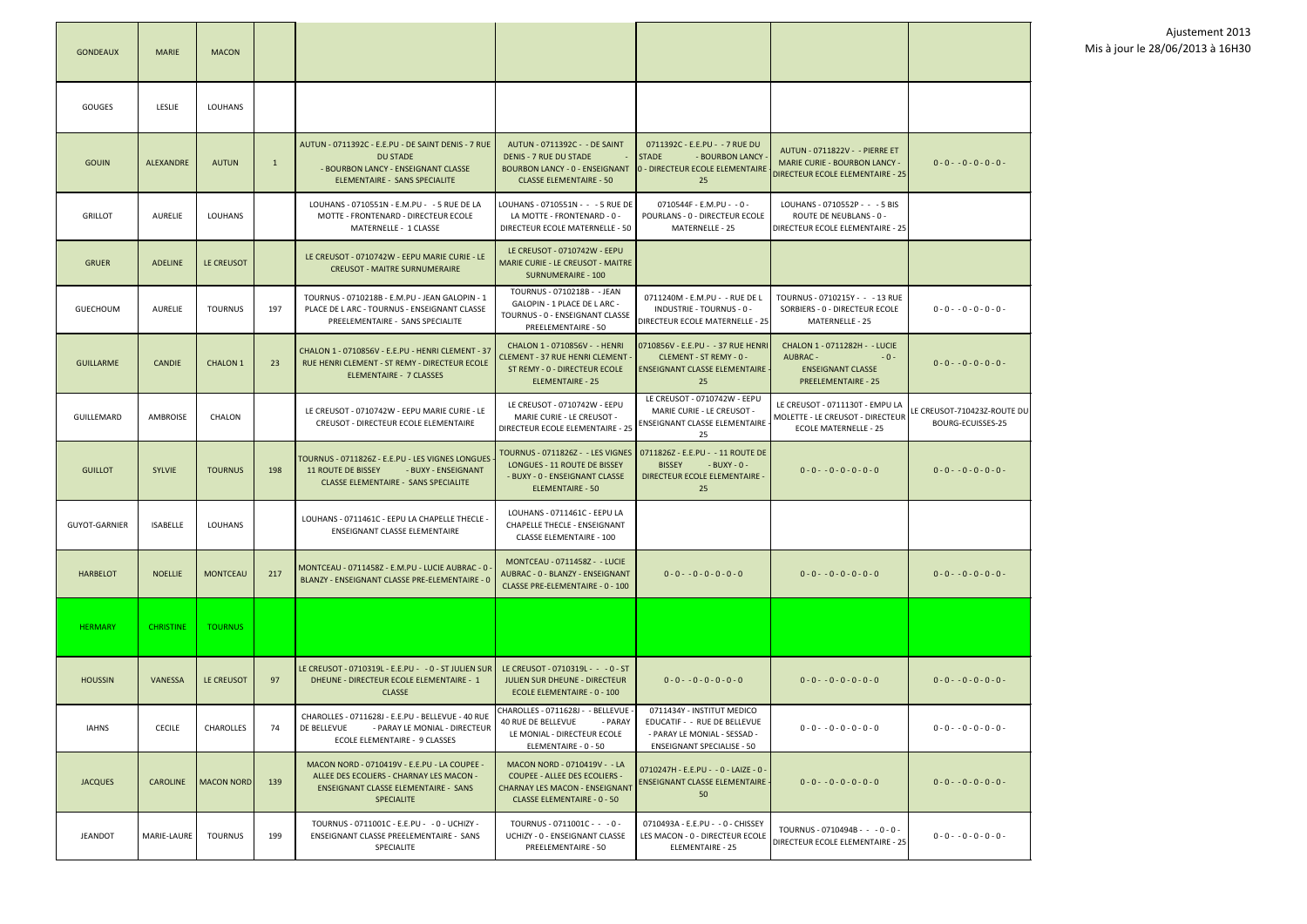| <b>JOBARD</b>   | <b>CELINE</b>     | <b>CHALON</b>       |     | CHALON 1 - 0711842S - EEPU RIVES DE SAONE -<br><b>CHALON SUR SAONE - ENSEIGNANT CLASSE</b><br><b>ELEMENTAIRE</b>                                           | CHALON 1 - 0711842S - EEPU RIVES<br>DE SAONE - CHALON SUR SAONE -<br><b>ENSEIGNANT CLASSE ELEMENTAIRE -</b><br>100                                                         |                                                                                                                                    |                                                                                                            |                                                                                                          |
|-----------------|-------------------|---------------------|-----|------------------------------------------------------------------------------------------------------------------------------------------------------------|----------------------------------------------------------------------------------------------------------------------------------------------------------------------------|------------------------------------------------------------------------------------------------------------------------------------|------------------------------------------------------------------------------------------------------------|----------------------------------------------------------------------------------------------------------|
| <b>JOLLY</b>    | <b>PATRICIA</b>   | CHALON <sub>1</sub> | 19  | CHALON 1 - 0711711Z - E.E.PU - BOURGOGNE-PIERRE<br>VAUX - 4 RUE LEON MAURIS<br>- CHALON SUR<br>SAONE - DIRECTEUR ECOLE ELEMENTAIRE - 7 CLASSES             | CHALON 1 - 0711711Z - -<br>BOURGOGNE-PIERRE VAUX - 4 RUE<br><b>LEON MAURIS</b><br>- CHALON SUR<br>SAONE - 0 - DIRECTEUR ECOLE<br>ELEMENTAIRE - 25                          | 0711711Z - E.E.PU - - 4 RUE LEON<br><b>MAURIS</b><br>- CHALON SUR<br>SAONE - 0 - ENSEIGNANT CLASSE<br><b>ELEMENTAIRE - 25</b>      | CHALON 1 - 0710166V - -<br><b>BOURGOGNE - 1 RUE LUCIEN PATE</b><br>0 - DIRECTEUR ECOLE MATERNELLE<br>25    | CHALON 1 - 0710166V - -<br><b>BOURGOGNE - 1 RUE LUCIEN</b><br><b>PATE</b><br>- CHALON SUR<br>SAONE - 0 - |
| <b>JOLY</b>     | <b>CYRIELLE</b>   | <b>CHALON 2</b>     | 49  | CHALON 2 - 0711505A - E.M.PU - - 20 RUE DU BOURG<br>- ST MARTIN EN BRESSE - ENSEIGNANT CLASSE<br>PREELEMENTAIRE - SANS SPECIALITE                          | CHALON 2 - 0711505A - - - 20 RUE<br><b>DU BOURG</b><br>- ST MARTIN EN<br><b>BRESSE - 0 - ENSEIGNANT CLASSE</b><br><b>PREELEMENTAIRE - 50</b>                               | 0711505A - E.M.PU - - 20 RUE DU<br><b>BOURG</b><br>- ST MARTIN EN<br><b>BRESSE - 0 - DIRECTEUR ECOLE</b><br><b>MATERNELLE - 25</b> | CHALON 2 - 0711044Z - - LES<br>PLATANES - 41 ROUTE DE DOLE<br>- 0 - ENSEIGNANT CLASSE<br>ELEMENTAIRE - 25  | $0 - 0 - 0 - 0 - 0 - 0 -$                                                                                |
| <b>JOURDAN</b>  | <b>MARIANNE</b>   | CHALON              |     | LE CREUSOT - 0710742W - EEPU MARIE CURIE - LE<br>CREUSOT - CLIS HANDICAP MENTAL OPTION D                                                                   | LE CREUSOT - 0710742W - EEPU<br>MARIE CURIE - LE CREUSOT - CLIS<br>HANDICAP MENTAL OPTION D - 100                                                                          |                                                                                                                                    |                                                                                                            |                                                                                                          |
| <b>KISSEL</b>   | <b>AURELIE</b>    | <b>MACON SUD</b>    | 158 | MACON SUD - 0711161B - E.M.PU - LE PETIT PRINCE<br>10 RUE DE NORMANDIE - MACON - ENSEIGNANT<br><b>CLASSE PREELEMENTAIRE - SANS SPECIALITE</b>              | MACON SUD - 0711161B - - LE PETIT<br>PRINCE - 10 RUE DE NORMANDIE -<br>MACON - 0 - ENSEIGNANT CLASSE<br><b>PREELEMENTAIRE - 100</b>                                        | $0 - 0 - 0 - 0 - 0 - 0 - 0$                                                                                                        | $0 - 0 - 0 - 0 - 0 - 0 - 0$                                                                                | $0 - 0 - 0 - 0 - 0 - 0 -$                                                                                |
| KMIEC           | ANNE-LAURE        | <b>CHAROLLES</b>    |     |                                                                                                                                                            |                                                                                                                                                                            |                                                                                                                                    |                                                                                                            |                                                                                                          |
| <b>LABILLE</b>  | LAURE             | <b>AUTUN</b>        | 8   | AUTUN - 0711150P - E.E.PU - - 0 - ANTULLY -<br>DIRECTEUR ECOLE ELEMENTAIRE - 4 CLASSES                                                                     | AUTUN - 0711150P - - - 0 - ANTULLY<br>0 - DIRECTEUR ECOLE ELEMENTAIRE -<br>25                                                                                              | 0710719W - E.E.PU - -<br>- AUXY - 0 - DIRECTEUR ECOLE<br><b>ELEMENTAIRE - 25</b>                                                   | AUTUN - 0710727E - - CHANCELIER<br>ROLIN - AUTUN - DIRECTEUR ECOLE<br>ELEMENTAIRE - 25                     | AUTUN - 0710653Z - - -<br>- ST LEGER DU BOIS - 0 -                                                       |
| LAFFORGUE       | <b>EMILIE</b>     | CHALON              |     | #N/A                                                                                                                                                       |                                                                                                                                                                            |                                                                                                                                    |                                                                                                            |                                                                                                          |
| LAHOZ           | <b>JONATHAN</b>   | <b>MACON</b>        |     | AUTUN - 0711822V - EEPU PIERRE ET MARIE CURIE -<br>BOURBON-LANCY - CLIS HANDICAP MENTAL OPTION D                                                           | AUTUN - 0711822V - EEPU PIERRE ET<br><b>MARIE CURIE - BOURBON-LANCY -</b><br>CLIS HANDICAP MENTAL OPTION D -<br>100                                                        |                                                                                                                                    |                                                                                                            |                                                                                                          |
| LANDRE          | <b>CECILE</b>     | <b>MACON SUD</b>    | 154 | MACON SUD - 0710460P - E.E.PU - - 0 - ST AMOUR<br>BELLEVUE - DIRECTEUR ECOLE ELEMENTAIRE - 3<br><b>CLASSES</b>                                             | MACON SUD - 0710460P - - - 0 - ST<br>AMOUR BELLEVUE - 0 - DIRECTEUR<br><b>ECOLE ELEMENTAIRE - 25</b>                                                                       | 0710460P - E.E.PU - - 0 - ST AMOUR<br>BELLEVUE - 0 - ENSEIGNANT CLASSE<br><b>PREELEMENTAIRE - 25</b>                               | MACON SUD - 0710464U - - - 0 - 0 -<br>DIRECTEUR ECOLE MATERNELLE - 25                                      | $0 - 0 - 0 - 0 - 0 - 0 -$                                                                                |
| <b>LANDROT</b>  | <b>SEGOLENE</b>   | <b>CHALON 1</b>     | 20  | CHALON 1 - 0711666A - E.E.PU - JEAN MOULIN - 90<br>- CHALON SUR SAONE -<br><b>RUE JEAN MOULIN</b><br>DIRECTEUR ECOLE ELEMENTAIRE - 6 CLASSES               | CHALON 1 - 0711666A - - JEAN<br><b>MOULIN - 90 RUE JEAN MOULIN</b><br>· CHALON SUR SAONE - 0 - DIRECTEUF<br><b>ECOLE ELEMENTAIRE - 25</b>                                  | 0710164T - E.M.PU - - 90 RUE JEAN<br>MOULIN - CHALON SUR SAONE - 0 -<br><b>DIRECTEUR ECOLE MATERNELLE - 25</b>                     | $0 - 0 - 0 - 0 - 0 - 0 - 0$                                                                                | $0 - 0 - 0 - 0 - 0 - 0 -$                                                                                |
| LANDRY          | <b>DELPHINE</b>   | <b>MACON SUD</b>    | 157 | MACON SUD - 0711161B - E.M.PU - LE PETIT PRINCE<br>10 RUE DE NORMANDIE - MACON - DIRECTEUR ECOLE<br>MATERNELLE - 4 CLASSES                                 | MACON SUD - 0711161B - - LE PETIT<br>PRINCE - 10 RUE DE NORMANDIE -<br>MACON - 0 - DIRECTEUR ECOLE<br>MATERNELLE - 25                                                      | 0711161B - E.M.PU - -10 RUE DE<br>NORMANDIE - MACON - 0 -<br><b>ENSEIGNANT CLASSE</b><br>PREELEMENTAIRE - 25                       | MACON SUD - 0711410X - - PAUL<br>ELUARD - 20 RUE PAUL ELUARD<br>0 - DIRECTEUR ECOLE MATERNELLE<br>25       | MACON SUD - 0710194A - -<br><b>CLAUDE ROBERJOT - 1 RUE</b><br><b>CLAUDE ROBERJOT</b><br>MACON - 0 -      |
| <b>LARIOTTE</b> | <b>VIRGINIE</b>   | <b>MACON NORD</b>   | 149 | MACON NORD - 0711872Z - E.E.PU - GROUPE<br>SCOLAIRE MARIE CURIE - RUE LEO LAGRANGE - CLUNY -<br>DIRECTEUR ECOLE ELEMENTAIRE - 9 CLASSES                    | MACON NORD - 0711872Z - -<br><b>GROUPE SCOLAIRE MARIE CURIE -</b><br><b>RUE LEO LAGRANGE - CLUNY -</b><br><b>DIRECTEUR ECOLE ELEMENTAIRE - 0 -</b><br>50                   | 0711904J - E.E.PU - - PLACE DU<br>MARCHE - CLUNY - 0 - DIRECTEUR<br><b>ECOLE ELEMENTAIRE - 25</b>                                  | $0 - 0 - 0 - 0 - 0 - 0 - 0$                                                                                | $0 - 0 - 0 - 0 - 0 - 0 -$                                                                                |
| LAVAL           | <b>CARINE</b>     | <b>CHALON 2</b>     | 50  | CHALON 2 - 0711308L - E.M.PU - SA?NE ET DOUBS - 4<br>QUAI DU DOUBS - VERDUN SUR LE DOUBS -<br>ENSEIGNANT CLASSE PREELEMENTAIRE - SANS<br><b>SPECIALITE</b> | CHALON 2 - 0711308L - - SA?NE ET<br>DOUBS - 4 QUAI DU DOUBS - VERDUN DOUBS - VERDUN SUR LE DOUBS - 0<br>SUR LE DOUBS - 0 - ENSEIGNANT<br><b>CLASSE PREELEMENTAIRE - 25</b> | 0711308L - E.M.PU - -4 QUAI DU<br><b>ENSEIGNANT CLASSE</b><br>PREELEMENTAIRE - 25                                                  | CHALON 2 - 0711244S - - AU COURS<br>DU DOUBS - 6 QUAI DU DOUBS<br>0 - DIRECTEUR ECOLE ELEMENTAIRE<br>$-25$ | $0 - 0 - 0 - 0 - 0 - 0 -$                                                                                |
| LE HUBY         | <b>ANNE MARIE</b> | <b>CHAROLLES</b>    | 75  | CHAROLLES - 0711628J - E.E.PU - BELLEVUE - 40 RUE<br>DE BELLEVUE<br>- PARAY LE MONIAL - CLIS<br>HANDICAP MENTAL - OPTION D                                 | CHAROLLES - 0711628J - - BELLEVUE -<br>40 RUE DE BELLEVUE<br>- PARAY<br>LE MONIAL - CLIS HANDICAP MENTAL<br>$0 - 100$                                                      | $0 - 0 - 0 - 0 - 0 - 0 - 0$                                                                                                        | $0 - 0 - 0 - 0 - 0 - 0 - 0$                                                                                | $0 - 0 - 0 - 0 - 0 - 0 -$                                                                                |
| LE MERRER       | <b>MAUD</b>       | <b>CHALON 2</b>     | 58  | CHALON 2 - 0710887D - E.E.PU - - RUE LORANCHET<br>- GERGY - ENSEIGNANT CLASSE ELEMENTAIRE - SANS<br><b>SPECIALITE</b>                                      | CHALON 2 - 0710887D - - - RUE<br>LORANCHET<br>- GERGY - 0 -<br>ENSEIGNANT CLASSE ELEMENTAIRE -<br>100                                                                      | $0 - 0 - 0 - 0 - 0 - 0 - 0$                                                                                                        | $0 - 0 - 0 - 0 - 0 - 0 - 0$                                                                                | $0 - 0 - 0 - 0 - 0 - 0 -$                                                                                |
| <b>LEBAUT</b>   | <b>VALERIE</b>    | <b>CHALON 1</b>     |     | CHALON 1 - 0710864D - EEPU LUCIE AUBRAC - LUX -<br>DIRECTEUR ECOLE ELEMENTAIRE 6 CLASSES                                                                   | CHALON 1 - 0710864D - EEPU LUCIE<br><b>AUBRAC - LUX - DIRECTEUR ECOLE</b><br>ELEMENTAIRE 6 CLASSES - 100                                                                   |                                                                                                                                    |                                                                                                            |                                                                                                          |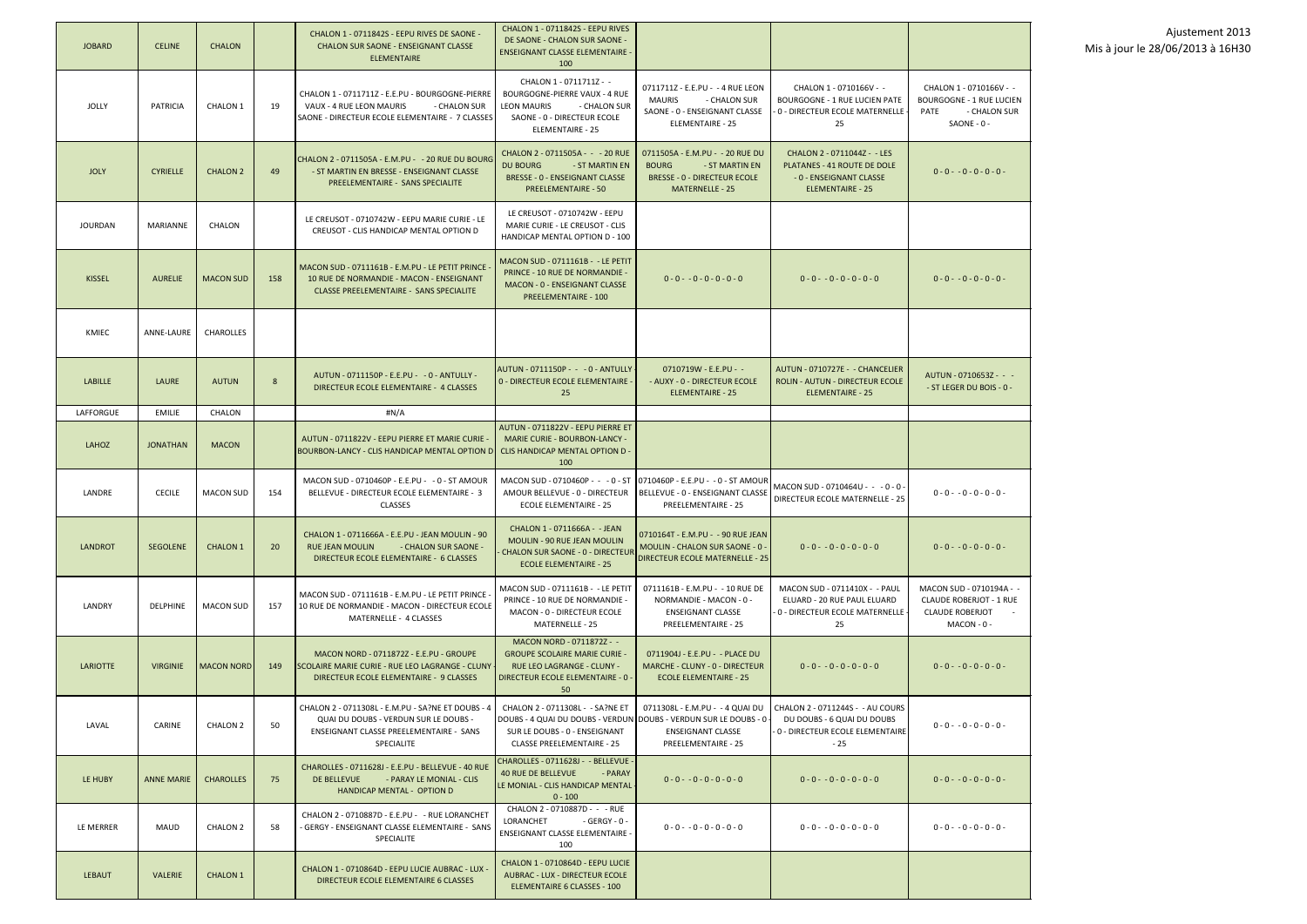

| LEBLANC THOMAS  | <b>ELISE</b>      | <b>MACON SUD</b>  | 161 | MACON SUD - 0710176F - E.M.PU - JULES PINSARD -<br>100 IMPASSE DES ECOLES<br>- CRECHES SUR SAONE<br>DIRECTEUR ECOLE MATERNELLE - 5 CLASSES           | MACON SUD - 0710176F - - JULES<br>PINSARD - 100 IMPASSE DES ECOLES<br>- CRECHES SUR SAONE - 0 -<br>DIRECTEUR ECOLE MATERNELLE - 25             | 0710176F - E.M.PU - - 100 IMPASSE<br>DES ECOLES - CRECHES SUR<br>SAONE - 0 - ENSEIGNANT CLASSE<br>PREELEMENTAIRE - 25                            | MACON SUD - 0711276B - - -<br>0 - DIRECTEUR ECOLE MATERNELLE<br>25                                                                             | MACON SUD - 0711413A - - -<br>- PIERRECLOS - 0 -                                               |
|-----------------|-------------------|-------------------|-----|------------------------------------------------------------------------------------------------------------------------------------------------------|------------------------------------------------------------------------------------------------------------------------------------------------|--------------------------------------------------------------------------------------------------------------------------------------------------|------------------------------------------------------------------------------------------------------------------------------------------------|------------------------------------------------------------------------------------------------|
| <b>LECUELLE</b> | <b>SONIA</b>      | <b>LOUHANS</b>    |     | LOUHANS - 0711854E - EEPU DEVROUZE - DIRECTEUR<br><b>ECOLE ELEMENTAIRE</b>                                                                           | <b>LOUHANS - 0711854E - EEPU</b><br>DEVROUZE - DIRECTEUR ECOLE<br>ELEMENTAIRE - 100                                                            |                                                                                                                                                  |                                                                                                                                                |                                                                                                |
| LEDIER          | <b>JACQUES</b>    | AUTUN             |     | AUTUN - 0711825Z - EEPU VICTOR HUGO - AUTUN -<br><b>COORDONNATEUR RRS</b>                                                                            | AUTUN - 0711825Z - EEPU VICTOR<br>HUGO - AUTUN - COORDONNATEUR<br><b>RRS - 50</b>                                                              | AUTUN - 0711825Z - EEPU VICTOR<br>HUGO - AUTUN - ANIMATEUR<br>SOUTIEN - 50                                                                       |                                                                                                                                                |                                                                                                |
| LEGRAND         | <b>VERONIQUE</b>  | <b>CHALON 2</b>   | 37  | CHALON 2 - 0711765H - E.M.PU - CHAGALL-PICASSO<br>5 RUE ALEXANDRA DAVID NEEL - CHALON SUR<br>SAONE - DIRECTEUR ECOLE MATERNELLE - 4 CLASSES          | CHALON 2 - 0711765H - - CHAGALL-<br>PICASSO - 5 RUE ALEXANDRA DAVID<br>NEEL - CHALON SUR SAONE - 0 -<br><b>DIRECTEUR ECOLE MATERNELLE - 50</b> | 0711765H - E.M.PU - - 5 RUE<br>ALEXANDRA DAVID NEEL -<br><b>CHALON SUR SAONE - 0 -</b><br><b>ENSEIGNANT CLASSE</b><br><b>PREELEMENTAIRE - 25</b> | CHALON 2 - 0711151R - - SAINT<br><b>EXUPERY - 21 RUE EDOUARD BENES</b><br>0 - DIRECTEUR ECOLE MATERNELLE<br>25                                 | $0 - 0 - 0 - 0 - 0 - 0 -$                                                                      |
| LENA            | <b>ELISABETH</b>  | <b>TOURNUS</b>    |     |                                                                                                                                                      |                                                                                                                                                |                                                                                                                                                  |                                                                                                                                                |                                                                                                |
| <b>LEONARD</b>  | <b>CELINE</b>     | AUTUN             | 6   | AUTUN - 0711311P - E.E.PU - LE PARC - RUE<br>- AUTUN - DIRECTEUR ECOLE CAPITAINE REPOUX<br><b>CAPITAINE REPOUX</b><br><b>ELEMENTAIRE - 5 CLASSES</b> | AUTUN - 0711311P - - LE PARC - RUE<br>$-$ AUTUN - $0$<br><b>DIRECTEUR ECOLE ELEMENTAIRE - 25</b>                                               | 0711311P - E.E.PU - - RUE<br><b>CAPITAINE REPOUX</b><br>- AUTUN<br><b>0 - ENSEIGNANT CLASSE</b><br><b>ELEMENTAIRE - 25</b>                       | AUTUN - 0711786F - AUTUN -<br><b>DIRECTEUR ECOLE ELEMENTAIRE - 25</b>                                                                          | <b>AUTUN - 0711825Y - - VICTOR</b><br>HUGO - RUE JF DE CHAMPEAUX<br>ST PANTALEON - AUTUN - 0 - |
| LETORET         | <b>HELENE</b>     | CHALON            |     |                                                                                                                                                      |                                                                                                                                                |                                                                                                                                                  |                                                                                                                                                |                                                                                                |
| <b>LHENRY</b>   | <b>AMANDINE</b>   | <b>CHALON</b>     |     | LE CREUSOT - 0711827A - E.E.PU - - 5 RUE<br><b>CHAMERON</b><br>- COUCHES - TITULAIRE<br>REMPLACANT BRIGADE - SANS SPECIALITE                         | LE CREUSOT - 0711827A - E.E.PU - - 5<br><b>RUE CHAMERON</b><br>- COUCHES<br>TITULAIRE REMPLACANT BRIGADE -<br><b>SANS SPECIALITE - 100</b>     |                                                                                                                                                  |                                                                                                                                                |                                                                                                |
| LIAUTE          | <b>EMILIE</b>     | <b>TOURNUS</b>    | 215 | TOURNUS - 0711048D - E.E.PU - 0 - 0 - ST MARD DE<br>VAUX - DIRECTEUR ECOLE ELEMENTAIRE - 0                                                           | TOURNUS - 0711048D - - 0 - 0 - ST<br>MARD DE VAUX - DIRECTEUR ECOLE<br>ELEMENTAIRE - 0 - 100                                                   | $0 - 0 - 0 - 0 - 0 - 0 - 0$                                                                                                                      | $0 - 0 - 0 - 0 - 0 - 0 - 0$                                                                                                                    | $0 - 0 - 0 - 0 - 0 - 0 -$                                                                      |
| <b>LOGEROT</b>  | LEILA             | <b>CHALON 1</b>   | 34  | CHALON 1 - 0710163S - E.M.PU - AUBEPIN NORD - 62<br>AVENUE DE LAUBEPIN - CHALON SUR SAONE -<br>DIRECTEUR ECOLE MATERNELLE - 5 CLASSES                | CHALON 1 - 0710163S - - AUBEPIN<br>NORD - 62 AVENUE DE LAUBEPIN<br><b>CHALON SUR SAONE - 0 - DIRECTEUR</b><br><b>ECOLE MATERNELLE - 25</b>     | 0710163S - E.M.PU - - 62 AVENUE<br>DE LAUBEPIN - CHALON SUR<br>SAONE - 0 - ENSEIGNANT CLASSE<br><b>PREELEMENTAIRE - 25</b>                       | CHALON 1 - 0710162R - - BELLEVUE<br>10 RUE DES ANCIENS D ALGERIE - 0 - BELLEVUE - 10 RUE DES ANCIENS<br><b>DIRECTEUR ECOLE MATERNELLE - 25</b> | CHALON 1 - 0710162R - -<br>D ALGERIE - CHAGNY - 0 -                                            |
| LONGUEVILLE     | <b>CLAUDIE</b>    | <b>MACON NORD</b> | 143 | MACON NORD - 0710248J - E.E.PU - - RUE DE LA<br><b>NOIERIE</b><br>- IGE - DIRECTEUR ECOLE<br>ELEMENTAIRE - 4 CLASSES                                 | MACON NORD - 0710248J - - - RUE<br>DE LA NOIERIE<br>$-$ IGE $-$<br>DIRECTEUR ECOLE ELEMENTAIRE - 0 -<br>50                                     | 0711470M - E.E.PU - - RUE DE L<br>ABREUVOIR - LUGNY - 0 -<br>DIRECTEUR ECOLE ELEMENTAIRE<br>25                                                   | MACON NORD - 0711470M - -<br>MARCEL PAGNOL - RUE DE L<br>ABREUVOIR - 0 - REGROUPEMENT<br><b>ADAPTATION - 25</b>                                | $0 - 0 - 0 - 0 - 0 - 0 -$                                                                      |
| <b>LOPEZ</b>    | <b>BARBARA</b>    | <b>CHALON</b>     |     | LE CREUSOT - 0711574A - E.E.PU - CHAMP BATARD<br><b>RUE DE CONSELVE</b><br>- TORCY - DIRECTEUR<br>ECOLE ELEMENTAIRE - SANS SPECIALITE                | LE CREUSOT - 0711574A - E.E.PU -<br><b>CHAMP BATARD - RUE DE CONSELVE</b><br>- TORCY - DIRECTEUR ECOLE<br>ELEMENTAIRE - 25                     | LE CREUSOT - 0711880H - EEPU<br><b>CHAMP CORDET - TORCY -</b><br>DIRECTEUR ECOLE ELEMENTAIRE<br>25                                               | LE CREUSOT - 0711401M - EMPU LE<br><b>TENNIS - LE CREUSOT - DIRECTEUR</b><br><b>ECOLE MATERNELLE - 25</b>                                      | 25% restent à compléter                                                                        |
| LOTTE           | <b>BARBARA</b>    | <b>MONTCEAU</b>   |     | MONTCEAU - 0711776V - EMPU LES BRRUYERES -<br><b>GUEUGNON - TITULAIRE REMPLACANT BRIGADE</b>                                                         | MONTCEAU - 0711776V - EMPU LES<br>BRRUYERES - GUEUGNON - TITULAIRE<br>REMPLACANT BRIGADE - 100                                                 |                                                                                                                                                  |                                                                                                                                                |                                                                                                |
| <b>LOUARN</b>   | <b>EDITH</b>      | <b>CHALON 2</b>   | 42  | CHALON 2 - 0711045A - E.E.PU - - 2 RUE DES VIGNES<br>BEY - DIRECTEUR ECOLE ELEMENTAIRE - 5 CLASSES                                                   | CHALON 2 - 0711045A - - - 2 RUE<br><b>DES VIGNES - BEY - 0 - DIRECTEUR</b><br><b>ECOLE ELEMENTAIRE - 25</b>                                    | 0711045A - E.E.PU - - 2 RUE DES<br>VIGNES - BEY - 0 - ENSEIGNANT<br><b>CLASSE PREELEMENTAIRE - 25</b>                                            | CHALON 2 - 0711045A - - - 2 RUE<br><b>DES VIGNES - 0 - ENSEIGNANT</b><br><b>CLASSE ELEMENTAIRE - 25</b>                                        | CHALON 2 - 0711046B - - - RUE<br><b>DU BOURG</b><br>- ALLERIOT<br>$0 -$                        |
| MAGNIEN         | CATHERINE         |                   |     | MACON NORD - 0711872Z - EEPU MARIE CURIE -<br>CLUNY - DIRECTEUR ECOLE ELEMENTAIRE 9 CLASSES                                                          | MACON NORD - 0711872Z - EEPU<br>MARIE CURIE - CLUNY - DIRECTEUR<br>ECOLE ELEMENTAIRE 9 CLASSES - 100                                           |                                                                                                                                                  |                                                                                                                                                |                                                                                                |
| <b>MAILLET</b>  | LAURIANE          | <b>CHALON</b>     |     | LE CREUSOT - 0710736P - EEPU RAYMOND ROCHETTE<br>LE CREUSOT - DIRECTEUR ECOLE ELEMENTAIRE                                                            | LE CREUSOT - 0710736P - EEPU<br>RAYMOND ROCHETTE - LE CREUSOT<br><b>DIRECTEUR ECOLE ELEMENTAIRE - 25</b>                                       | LE CREUSOT - 0710736P - EEPU<br>RAYMOND ROCHETTE - LE CREUSOT<br>ENSEIGNANT CLASSE ELEMENTAIRE<br>50                                             | LE CREUSOT - 0711143G - EEPU<br><b>CHARLES DE GAULLE - LE CREUSOT -</b><br><b>ENSEIGNANT CLASSE ELEMENTAIRE</b><br>25                          |                                                                                                |
| MALARIN         | <b>ANNE LAURE</b> | <b>CHALON 1</b>   | 21  | CHALON 1 - 0711720J - E.E.PU - - 1 RUE ROMAIN<br>ROLLAND - CHALON SUR SAONE - ENSEIGNANT CLASSE<br>ELEMENTAIRE - SANS SPECIALITE                     | CHALON 1 - 0711720J - - - 1 RUE<br>ROMAIN ROLLAND - CHALON SUR<br>SAONE - 0 - ENSEIGNANT CLASSE<br>ELEMENTAIRE - 50                            | 0711720J - E.E.PU - -1 RUE<br>ROMAIN ROLLAND - CHALON SUR<br>SAONE - 0 - DIRECTEUR ECOLE<br><b>ELEMENTAIRE - 25</b>                              | CHALON 1 - 0711720J - - - 1 RUE<br>ROMAIN ROLLAND - 0 - ENSEIGNANT<br><b>CLASSE ELEMENTAIRE - 25</b>                                           | $0 - 0 - 0 - 0 - 0 - 0 -$                                                                      |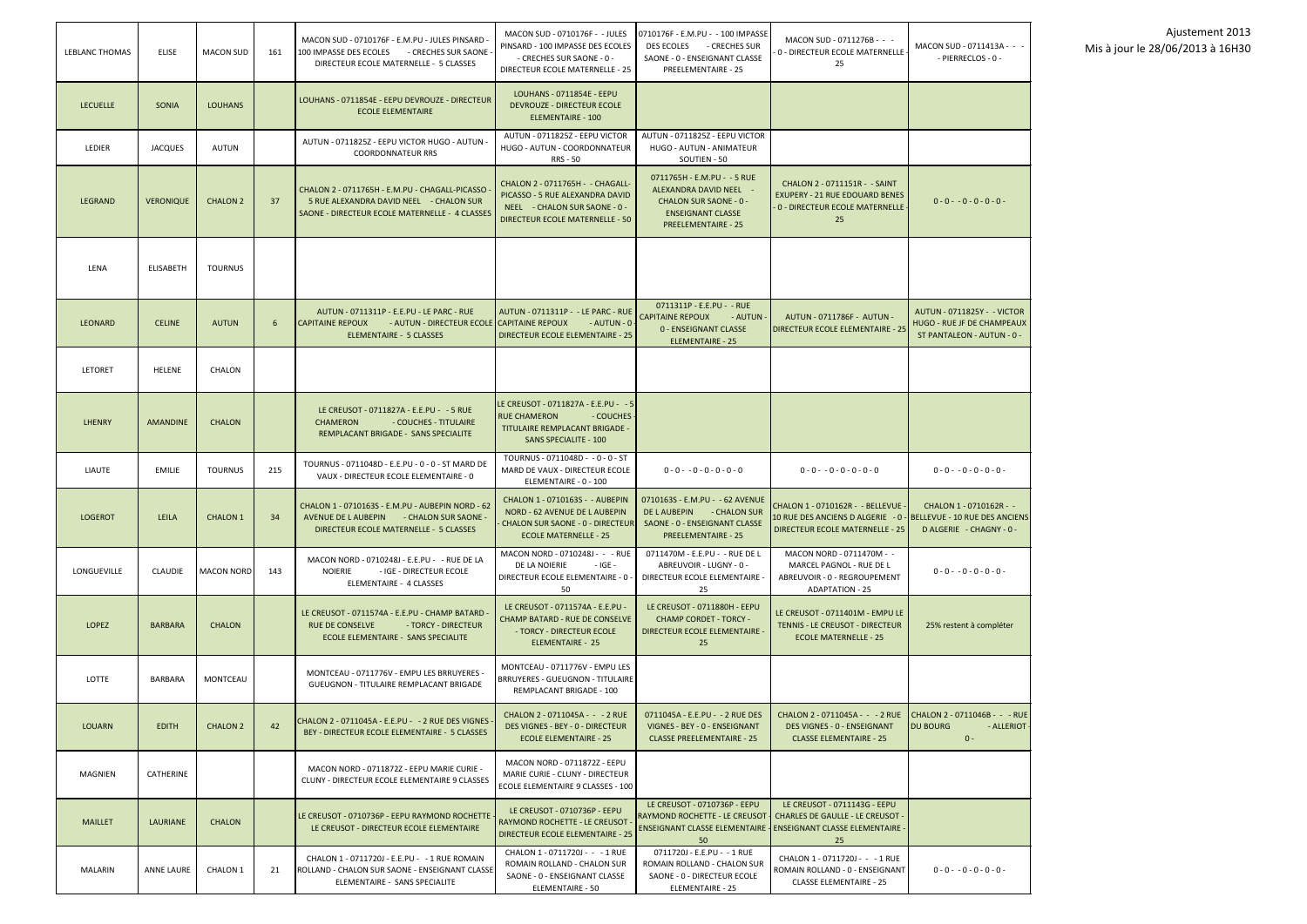| <b>MARCILLET</b> | <b>CAROLINE M</b>  | LE CREUSOT        | 98  | LE CREUSOT - 0711574A - E.E.PU - CHAMP BATARD -<br>RUE DE CONSELVE<br>- TORCY - ENSEIGNANT<br><b>CLASSE ELEMENTAIRE - SANS SPECIALITE</b>                                         | LE CREUSOT - 0711574A - - CHAMP<br><b>BATARD - RUE DE CONSELVE</b><br><b>TORCY - ENSEIGNANT CLASSE</b><br>ELEMENTAIRE - 0 - 100                                                 | $0 - 0 - 0 - 0 - 0 - 0 - 0$                                                                                                       | $0 - 0 - 0 - 0 - 0 - 0 - 0$                                                                                                         | $0 - 0 - 0 - 0 - 0 - 0 -$                                                                        |
|------------------|--------------------|-------------------|-----|-----------------------------------------------------------------------------------------------------------------------------------------------------------------------------------|---------------------------------------------------------------------------------------------------------------------------------------------------------------------------------|-----------------------------------------------------------------------------------------------------------------------------------|-------------------------------------------------------------------------------------------------------------------------------------|--------------------------------------------------------------------------------------------------|
| <b>MARTEL</b>    | <b>AURELIE</b>     | <b>LOUHANS</b>    |     | LOUHANS - 0711461C - EEPU LA CHAPELLE THECLE -<br>DIRECTEUR ECOLE ELEMENTAIRE 2 CLASSES                                                                                           | LOUHANS - 0711461C - EEPU LA<br>CHAPELLE THECLE - DIRECTEUR ECOLE<br>ELEMENTAIRE 2 CLASSES - 100                                                                                |                                                                                                                                   |                                                                                                                                     |                                                                                                  |
| <b>MARTIN</b>    | <b>MARION</b>      | <b>MACON NORD</b> | 141 | MACON NORD - 0711277C - E.M.PU - LA VERCHERE - 0<br>- CHARNAY LES MACON - DIRECTEUR ECOLE<br>MATERNELLE - 5 CLASSES                                                               | MACON NORD - 0711277C - - LA<br>VERCHERE - 0 - CHARNAY LES MACON<br>DIRECTEUR ECOLE MATERNELLE - 0 -<br>25                                                                      | 0711904J - E.E.PU - - PLACE DU<br>MARCHE - CLUNY - 0 - ENSEIGNANT<br><b>CLASSE ELEMENTAIRE - 25</b>                               | <b>MACON NORD - 0710192Y - - MARIE</b><br>LAURENCIN - 7 BIS RUE LACRETELLE -<br>0 - ENSEIGNANT CLASSE<br><b>PREELEMENTAIRE - 50</b> | $0 - 0 - 0 - 0 - 0 - 0 -$                                                                        |
| <b>MARTIN</b>    | <b>CAROLINE</b>    | <b>MACON SUD</b>  | 164 | MACON SUD - 0711309M - E.E.PU - JULES FERRY - RUE<br>JULES FERRY - MACON - DIRECTEUR ECOLE<br>ELEMENTAIRE - 6 CLASSES                                                             | MACON SUD - 0711309M - - JULES<br>FERRY - RUE JULES FERRY - MACON -<br>DIRECTEUR ECOLE ELEMENTAIRE - 0 -<br>25                                                                  | 0711256E - E.E.PU - - RUE DES<br>CHALENDONS - ST SYMPHORIEN D<br>ANCELLES - 0 - ENSEIGNANT CLASSE<br><b>ELEMENTAIRE - 50</b>      | $0 - 0 - 0 - 0 - 0 - 0 - 0$                                                                                                         | $0 - 0 - 0 - 0 - 0 - 0 -$                                                                        |
| <b>MAS</b>       | <b>AMANDINE</b>    | <b>MONTCEAU</b>   | 184 | MONTCEAU - 0711879G - E.M.PU - JEAN MICHEL<br>FOLON - 4 RUE DE STRASBOURG - MONTCEAU LES<br>MINES - ENSEIGNANT CLASSE PREELEMENTAIRE -<br><b>SANS SPECIALITE</b>                  | MONTCEAU - 0711879G - - JEAN<br>MICHEL FOLON - 4 RUE DE<br><b>STRASBOURG - MONTCEAU LES</b><br><b>MINES - ENSEIGNANT CLASSE</b><br>PREELEMENTAIRE - 0 - 50                      | 0710198E - E.M.PU - -4 RUE<br><b>ANATOLE FRANCE - MONTCEAU LES</b><br>MINES - 0 - ENSEIGNANT CLASSE<br><b>PREELEMENTAIRE - 25</b> | MONTCEAU - 0711367A - - PASTEUR<br><b>11 RUE PASTEUR</b><br>$-0-$<br><b>ENSEIGNANT CLASSE</b><br><b>PREELEMENTAIRE - 25</b>         | $0 - 0 - 0 - 0 - 0 - 0 -$                                                                        |
| <b>MAS</b>       | <b>DAVID</b>       | <b>MONTCEAU</b>   | 191 | MONTCEAU - 0711649G - E.E.PU - JEAN ROSTAND - 8<br>RUE DE BOURBON LANCY - MONTCEAU LES MINES -<br>TITULAIRE REMPLACANT BRIGADE - SANS SPECIALITE TITULAIRE REMPLACANT BRIGADE - 0 | MONTCEAU - 0711649G - - JEAN<br>ROSTAND - 8 RUE DE BOURBON<br>LANCY - MONTCEAU LES MINES -<br>100                                                                               | $0 - 0 - 0 - 0 - 0 - 0 - 0$                                                                                                       | $0 - 0 - 0 - 0 - 0 - 0 - 0$                                                                                                         | $0 - 0 - 0 - 0 - 0 - 0 -$                                                                        |
| <b>MASSAULT</b>  | <b>NATHANAELLE</b> | <b>CHALON 2</b>   | 56  | CHALON 2 - 0711862N - E.E.PU - JEAN DESBOIS - 18<br>RUE LEON PERNOT - ST MARCEL - ENSEIGNANT<br><b>CLASSE ELEMENTAIRE - SANS SPECIALITE</b>                                       | CHALON 2 - 0711862N - - JEAN<br><b>DESBOIS - 18 RUE LEON PERNOT - ST</b><br><b>MARCEL - 0 - ENSEIGNANT CLASSE</b><br><b>ELEMENTAIRE - 25</b>                                    | 0711862N - E.E.PU - - 18 RUE LEON<br>PERNOT - ST MARCEL - 0 -<br><b>ENSEIGNANT CLASSE</b><br><b>PREELEMENTAIRE - 25</b>           | CHALON 2 - 0710921R - - - FARGES<br>- 0 - ENSEIGNANT CLASSE<br>ELEMENTAIRE - 50                                                     | $0 - 0 - 0 - 0 - 0 - 0 -$                                                                        |
| MASSON           | SANDRINE           | <b>CHALON 2</b>   |     | CHALON 2 - 0711357P - E.E.PU - GUSTAVE COURBET<br>RUE LOUISE MICHEL<br>- CHAMPFORGEUIL -<br>DIRECTEUR ECOLE ELEMENTAIRE 3 CLASSES - SANS<br>SPECIALITE                            | CHALON 2 - 0711357P - E.E.PU -<br><b>GUSTAVE COURBET - RUE LOUISE</b><br><b>MICHEL</b><br>- CHAMPFORGEUIL -<br>DIRECTEUR ECOLE ELEMENTAIRE 3<br>CLASSES - SANS SPECIALITE - 100 |                                                                                                                                   |                                                                                                                                     |                                                                                                  |
| MASUYER-BODOT    | <b>CELINE</b>      | <b>TOURNUS</b>    | 200 | TOURNUS - 0710986L - E.E.PU - PIERRE FERRIER - RUE<br>PRETET DENIS - CHARRECEY - ENSEIGNANT CLASSE<br>ELEMENTAIRE - SANS SPECIALITE                                               | <b>TOURNUS - 0710986L - - PIERRE</b><br><b>FERRIER - RUE PRETET DENIS -</b><br><b>CHARRECEY - 0 - ENSEIGNANT CLASSE</b><br><b>ELEMENTAIRE - 25</b>                              | 0711875C - E.E.PU - -<br>DRACY LE FORT - 0 - ENSEIGNANT<br><b>CLASSE PREELEMENTAIRE - 25</b>                                      | $0 - 0 - 0 - 0 - 0 - 0 - 0$                                                                                                         | $0 - 0 - 0 - 0 - 0 - 0 -$                                                                        |
| MATALLAH         | <b>MEHDI</b>       | CHALON 1          | 218 | CHALON 1 - 0711850A - E.E.PU - LES CHARREAUX - 0 -<br>CHALON - TITULAIRE REMPLACANT BRIGADE - 0                                                                                   | CHALON 1 - 0711850A - - LES<br>CHARREAUX - 0 - CHALON - TITULAIRE<br>REMPLACANT BRIGADE - 0 - 100                                                                               | $0 - 0 - 0 - 0 - 0 - 0 - 0$                                                                                                       | $0 - 0 - 0 - 0 - 0 - 0 - 0$                                                                                                         | $0 - 0 - 0 - 0 - 0 - 0 -$                                                                        |
| <b>MATHEY</b>    | AMELIE             | <b>CHALON 2</b>   | 54  | CHALON 2 - 0711514K - E.M.PU - ROGER BALAN - 11<br>RUE PHILIPPE FLATOT - ST MARCEL - DIRECTEUR<br><b>ECOLE MATERNELLE - 5 CLASSES</b>                                             | CHALON 2 - 0711514K - - ROGER<br><b>BALAN - 11 RUE PHILIPPE FLATOT</b><br>- ST MARCEL - 0 - DIRECTEUR ECOLE<br>MATERNELLE - 25                                                  | 0711514K - E.M.PU - - 11 RUE<br>PHILIPPE FLATOT - ST MARCEL<br>0 - ENSEIGNANT CLASSE<br><b>PREELEMENTAIRE - 25</b>                | CHALON 2 - 0711480Y - - ROGER<br><b>BALAN - 11 RUE PHILIPPE FLATOT - 0</b><br><b>ENSEIGNANT CLASSE ELEMENTAIRE</b><br>25            | CHALON 2 - 0711862N - - JEAN<br>DESBOIS - 18 RUE LEON PERNOT<br>ST MARCEL - 0 -                  |
| <b>MATHIEU</b>   | <b>BENEDICTE</b>   | <b>TOURNUS</b>    |     |                                                                                                                                                                                   |                                                                                                                                                                                 |                                                                                                                                   |                                                                                                                                     |                                                                                                  |
| <b>MAURICE</b>   | AMANDA             | <b>MACON</b>      |     |                                                                                                                                                                                   |                                                                                                                                                                                 |                                                                                                                                   |                                                                                                                                     |                                                                                                  |
| MAVILLE          | SABINE             | LE CREUSOT        | 87  | LE CREUSOT - 0711902G - E.E.PU - MONTFLEURY - RUE<br><b>DES ECOLES</b><br>- ST EUSEBE - DIRECTEUR ECOLE<br>ELEMENTAIRE - 5 CLASSES                                                | LE CREUSOT - 0711902G - -<br>MONTFLEURY - RUE DES ECOLES<br>- ST EUSEBE - DIRECTEUR ECOLE<br>ELEMENTAIRE - 0 - 25                                                               | 0711902G - E.E.PU - - RUE DES<br><b>ECOLES</b><br>- ST EUSEBE - 0 -<br><b>ENSEIGNANT CLASSE ELEMENTAIRE -</b><br>50               | LE CREUSOT - 0711534G - - CURIE<br>PASTEUR - 106 AVENUE DE LA<br>REPUBLIQUE - 0 - DIRECTEUR<br>ECOLE ELEMENTAIRE - 25               | $0 - 0 - 0 - 0 - 0 - 0 -$                                                                        |
| <b>MAZZOCCA</b>  | <b>FANNY</b>       | <b>MONTCEAU</b>   | 176 | MONTCEAU - 0711649G - E.E.PU - JEAN ROSTAND - 8<br>RUE DE BOURBON LANCY - MONTCEAU LES MINES -<br>DIRECTEUR ECOLE ELEMENTAIRE - 5 CLASSES                                         | MONTCEAU - 0711649G - - JEAN<br><b>ROSTAND - 8 RUE DE BOURBON</b><br>LANCY - MONTCEAU LES MINES -<br>DIRECTEUR ECOLE ELEMENTAIRE - 0 -<br>25                                    | 0711649G - E.E.PU - - 8 RUE DE<br><b>BOURBON LANCY - MONTCEAU LES</b><br>MINES - 0 - ENSEIGNANT CLASSE<br><b>ELEMENTAIRE - 25</b> | MONTCEAU - 0711063V - - LOUIS<br>ARAGON - RUE DE PERRECY - 0 -<br>DIRECTEUR ECOLE ELEMENTAIRE - 25                                  | <b>MONTCEAU - 0711267S - - JEAN</b><br>JAURES - 37 RUE JEAN JAURES -<br>MONTCEAU LES MINES - 0 - |
| <b>MERCIER</b>   | CAROLINE           | <b>LOUHANS</b>    | 119 | LOUHANS - 0710516A - E.M.PU - - 0 - MENETREUIL -<br>DIRECTEUR ECOLE MATERNELLE - 1 CLASSE                                                                                         | LOUHANS - 0710516A - - - 0 -<br>MENETREUIL - 0 - DIRECTEUR ECOLE<br>MATERNELLE - 25                                                                                             | 0710515Z - E.E.PU - -<br>- MONTPONT EN BRESSE - 0 -<br>DIRECTEUR ECOLE ELEMENTAIRE -<br>25                                        | LOUHANS - 0710585A - - -<br>0 - DIRECTEUR ECOLE ELEMENTAIRE<br>- 25                                                                 | LOUHANS - 0711255D - - - 0 -<br>STE CROIX - 0 -                                                  |



#### $5D - - 0$  - $-0 -$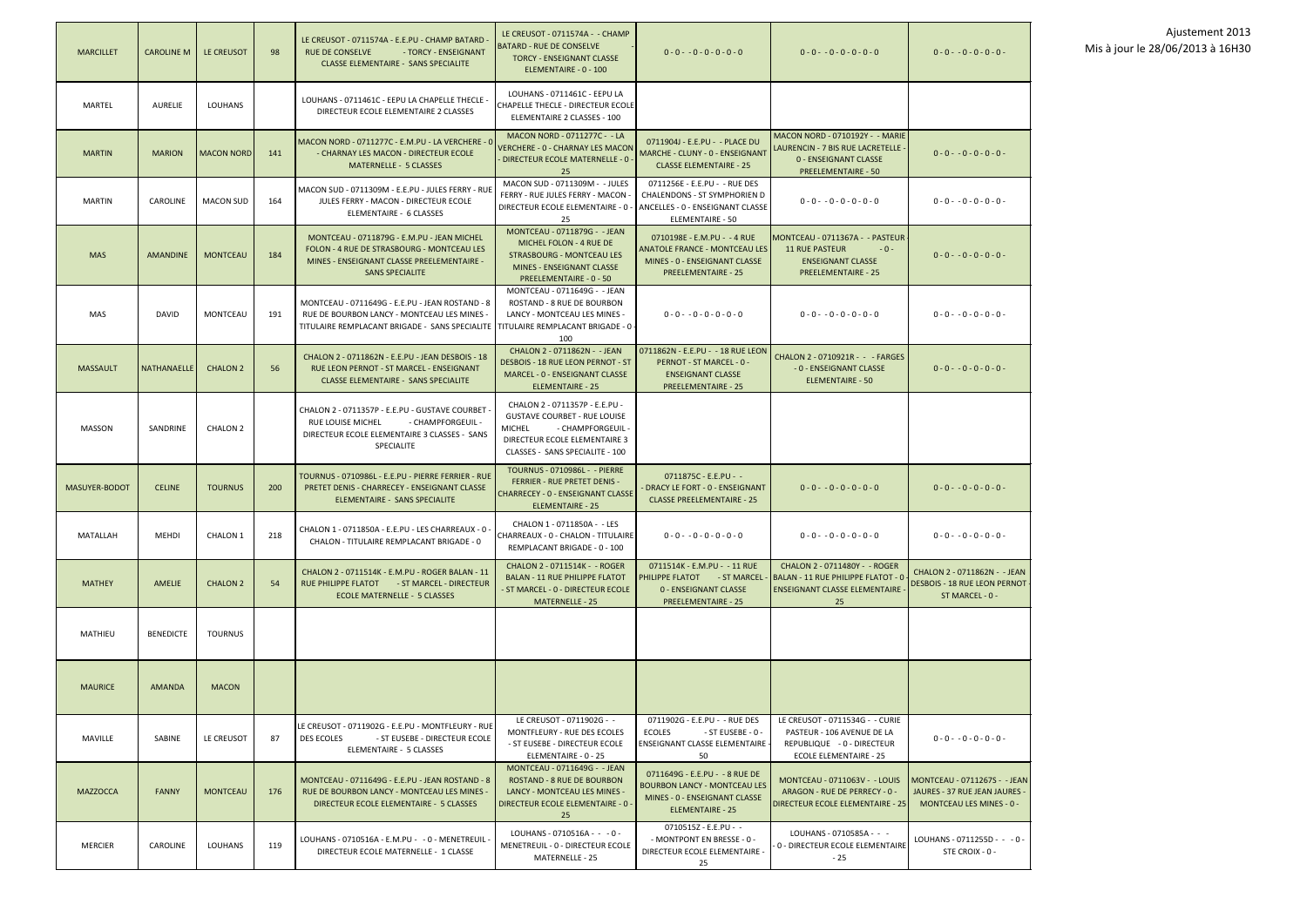| <b>MIMEUR</b>      | <b>STEPHANIE</b>  | <b>LOUHANS</b>               | 207 | LOUHANS - 0711332M - E.E.PU - NELSON MANDELA<br>RUE RAYMOND DOREY - CHATEAURENAUD -<br><b>ENSEIGNANT CLASSE ELEMENTAIRE - 0</b>                                    | LOUHANS - 0711332M - - NELSON<br>MANDELA - RUE RAYMOND DOREY -<br><b>CHATEAURENAUD - ENSEIGNANT</b><br><b>CLASSE ELEMENTAIRE - 0 - 50</b>                     | 0711332M - E.E.PU - - RUE<br><b>RAYMOND DOREY -</b><br><b>CHATEAURENAUD - DIRECTEUR</b><br><b>ECOLE MATERNELLE - 0 - 25</b>      | LOUHANS - 0711877E - - VIAL<br>VINCENT - 7 RUE DES BORDES<br><b>ENSEIGNANT CLASSE ELEMENTAIRE</b><br>$0 - 25$       | $0 - 0 - 0 - 0 - 0 - 0 -$                                                                |
|--------------------|-------------------|------------------------------|-----|--------------------------------------------------------------------------------------------------------------------------------------------------------------------|---------------------------------------------------------------------------------------------------------------------------------------------------------------|----------------------------------------------------------------------------------------------------------------------------------|---------------------------------------------------------------------------------------------------------------------|------------------------------------------------------------------------------------------|
| <b>MOINE</b>       | CAROLINE          | <b>TOURNUS</b>               | 201 | TOURNUS - 0710185R - E.M.PU - LEOCADIE CZYZ - RUE<br>LEOCADIE CZYZ - GIVRY - DIRECTEUR ECOLE<br>MATERNELLE - 5 CLASSES                                             | TOURNUS - 0710185R - - LEOCADIE<br>CZYZ - RUE LEOCADIE CZYZ - GIVRY - 0<br>DIRECTEUR ECOLE MATERNELLE - 25                                                    | 0710185R - E.M.PU - - RUE<br>LEOCADIE CZYZ - GIVRY - 0 -<br><b>ENSEIGNANT CLASSE</b><br><b>PREELEMENTAIRE - 25</b>               | TOURNUS - 0710908B - - - HAMEAU<br>LE MARTRAT - 0 - DIRECTEUR ECOLE<br>ELEMENTAIRE - 25                             | $0 - 0 - 0 - 0 - 0 - 0 -$                                                                |
| <b>MONTANGE</b>    | <b>MARIE</b>      | <b>CHALON 1</b>              | 24  | CHALON 1 - 0711843T - E.E.PU - BERLIOZ - 20 PLACE<br><b>BERLIOZ</b><br>- CHATENOY LE ROYAL - DIRECTEUR<br><b>ECOLE ELEMENTAIRE - 7 CLASSES</b>                     | CHALON 1 - 0711843T - - BERLIOZ -<br><b>20 PLACE BERLIOZ</b><br>$\sim$<br><b>CHATENOY LE ROYAL - 0 - DIRECTEUR</b><br><b>ECOLE ELEMENTAIRE - 25</b>           | 0711843T - E.E.PU - - 20 PLACE<br><b>BERLIOZ</b><br>- CHATENOY LE<br>ROYAL - 0 - ENSEIGNANT CLASSE<br><b>PREELEMENTAIRE - 25</b> | CHALON 1 - 0711843T - - BERLIOZ -<br><b>20 PLACE BERLIOZ</b><br>$-0-$<br><b>ENSEIGNANT CLASSE ELEMENTAIRE</b><br>25 | $0 - 0 - 0 - 0 - 0 - 0 -$                                                                |
| <b>MONTARON</b>    | LAETITIA          | <b>MONTCEAU</b>              | 173 | MONTCEAU - 0710359E - E.E.PU - - 0 - VENDENESSE<br>SUR ARROUX - ENSEIGNANT CLASSE ELEMENTAIRE -<br><b>SANS SPECIALITE</b>                                          | MONTCEAU - 0710359E - - - 0 -<br>VENDENESSE SUR ARROUX -<br>ENSEIGNANT CLASSE ELEMENTAIRE -<br>$0 - 25$                                                       | 0710369R - E.E.PU - - RUE DANTON<br>- GUEUGNON - 0 - DIRECTEUR<br><b>ECOLE ELEMENTAIRE - 25</b>                                  | MONTCEAU - 0711301D - - LES<br>GACHERES - RUE NOIRE - 0 -<br>DIRECTEUR ECOLE MATERNELLE - 25                        | MONTCEAU - 0711301D - - LES<br><b>GACHERES - RUE NOIRE -</b><br>GUEUGNON - 0 -           |
| <b>MONTERRAT</b>   | <b>CLOE</b>       | <b>MACON NORD</b>            | 144 | MACON NORD - 0710232S - E.E.PU - - RUE DU STADE<br>- SENOZAN - DIRECTEUR ECOLE ELEMENTAIRE - 5<br><b>CLASSES</b>                                                   | MACON NORD - 0710232S - - - RUE<br><b>DU STADE</b><br>- SENOZAN -<br>DIRECTEUR ECOLE ELEMENTAIRE - 0<br>25                                                    | 0710232S - E.E.PU - - RUE DU<br><b>STADE</b><br>- SENOZAN - 0 -<br><b>ENSEIGNANT CLASSE ELEMENTAIRE</b><br>25                    | MACON NORD - 0710232S - - - RUE<br><b>DU STADE</b><br>- 0 - TITULAIRE<br><b>REMPLACANT BRIGADE - 25</b>             | MACON NORD - 0710261Y - -<br>- ST ALBAIN - 0 -                                           |
| MOREAU             | <b>MARIE AUDE</b> | <b>CHALON 2</b>              | 38  | CHALON 2 - 0711298A - E.M.PU - MAURICE CORTOT<br>1 RUE VINCENT AURIOL - CHALON SUR SAONE -<br>ENSEIGNANT CLASSE PREELEMENTAIRE - SANS<br><b>SPECIALITE</b>         | CHALON 2 - 0711298A - - MAURICE<br><b>CORTOT - 1 RUE VINCENT AURIOL -</b><br>CHALON SUR SAONE - 0 -<br><b>ENSEIGNANT CLASSE</b><br><b>PREELEMENTAIRE - 50</b> | 0711298A - E.M.PU - - 1 RUE<br>VINCENT AURIOL - CHALON SUR<br>SAONE - 0 - DIRECTEUR ECOLE<br>MATERNELLE - 25                     | CHALON 2 - 0711918Z - - PAULINE<br>KERGOMARD - 1 ROGER LAGRANGE -<br>0 - DIRECTEUR ECOLE ELEMENTAIRE -<br>25        | $0 - 0 - 0 - 0 - 0 - 0 -$                                                                |
| <b>MOREAU</b>      | <b>VERONIQUE</b>  | <b>CHALON 2</b>              | 51  | CHALON 2 - 0711653L - E.M.PU - - 108 ROUTE DE<br><b>CHALON</b><br>- VIREY LE GRAND - ENSEIGNANT<br><b>CLASSE PREELEMENTAIRE - SANS SPECIALITE</b>                  | CHALON 2 - 0711653L - - - 108<br><b>ROUTE DE CHALON</b><br>- VIREY LE<br><b>GRAND - 0 - ENSEIGNANT CLASSE</b><br><b>PREELEMENTAIRE - 50</b>                   | 0711653L - E.M.PU - - 108 ROUTE<br>DE CHALON<br>- VIREY LE GRAND<br>- 0 - ENSEIGNANT CLASSE<br><b>PREELEMENTAIRE - 25</b>        | CHALON 2 - 0710917L - - - 88 PLACE<br><b>FRANCOIS DROUX - 0 - ENSEIGNANT</b><br><b>CLASSE ELEMENTAIRE - 25</b>      | $0 - 0 - 0 - 0 - 0 - 0 -$                                                                |
| MORIER-GENOUD      | <b>KAREN</b>      | <b>MACON</b>                 |     |                                                                                                                                                                    |                                                                                                                                                               |                                                                                                                                  |                                                                                                                     |                                                                                          |
| <b>MOSCARDINI</b>  | <b>SOPHIE</b>     | <b>AUTUN</b>                 | 9   | AUTUN - 0711304G - E.M.PU - LE PARC - RUE<br><b>CAPITAINE REPOUX</b><br>- AUTUN - ENSEIGNANT<br><b>CLASSE PREELEMENTAIRE - SANS SPECIALITE</b>                     | AUTUN - 0711304G - - LE PARC - RUE<br><b>CAPITAINE REPOUX</b><br>- AUTUN - 0<br><b>ENSEIGNANT CLASSE</b><br><b>PREELEMENTAIRE - 25</b>                        | 0710669S - E.E.PU - - 0 - CHISSEY<br><b>EN MORVAN - 0 - DIRECTEUR ECOLE</b><br><b>ELEMENTAIRE - 25</b>                           | $0 - 0 - 0 - 0 - 0 - 0 - 0$                                                                                         | $0 - 0 - 0 - 0 - 0 - 0 -$                                                                |
| MOUSSERON          |                   | BENEDICTE   MACON NORD   151 |     | MACON NORD - 0710233T - EEPU MARIE CURIE -<br>SENNECE LES MACON - DIRECTEUR ECOLE<br>ELEMENTAIRE                                                                   | MACON NORD - 0710233T - EEPU<br>MARIE CURIE - SENNECE LES MACON<br><b>DIRECTEUR ECOLE ELEMENTAIRE -</b><br>100                                                | $0 - 0 - 0 - 0 - 0 - 0 - 0$                                                                                                      | $0 - 0 - 0 - 0 - 0 - 0 - 0$                                                                                         | $0 - 0 - 0 - 0 - 0 - 0 -$                                                                |
| <b>MUCKENSTURM</b> | <b>VIRGINIE</b>   | <b>AUTUN</b>                 | 15  | AUTUN - 0710326U - E.E.PU - - 0 - MONT -<br>DIRECTEUR ECOLE ELEMENTAIRE - 1 CLASSE                                                                                 | AUTUN - 0710326U - - - 0 - MONT -<br>0 - DIRECTEUR ECOLE ELEMENTAIRE -<br>100                                                                                 | $0 - 0 - 0 - 0 - 0 - 0 - 0$                                                                                                      | $0 - 0 - 0 - 0 - 0 - 0 - 0$                                                                                         | $0 - 0 - 0 - 0 - 0 - 0 -$                                                                |
| <b>MUGNIER</b>     | SUZY              | CHALON                       |     | LE CREUSOT - 0711380P - EMPU HARFLEUR - LE<br>CREUSOT - DIRECTEUR ECOLE MATERNELLE 1 CLASSE                                                                        | LE CREUSOT - 0711380P - EMPU<br>HARFLEUR - LE CREUSOT - DIRECTEUR<br>ECOLE MATERNELLE 1 CLASSE - 100                                                          |                                                                                                                                  |                                                                                                                     |                                                                                          |
| <b>MUZY</b>        | <b>NATACHA</b>    | <b>MACON</b>                 |     | CHAROLLES - 0710374W - EEPU LES CRAYONS DE<br><b>COULEUR - ST AUBIN EN CHAROLLAIS - DIRECTEUR</b><br><b>ECOLE ELEMENTAIRE 3 CLASSES</b>                            | CHAROLLES - 0710374W - EEPU LES<br><b>CRAYONS DE COULEUR - ST AUBIN EN</b><br><b>CHAROLLAIS - DIRECTEUR ECOLE</b><br>ELEMENTAIRE 3 CLASSES - 100              |                                                                                                                                  |                                                                                                                     |                                                                                          |
| <b>NANDRY</b>      |                   | STEPHANIE   MACON NORD       | 142 | MACON NORD - 0710254R - E.E.PU - RENE BOUDIER -<br>0 - VIRE - DIRECTEUR ECOLE ELEMENTAIRE - 6<br><b>CLASSES</b>                                                    | MACON NORD - 0710254R - - RENE<br>BOUDIER - 0 - VIRE - DIRECTEUR<br>ECOLE ELEMENTAIRE - 0 - 25                                                                | 0710254R - E.E.PU - - 0 - VIRE - 0 -<br><b>ENSEIGNANT CLASSE ELEMENTAIRE</b><br>25                                               | MACON NORD - 0711164E - -<br>VINCENT AURIOL - 15 RUE POITEVIN<br>- 0 - ENSEIGNANT CLASSE<br>ELEMENTAIRE - 25        | MACON NORD - 0711164E - -<br><b>VINCENT AURIOL - 15 RUE</b><br>POITEVIN<br>- MACON - 0 - |
| <b>NAUDIN</b>      | <b>JENNIFER</b>   | LE CREUSOT                   | 105 | LE CREUSOT - 0711285L - E.M.PU - JACQUES PREVERT -<br>8 BOULEVARD ST ANTOINE - LE CREUSOT -<br><b>ENSEIGNANT CLASSE PREELEMENTAIRE - SANS</b><br><b>SPECIALITE</b> | LE CREUSOT - 0711285L - - JACQUES<br><b>PREVERT - 8 BOULEVARD ST ANTOINE</b><br>LE CREUSOT - ENSEIGNANT CLASSE<br>PREELEMENTAIRE - 0 - 25                     | 0710738S - E.E.PU - - 24 RUE<br>JOUFFROY - LE CREUSOT - 0 -<br><b>ENSEIGNANT CLASSE ELEMENTAIRE</b><br>25                        | LE CREUSOT - 0710313E - - ROBERT<br>GAGNE - 0 - 0 - ENSEIGNANT CLASSE<br><b>PREELEMENTAIRE - 50</b>                 | $0 - 0 - 0 - 0 - 0 - 0 -$                                                                |
| NIMMEGEERS         | SARAH             | <b>MACON</b>                 |     |                                                                                                                                                                    |                                                                                                                                                               |                                                                                                                                  |                                                                                                                     |                                                                                          |
| <b>NOMBLOT</b>     | <b>JOCELYNE</b>   | <b>AUTUN</b>                 |     | AUTUN - 0710092P - IEN AUTUN - CONSEILLERE<br>PEDAGOGIQUE OPTION EPS                                                                                               | AUTUN - 0710092P - IEN AUTUN -<br><b>CONSEILLERE PEDAGOGIQUE OPTION</b><br>EPS - 100                                                                          |                                                                                                                                  |                                                                                                                     |                                                                                          |

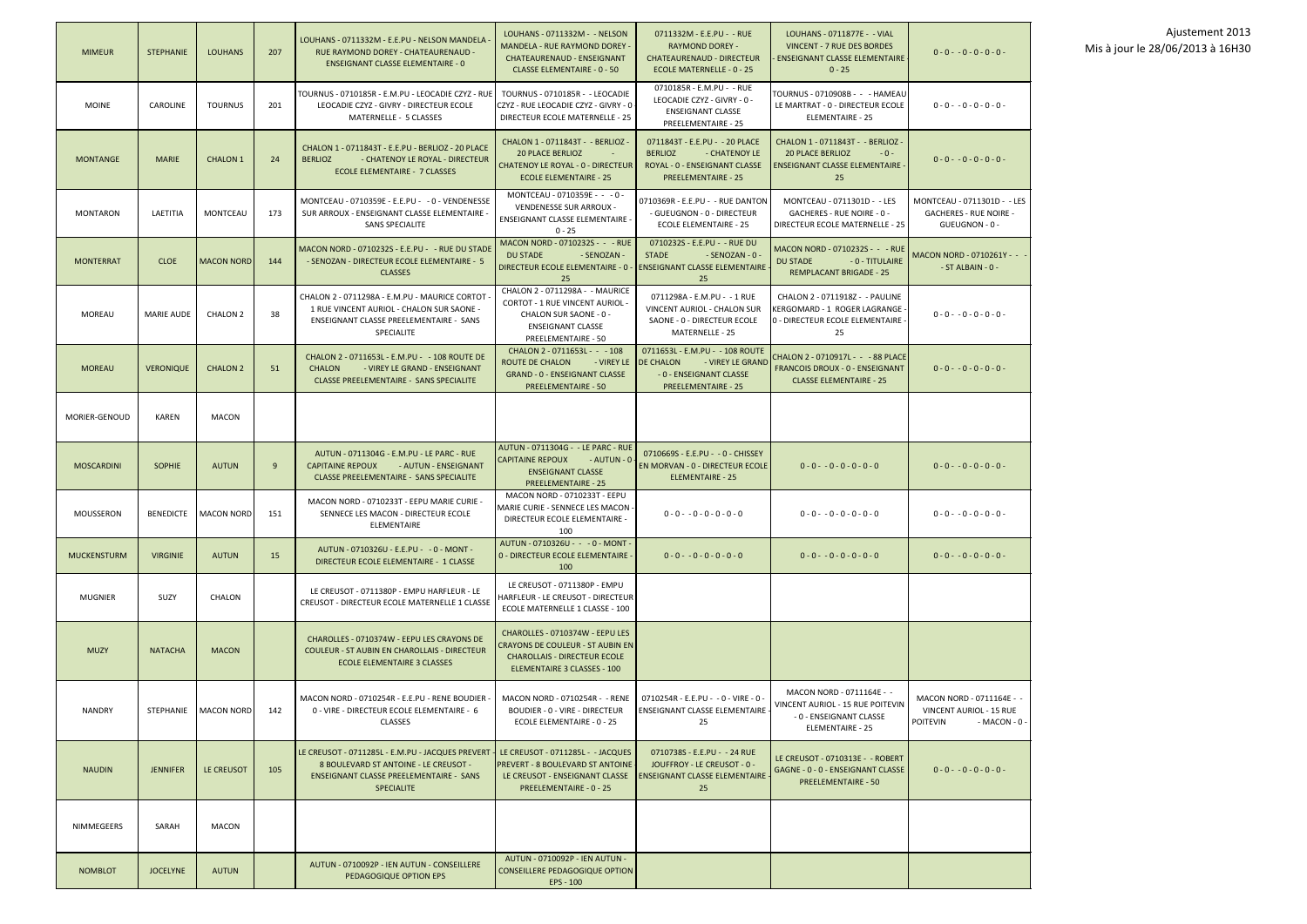| <b>NOURDIN</b>    | ANNE            | CHALON 2          | 52  | CHALON 2 - 0710917L - E.E.PU - - 88 PLACE FRANCOIS<br>DROUX - VIREY LE GRAND - ENSEIGNANT CLASSE<br>ELEMENTAIRE - SANS SPECIALITE                            | CHALON 2 - 0710917L - - - 88 PLACE<br>FRANCOIS DROUX - VIREY LE GRAND<br>0 - ENSEIGNANT CLASSE<br>ELEMENTAIRE - 50                                                         | 0710917L - E.E.PU - - 88 PLACE<br><b>FRANCOIS DROUX - VIREY LE GRAND</b><br>- 0 - DIRECTEUR ECOLE<br><b>ELEMENTAIRE - 25</b>        | CHALON 2 - 0710917L - - - 88 PLACE<br>FRANCOIS DROUX - 0 - ENSEIGNANT<br><b>CLASSE ELEMENTAIRE - 25</b>                        | $0 - 0 - 0 - 0 - 0 - 0 -$                                                        |
|-------------------|-----------------|-------------------|-----|--------------------------------------------------------------------------------------------------------------------------------------------------------------|----------------------------------------------------------------------------------------------------------------------------------------------------------------------------|-------------------------------------------------------------------------------------------------------------------------------------|--------------------------------------------------------------------------------------------------------------------------------|----------------------------------------------------------------------------------|
| <b>NUSSBAUM</b>   | <b>SIMON</b>    | <b>LOUHANS</b>    | 115 | LOUHANS - 0710188U - E.M.PU - HENRI VARLOT -<br>- LOUHANS -<br>PLACE DU COLOMBIER<br><b>ENSEIGNANT CLASSE ELEMENTAIRE</b>                                    | LOUHANS - 0710188U - E.M.PU -<br><b>HENRI VARLOT - PLACE DU</b><br><b>COLOMBIER</b><br>- LOUHANS -<br><b>ENSEIGNANT CLASSE ELEMENTAIRE</b><br>50 (temps partiel annualisé) |                                                                                                                                     |                                                                                                                                | $0 - 0 - 0 - 0 - 0 - 0 -$                                                        |
| <b>OUITRE</b>     | <b>ESTELLE</b>  | <b>MACON</b>      |     |                                                                                                                                                              |                                                                                                                                                                            |                                                                                                                                     |                                                                                                                                |                                                                                  |
| PACQUAUT          | <b>CELINE</b>   | <b>TOURNUS</b>    |     |                                                                                                                                                              |                                                                                                                                                                            |                                                                                                                                     |                                                                                                                                |                                                                                  |
| PARENT            | LUCIE           | LE CREUSOT        |     |                                                                                                                                                              |                                                                                                                                                                            |                                                                                                                                     |                                                                                                                                |                                                                                  |
| PARNALAND         | <b>CECILE</b>   | <b>CHALON 2</b>   | 57  | CHALON 2 - 0711371E - E.E.PU - Marguerite Boucicaut<br>PLACE MAIRIE - VERJUX - DIRECTEUR ECOLE<br><b>ELEMENTAIRE - 2 CLASSES</b>                             | CHALON 2 - 0711371E - - Marguerite<br>Boucicaut - PLACE MAIRIE - VERJUX - 0<br>- DIRECTEUR ECOLE ELEMENTAIRE -<br>100                                                      | $0 - 0 - 0 - 0 - 0 - 0 - 0$                                                                                                         | $0 - 0 - 0 - 0 - 0 - 0 - 0$                                                                                                    | $0 - 0 - 0 - 0 - 0 - 0 -$                                                        |
| PATAY             | SANDRINE        | <b>LOUHANS</b>    | 121 | LOUHANS - 0710641L - E.E.PU - - 0 - BAUDRIERES -<br>DIRECTEUR ECOLE ELEMENTAIRE - 4 CLASSES                                                                  | LOUHANS - 0710641L - - - 0 -<br><b>BAUDRIERES - 0 - DIRECTEUR ECOLE</b><br>ELEMENTAIRE - 25                                                                                | 0711836K - E.E.PU - - 0 - ST<br>VINCENT EN BRESSE - 0 -<br><b>ENSEIGNANT CLASSE</b><br><b>PREELEMENTAIRE - 25</b>                   | LOUHANS - 0711310N - - - ROUTE<br>DES CHENES ROUGES<br>$-0-$<br>DIRECTEUR ECOLE MATERNELLE - 25                                | LOUHANS - 0711263M - - - 2<br>ROUTE DU ROUILLY<br>OUROUX SUR SAONE - 0 -         |
| <b>PEGUET</b>     | <b>PAULINE</b>  | <b>MACON</b>      |     | MACON SUD - 0711683U - EEPU MARCEL LARGE -<br><b>VARENNES LES MACON - ENSEIGNANT CLASSE</b><br><b>ELEMENTAIRE</b>                                            | <b>MACON SUD - 0711683U - EEPU</b><br><b>MARCEL LARGE - VARENNES LES</b><br><b>MACON - ENSEIGNANT CLASSE</b><br><b>ELEMENTAIRE - 100</b>                                   |                                                                                                                                     |                                                                                                                                |                                                                                  |
| PERRAUD           | VANESSA         | LOUHANS           |     |                                                                                                                                                              |                                                                                                                                                                            |                                                                                                                                     |                                                                                                                                |                                                                                  |
| <b>PERRET</b>     | MARIE-ELODIE    | LE CREUSOT        | 85  | LE CREUSOT - 0710738S - E.E.PU - SUD MICHELET - 24<br>RUE JOUFFROY - LE CREUSOT - DIRECTEUR ECOLE<br>ELEMENTAIRE - 10 CLASSES                                | LE CREUSOT - 0710738S - - SUD<br>MICHELET - 24 RUE JOUFFROY - LE<br><b>CREUSOT - DIRECTEUR ECOLE</b><br>ELEMENTAIRE - 0 - 50                                               | 0710181L - E.M.PU - - 24 RUE<br>JOUFFROY - LE CREUSOT - 0 -<br><b>DIRECTEUR ECOLE MATERNELLE - 25</b>                               | LE CREUSOT - 0710181L - - SUD<br>MICHELET - 24 RUE JOUFFROY - 0 -<br><b>ENSEIGNANT CLASSE</b><br><b>PREELEMENTAIRE - 25</b>    | $0 - 0 - 0 - 0 - 0 - 0 -$                                                        |
| PERROT            | <b>FREDERIC</b> | LE CREUSOT        | 101 | LE CREUSOT - 0710735N - E.E.PU - LA PEPINIERE - 28<br>RUE DE LA PEPINIERE<br>- LE CREUSOT - TITULAIRE<br>REMPLACANT BRIGADE - SANS SPECIALITE                | LE CREUSOT - 0710735N - - LA<br>PEPINIERE - 28 RUE DE LA PEPINIERE<br>- LE CREUSOT - TITULAIRE<br>REMPLACANT BRIGADE - 0 - 100                                             | $0 - 0 - 0 - 0 - 0 - 0 - 0$                                                                                                         | $0 - 0 - 0 - 0 - 0 - 0 - 0$                                                                                                    | $0 - 0 - 0 - 0 - 0 - 0 -$                                                        |
| <b>PERROUSSET</b> | <b>FLORIANE</b> | <b>MACON</b>      |     | CHAROLLES - 0710816B - EEPU TANCON - DIRECTEUR<br>ECOLE ELEMENTAIRE 2 CLASSES                                                                                | CHAROLLES - 0710816B - EEPU<br><b>TANCON - DIRECTEUR ECOLE</b><br>ELEMENTAIRE 2 CLASSES - 100                                                                              |                                                                                                                                     |                                                                                                                                |                                                                                  |
| PESSIN            | <b>ELISE</b>    | <b>CHALON 2</b>   | 47  | CHALON 2 - 0711853D - E.E.PU - LA PRAIRIE - 46 A<br><b>GRANDE RUE - ST MAURICE EN RIVIERE - ENSEIGNANT</b><br>CLASSE ELEMENTAIRE - SANS SPECIALITE           | CHALON 2 - 0711853D - - LA PRAIRIE<br>46 A GRANDE RUE - ST MAURICE EN<br>RIVIERE - 0 - ENSEIGNANT CLASSE<br><b>ELEMENTAIRE - 25</b>                                        | 0711853D - E.E.PU - -46 A GRANDE<br>RUE - ST MAURICE EN RIVIERE - 0 -<br>DIRECTEUR ECOLE ELEMENTAIRE -<br>25                        | CHALON 2 - 0711157X - - CHARLES-<br>EMILE JACQUE - 6 PLACE DE LA<br>MAIRIE<br>- 0 - DIRECTEUR ECOLE<br><b>ELEMENTAIRE - 25</b> | CHALON 2 - 0711371E - -<br>Marguerite Boucicaut - PLACE<br>MAIRIE - VERJUX - 0 - |
| PETIT             | <b>CELINE</b>   | <b>MACON NORD</b> | 137 | MACON NORD - 0711265P - E.E.PU - - QUARTIER<br><b>CHAMPGRENON - CHARNAY LES MACON -</b><br><b>ENSEIGNANT CLASSE ELEMENTAIRE - SANS</b><br><b>SPECIALITE</b>  | MACON NORD - 0711265P - - -<br><b>QUARTIER CHAMPGRENON -</b><br><b>CHARNAY LES MACON - ENSEIGNANT</b><br><b>CLASSE ELEMENTAIRE - 0 - 25</b>                                | 0711265P - E.E.PU - - QUARTIER<br><b>CHAMPGRENON - CHARNAY LES</b><br><b>MACON - 0 - DIRECTEUR ECOLE</b><br><b>ELEMENTAIRE - 25</b> | $0 - 0 - 0 - 0 - 0 - 0 - 0$                                                                                                    | $0 - 0 - 0 - 0 - 0 - 0 -$                                                        |
| PHILIBERT         | <b>PIERRE</b>   | <b>TOURNUS</b>    | 203 | TOURNUS - 0711169K - E.E.PU - - 6 RUE CHARPY<br>- SENNECEY LE GRAND - DIRECTEUR ECOLE<br>ELEMENTAIRE - 9 CLASSES                                             | TOURNUS - 0711169K - - - 6 RUE<br><b>CHARPY</b><br>- SENNECEY LE<br>GRAND - 0 - DIRECTEUR ECOLE<br>ELEMENTAIRE - 50                                                        |                                                                                                                                     | $0 - 0 - 0 - 0 - 0 - 0 - 0$                                                                                                    | $0 - 0 - 0 - 0 - 0 - 0 -$                                                        |
| <b>PICAULT</b>    | <b>PATRICE</b>  | <b>MACON ASH</b>  | 132 | MACON ASH - 0711438C - INSTITUT MEDICO<br>EDUCATIF - LE GALVACHOU - 49 RUE DES DREMEAUX<br>ST PANTALEO - AUTUN - ENSEIGNANT CLASSE<br>SPECIALISEE - OPTION D | MACON ASH - 0711438C - - LE<br><b>GALVACHOU - 49 RUE DES</b><br><b>DREMEAUX ST PANTALEO - AUTUN -</b><br><b>ENSEIGNANT CLASSE SPECIALISEE - 0 -</b><br>50                  | 0711070C - SEGPA - - 205 RUE<br><b>MARECHAL FOCH - LE CREUSOT - 0 -</b><br><b>INSTITUTEUR SEGPA - 50</b>                            | $0 - 0 - 0 - 0 - 0 - 0 - 0$                                                                                                    | $0 - 0 - 0 - 0 - 0 - 0 -$                                                        |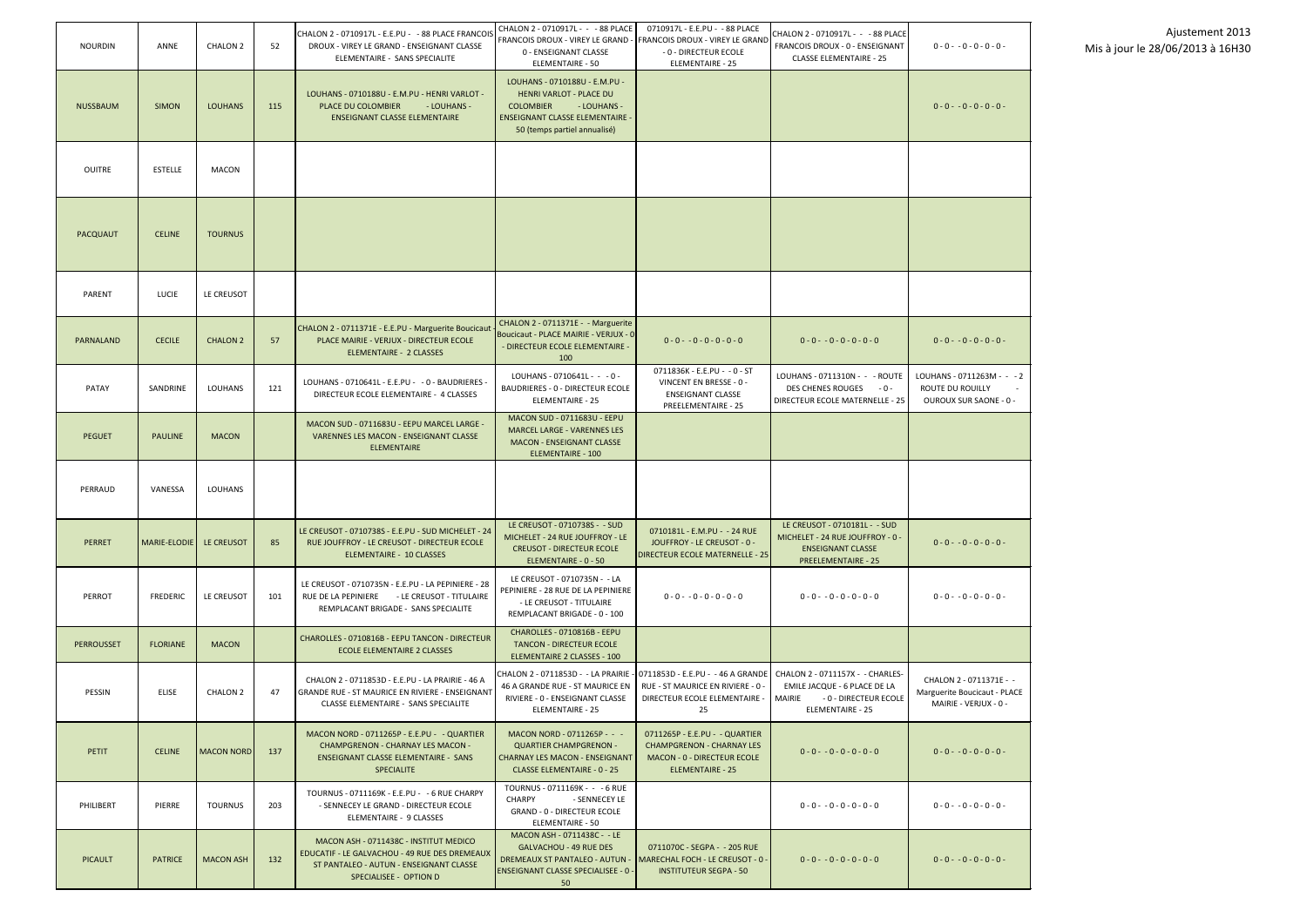| PICCOLIN         | <b>JOHANNA</b>    | <b>MONTCEAU</b>   | 182 | MONTCEAU - 0710307Y - E.E.PU - - 0 - ST BERAIN<br>SOUS SANVIGNES - DIRECTEUR ECOLE ELEMENTAIRE<br><b>4 CLASSES</b>                               | MONTCEAU - 0710307Y - EEPU ST<br>BERAIN SOUS SANVIGNES -<br>DIRECTEUR ECOLE ELEMENTAIRE -<br>25                                                                                                                          | 0711868V - E.E.PU - LIBERTE FERRY-<br>SANVIGNES LES MINES - 0 -<br>DIRECTEUR ECOLE ELEMENTAIRE -<br>25                               | MONTCEAU - 0711365Y - EEPU<br><b>QUARTIER BAUDRAS - DIRECTEUR</b><br>ECOLE ELEMENTAIRE - 25                                       | MONTCEAU - 0710216Z - EMPU<br>MARCEL SEMBAT - SANVIGNES<br>LES MINES - DIRECTEUR ECOLE<br>MATERNELLE - 25 |
|------------------|-------------------|-------------------|-----|--------------------------------------------------------------------------------------------------------------------------------------------------|--------------------------------------------------------------------------------------------------------------------------------------------------------------------------------------------------------------------------|--------------------------------------------------------------------------------------------------------------------------------------|-----------------------------------------------------------------------------------------------------------------------------------|-----------------------------------------------------------------------------------------------------------|
| <b>PLUTA</b>     | <b>SOPHIE</b>     | <b>LOUHANS</b>    | 113 | LOUHANS - 0710635E - E.E.PU - - 7 PLACE DE LA<br>MAIRIE - ST CHRISTOPHE EN BRESSE - ENSEIGNANT<br><b>CLASSE ELEMENTAIRE - SANS SPECIALITE</b>    | LOUHANS - 0710635E - - - 7 PLACE<br>DE LA MAIRIE - ST CHRISTOPHE EN<br><b>BRESSE - 0 - ENSEIGNANT CLASSE</b><br>ELEMENTAIRE - 25                                                                                         | 0711646D - E.M.PU - - 1 ROUTE DE<br>L ABERGEMENT - ST CHRISTOPHE<br><b>EN BRESSE - 0 - DIRECTEUR ECOLE</b><br><b>MATERNELLE - 25</b> | LOUHANS - 0711667B - - - 12 RUE<br>DE LA CHAPELLE<br>$-0-$<br><b>DIRECTEUR ECOLE ELEMENTAIRE - 25</b>                             | LOUHANS - 0711667B - - - 12<br><b>RUE DE LA CHAPELLE</b><br><b>OUROUX SUR SAONE - 0 -</b>                 |
| POIGNANT         | <b>KAREN</b>      | <b>AUTUN</b>      | 5   | AUTUN - 0710657D - E.M.PU - GOUZE - RUE DE LILE<br>DE FRANCE - EPINAC - DIRECTEUR ECOLE MATERNELLE<br>- 4 CLASSES                                | AUTUN - 0710657D - - GOUZE - RUE<br>DE LILE DE FRANCE - EPINAC - 0 -<br>DIRECTEUR ECOLE MATERNELLE - 50                                                                                                                  | 0711887R - E.E.PU - - RUE JEAN<br>JAURES - EPINAC - 0 - DIRECTEUR<br><b>ECOLE ELEMENTAIRE - 25</b>                                   | AUTUN - 0711887R - - HENRI<br>VINCENOT - RUE JEAN JAURES - 0 -<br><b>ENSEIGNANT CLASSE ELEMENTAIRE</b><br>25                      | $0 - 0 - 0 - 0 - 0 - 0 -$                                                                                 |
| <b>POTIGNON</b>  | <b>CLAIRE</b>     | <b>MACON SUD</b>  | 163 | MACON SUD - 0710220D - E.E.PU - -9 CHEMIN DE<br><b>VANNAS</b><br>- TRAMAYES - ENSEIGNANT CLASSE<br>ELEMENTAIRE - SANS SPECIALITE                 | MACON SUD - 0710220D - - - 9<br><b>CHEMIN DE VANNAS</b><br>TRAMAYES - 0 - ENSEIGNANT CLASSE<br><b>ELEMENTAIRE - 25</b>                                                                                                   | $0710227L - E.E.PU - -0 -$<br><b>GERMOLLES SUR GROSNE - 0 -</b><br>DIRECTEUR ECOLE ELEMENTAIRE<br>25                                 | MACON SUD - 0710781N - - - 0 - 0 -<br><b>DIRECTEUR ECOLE ELEMENTAIRE - 25</b>                                                     | $0 - 0 - 0 - 0 - 0 - 0 -$                                                                                 |
| <b>POYET</b>     | <b>BENEDICTE</b>  | <b>CHAROLLES</b>  | 68  | CHAROLLES - 0710817C - E.E.PU - -<br>ST MAURICE LES CHATEAUNEUF - DIRECTEUR ECOLE<br>ELEMENTAIRE - 4 CLASSES                                     | CHAROLLES - 0710817C - - -<br>- ST MAURICE LES CHATEAUNEUF<br>DIRECTEUR ECOLE ELEMENTAIRE - 0<br>25                                                                                                                      | 0710817C - E.E.PU - -<br>- ST MAURICE LES CHATEAUNEUF -<br><b>ENSEIGNANT CLASSE</b><br>PREELEMENTAIRE - 0 - 25                       | CHAROLLES - 0710817C - - -<br>- ENSEIGNANT CLASSE<br>PREELEMENTAIRE - 0 - 25                                                      | CHAROLLES - 0710804N - - - 0 -<br><b>GIBLES - DIRECTEUR ECOLE</b><br><b>ELEMENTAIRE -</b>                 |
| PRETESAC         | <b>AURELIE</b>    | <b>MACON NORD</b> | 146 | MACON NORD - 0710247H - E.E.PU - - 0 - LAIZE -<br>DIRECTEUR ECOLE ELEMENTAIRE - 6 CLASSES                                                        | MACON NORD - 0710247H - - - 0 -<br>LAIZE - DIRECTEUR ECOLE<br>ELEMENTAIRE - 0 - 25                                                                                                                                       | 0710429F - E.E.PU - - 0 - CLESSE - 0<br>DIRECTEUR ECOLE ELEMENTAIRE -<br>25                                                          | MACON NORD - 0711306J - - - RUE<br>VREMONTOISE SENNECE LES M - 0 -<br><b>ENSEIGNANT CLASSE</b><br><b>PREELEMENTAIRE - 25</b>      | $0 - 0 - 0 - 0 - 0 - 0 -$                                                                                 |
| PRIN             | <b>AURELIE</b>    | CHALON            |     | MONTCEAU - 0710307Y - E.E.PU - - 0 - ST BERAIN<br>SOUS SANVIGNES - ENSEIGNANT CLASSE<br>ELEMENTAIRE                                              | MONTCEAU - 0710307Y - E.E.PU - - 0<br>- ST BERAIN SOUS SANVIGNES -<br>ENSEIGNANT CLASSE ELEMENTAIRE<br>25                                                                                                                | MONTCEAU - 0710299P - EEPU<br>JULES VERNE - MONTCEAU - CLIS<br>HANDICAP MENTAL OPTION D - 50                                         | MONTCEAU - 0711649G - - JEAN<br>ROSTAND - 8 RUE DE BOURBON<br>LANCY - MONTCEAU LES MINES -<br>CLIS HANDICAP MENTAL - 0 - 25       |                                                                                                           |
| <b>RIBARD</b>    | <b>ELINE</b>      | <b>MACON</b>      |     |                                                                                                                                                  |                                                                                                                                                                                                                          |                                                                                                                                      |                                                                                                                                   |                                                                                                           |
| <b>ROSSIGNOL</b> | AXELLE            | <b>LOUHANS</b>    | 120 | LOUHANS - 0711877E - E.E.PU - VIAL VINCENT - 7 RUE<br><b>DES BORDES</b><br>- LOUHANS - ENSEIGNANT CLASSE<br>ELEMENTAIRE - SANS SPECIALITE        | LOUHANS - 0711877E - - VIAL<br>VINCENT - 7 RUE DES BORDES<br>LOUHANS - 0 - ENSEIGNANT CLASSE<br><b>ELEMENTAIRE - 25</b>                                                                                                  | 0711877E - E.E.PU - - 7 RUE DES<br><b>BORDES</b><br>- LOUHANS - 0 -<br>ENSEIGNANT CLASSE ELEMENTAIRE<br>25                           | LOUHANS - 0711877E - - VIAL<br>VINCENT - 7 RUE DES BORDES<br>- 0 - CLIS HANDICAP MENTAL - 50                                      | $0 - 0 - 0 - 0 - 0 - 0 -$                                                                                 |
| <b>ROUGET</b>    | <b>CHRISTELLE</b> | <b>CHALON 2</b>   | 48  | CHALON 2 - 0710861A - E.E.PU - - 8 ROUTE DE ST<br><b>GERMAIN DU BOIS - OSLON - ENSEIGNANT CLASSE</b><br>ELEMENTAIRE - SANS SPECIALITE            | CHALON 2 - 0710861A - - - 8 ROUTE   0710861A - E.E.PU - - 8 ROUTE DE<br>DE ST GERMAIN DU BOIS - OSLON - 0   ST GERMAIN DU BOIS - OSLON - 0<br><b>ENSEIGNANT CLASSE ELEMENTAIRE - ENSEIGNANT CLASSE ELEMENTAIRE</b><br>25 | 25                                                                                                                                   | CHALON 2 - 0711481Z - - - 22 RUE<br><b>DU BOURG</b><br>- 0 - DIRECTEUR<br><b>ECOLE ELEMENTAIRE - 25</b>                           | CHALON 2 - 0711481Z - - - 22<br><b>RUE DU BOURG</b><br>$-ST$<br><b>MARTIN EN BRESSE - 0 -</b>             |
| ROUMAGNAC        | <b>AUDREY</b>     | <b>CHALON 1</b>   | 32  | CHALON 1 - 0710965N - E.E.PU - - 2 PLACE DE L<br>ECOLE<br>- DENNEVY - DIRECTEUR ECOLE<br>ELEMENTAIRE - 2 CLASSES                                 | CHALON 1 - 0710965N - - - 2 PLACE<br>DE L ECOLE<br>- DENNEVY - 0 -<br>DIRECTEUR ECOLE ELEMENTAIRE - 25                                                                                                                   | 0710955C - E.E.PU - - 9 RUE DES<br><b>MARANGES - CHEILLY LES</b><br><b>MARANGES - 0 - DIRECTEUR ECOLE</b><br><b>ELEMENTAIRE - 25</b> | CHALON 1 - 0710961J - - - RUE DES<br>ECOLES - 0 - ENSEIGNANT CLASSE<br>PREELEMENTAIRE - 25                                        | CHALON 1 - 0710162R - -<br>BELLEVUE - 10 RUE DES ANCIENS<br>D ALGERIE - CHAGNY - 0 -                      |
| <b>ROUX</b>      | <b>SOPHIE</b>     | <b>TOURNUS</b>    | 193 | TOURNUS - 0711712A - E.E.PU - RAYMOND DOREY -<br>RUE RAYMOND DOREY - TOURNUS - CLIS HANDICAP<br><b>MENTAL - OPTION D</b>                         | TOURNUS - 0711712A - - RAYMOND<br>DOREY - RUE RAYMOND DOREY -<br>TOURNUS - 0 - CLIS HANDICAP<br>MENTAL - 25                                                                                                              | 0711712A - E.E.PU - - RUE<br><b>RAYMOND DOREY - TOURNUS - 0 -</b><br>25                                                              | TOURNUS - 0711037S - - - RUE<br><b>GOGUETTE</b><br>$-0-$<br>ENSEIGNANT CLASSE ELEMENTAIRE   ENSEIGNANT CLASSE ELEMENTAIRE -<br>25 | $0 - 0 - 0 - 0 - 0 - 0 -$                                                                                 |
| RUIZ             | GAELLE            | <b>CHALON 2</b>   | 46  | CHALON 2 - 0711278D - E.M.PU - - 15 RUE DE LA<br>VELLE - GERGY - DIRECTEUR ECOLE MATERNELLE - 4<br><b>CLASSES</b>                                | CHALON 2 - 0711278D - - - 15 RUE<br>DE LA VELLE - GERGY - 0 - DIRECTEUR   LA VELLE - GERGY - 0 - ENSEIGNANT<br><b>ECOLE MATERNELLE - 25</b>                                                                              | 0711278D - E.M.PU - -15 RUE DE<br><b>CLASSE PREELEMENTAIRE - 25</b>                                                                  | CHALON 2 - 0710887D - - - RUE<br>LORANCHET<br>$-0-$<br>DIRECTEUR ECOLE ELEMENTAIRE - 25                                           | $0 - 0 - 0 - 0 - 0 - 0 -$                                                                                 |
| <b>RUSSO</b>     | <b>EMILIE</b>     | <b>LOUHANS</b>    | 209 | LOUHANS - 0710558W - E.E.PU - 0 - 0 - BELLEVESVRE -<br><b>ENSEIGNANT CLASSE PRE-ELEMENTAIRE - 0</b>                                              | LOUHANS - 0710558W - - 0 - 0 -<br>BELLEVESVRE - ENSEIGNANT CLASSE<br>PRE-ELEMENTAIRE - 0 - 25                                                                                                                            | 0711368B - E.M.PU - - 0 - PIERRE DE<br><b>BRESSE - ENSEIGNANT CLASSE PRE-</b><br>ELEMENTAIRE - 0 - 25                                | LOUHANS - 0711369C - - Fondation<br>Guyenot-Paillot - 0 - 0 - 0 - 25                                                              | $0 - 0 - 0 - 0 - 0 - 0 -$                                                                                 |
| SANSANESE        | AURELIA           | MONTCEAU          | 180 | MONTCEAU - 0711879G - E.M.PU - JEAN MICHEL<br>FOLON - 4 RUE DE STRASBOURG - MONTCEAU LES<br>MINES - DIRECTEUR ECOLE MATERNELLE - 4 CLASSES       | MONTCEAU - 0711879G - - JEAN<br>MICHEL FOLON - 4 RUE DE<br>STRASBOURG - MONTCEAU LES<br>MINES - DIRECTEUR ECOLE<br>MATERNELLE - 0 - 25                                                                                   | 0710203K - E.M.PU - -44 RUE DU<br>CHANCELIER ROLLIN - MONTCEAU<br>LES MINES - 0 - DIRECTEUR ECOLE<br>MATERNELLE - 50                 | MONTCEAU - 0711650H - -<br><b>VOLTAIRE ROUSSEAU - 43 RUE</b><br>I.J.ROUSSEAU - 0 - DIRECTEUR ECOLE<br>ELEMENTAIRE - 25            | $0 - 0 - 0 - 0 - 0 - 0 -$                                                                                 |
| SAYOU            | <b>CHRISTINE</b>  | <b>CHAROLLES</b>  | 78  | CHAROLLES - 0711813K - E.E.PU - LAFLEUR BARTOLI<br><b>28 RUE GEORGES LAFLEUR</b><br>- DIGOIN - TITULAIRE<br>REMPLACANT BRIGADE - SANS SPECIALITE | CHAROLLES - 0711813K - - LAFLEUR<br><b>BARTOLI - 28 RUE GEORGES LAFLEUR</b><br>- DIGOIN - 0 - TITULAIRE<br><b>REMPLACANT BRIGADE - 100</b>                                                                               | $0 - 0 - 0 - 0 - 0 - 0 - 0$                                                                                                          | $0 - 0 - 0 - 0 - 0 - 0 - 0$                                                                                                       | $0 - 0 - 0 - 0 - 0 - 0 -$                                                                                 |

| 16Z - EMPU<br>ANVIGNES<br>UR ECOLE<br>$-25$              |  |
|----------------------------------------------------------|--|
| $B -$<br>12<br>LE.<br>$DE - 0 -$                         |  |
| $0 - 0$                                                  |  |
| ) - 0 -                                                  |  |
| 4N -<br>0<br>l,<br><b>RECOLE</b><br>٤Ē.                  |  |
| $0 - 0 -$                                                |  |
|                                                          |  |
|                                                          |  |
| 0 - 0 (                                                  |  |
| $\overline{z}$ .<br>$-22$<br>r,<br><b>ST</b><br>$SE - 0$ |  |
| $162R -$<br>ES ANCIENS<br>$GNY - 0$                      |  |
| $0 - 0 -$                                                |  |
| $0 - 0$                                                  |  |
| . (<br>- 0                                               |  |
| ) - 0                                                    |  |
|                                                          |  |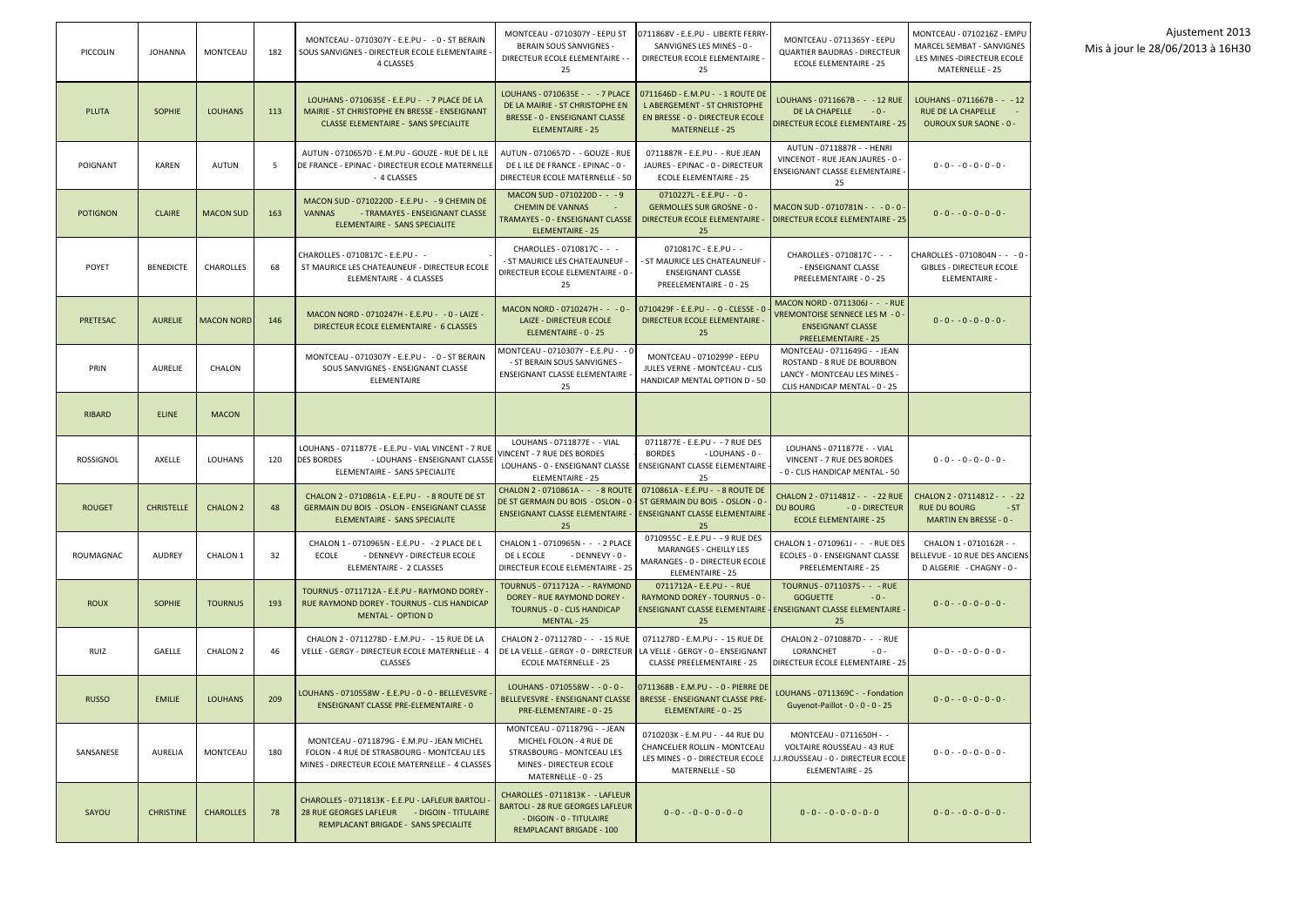| SBERNA              | LAETITIA         | <b>AUTUN</b>        | $\overline{7}$ | AUTUN - 0711841R - E.M.PU - RENE MONROSE - 3 RUE<br>DE LA CROIX BLANCHE - AUTUN - DIRECTEUR ECOLE<br>MATERNELLE - 6 CLASSES                                                                                            | AUTUN - 0711841R - - RENE<br>MONROSE - 3 RUE DE LA CROIX<br>BLANCHE - AUTUN - 0 - DIRECTEUR<br><b>ECOLE MATERNELLE - 25</b>                                           | 0711841R - E.M.PU - -3 RUE DE LA<br>CROIX BLANCHE - AUTUN - 0 -<br><b>ENSEIGNANT CLASSE</b><br>PREELEMENTAIRE - 25                        | AUTUN - 0711335R - - LES HAUTS<br>QUARTIERS - RUELLE DE LA CHARITE<br>0 - ENSEIGNANT CLASSE<br>PREELEMENTAIRE - 25 | AUTUN - 0711812J - - VICTOR<br>HUGO - RUE JF CHAMPEAUX -<br>AUTUN - 0 -                                                            |
|---------------------|------------------|---------------------|----------------|------------------------------------------------------------------------------------------------------------------------------------------------------------------------------------------------------------------------|-----------------------------------------------------------------------------------------------------------------------------------------------------------------------|-------------------------------------------------------------------------------------------------------------------------------------------|--------------------------------------------------------------------------------------------------------------------|------------------------------------------------------------------------------------------------------------------------------------|
| <b>SCHIAPPA</b>     | <b>CARLA</b>     | <b>MACON ASH</b>    | 133            | MACON ASH - 0711050F - ETAB.REGIONAL ENSEIGNT<br>ADAPTE - CLAUDE BROSSE - 297 RUE SAINT-MARTIN<br>DES VIGNES - CHARNAY LES MACON - INSTITUTEUR<br>SPECIALISE DE COLLEGES - INSTITUTEUR EDUCATION<br><b>SPECIALISEE</b> | MACON ASH - 0711050F - - CLAUDE<br><b>BROSSE - 297 RUE SAINT-MARTIN DES</b><br>VIGNES - CHARNAY LES MACON -<br><b>INSTITUTEUR SPECIALISE DE</b><br>COLLEGES - 0 - 100 | $0 - 0 - 0 - 0 - 0 - 0 - 0$                                                                                                               | $0 - 0 - 0 - 0 - 0 - 0 - 0$                                                                                        | $0 - 0 - 0 - 0 - 0 - 0 -$                                                                                                          |
| <b>SCHLUMBERGER</b> | <b>JOHANNA</b>   | <b>CHAROLLES</b>    | 70             | CHAROLLES - 0711343Z - E.M.PU - PARAY LE MONIAL<br>LES SABLES- DIRECTEUR ECOLE MATERNELLE - 4<br><b>CLASSES</b>                                                                                                        | CHAROLLES - 0711343Z - E.M.PU -<br>PARAY LE MONIAL LES SABLES-<br>DIRECTEUR ECOLE MATERNELLE - 25                                                                     | 0710766X - E.E.PU - - 0 - POISSON -<br><b>ENSEIGNANT CLASSE ELEMENTAIRE</b><br>$0 - 25$                                                   | CHAROLLES - 0710838A - - - 0 -<br><b>ENSEIGNANT CLASSE</b><br>PREELEMENTAIRE - LUGNY LES<br>CHAROLLES - 25         | $0 - 0 - 0 - 0 - 0 - 0 -$                                                                                                          |
| <b>SCHNEBELEN</b>   | <b>MAGALI</b>    | <b>TOURNUS</b>      | 204            | TOURNUS - 0711479X - E.E.PU - LE PAQUIER - ROUTE<br>DE VILLENEUVE - STE HELENE - DIRECTEUR ECOLE<br>ELEMENTAIRE - 2 CLASSES                                                                                            | TOURNUS - 0711479X - - LE PAQUIER<br>ROUTE DE VILLENEUVE - STE HELENE<br>0 - DIRECTEUR ECOLE ELEMENTAIRE -<br>25                                                      | 0711479X - E.E.PU - - ROUTE DE<br>VILLENEUVE - STE HELENE - 0 -<br><b>ENSEIGNANT CLASSE ELEMENTAIRE</b><br>25                             | $0 - 0 - 0 - 0 - 0 - 0 -$                                                                                          | $0 - 0 - 0 - 0 - 0 - 0 -$                                                                                                          |
| <b>SCHNEIDER</b>    | <b>REMY</b>      | <b>MONTCEAU</b>     | 188            | MONTCEAU - 0711331L - E.E.PU - LES BRUYERES - 1<br>RUE ALEXANDRE BUISSON - GUEUGNON -<br><b>ENSEIGNANT CLASSE ELEMENTAIRE - SANS</b><br>SPECIALITE                                                                     | MONTCEAU - 0711331L - - LES<br>BRUYERES - 1 RUE ALEXANDRE<br>BUISSON - GUEUGNON -<br>ENSEIGNANT CLASSE ELEMENTAIRE<br>$0 - 100$                                       | $0 - 0 - 0 - 0 - 0 - 0 - 0$                                                                                                               | $0 - 0 - 0 - 0 - 0 - 0 - 0$                                                                                        | $0 - 0 - 0 - 0 - 0 - 0 -$                                                                                                          |
| <b>SCHRACK</b>      | <b>MATHIEU</b>   | <b>CHAROLLES</b>    | 64             | CHAROLLES - 0711760C - E.E.PU - GABRIELLE COLETTE<br><b>6 RUE DES ECOLES</b><br>- CHAUFFAILLES -<br>DIRECTEUR ECOLE ELEMENTAIRE - 5 CLASSES                                                                            | CHAROLLES - 0711760C - - GABRIELLE<br><b>COLETTE - 6 RUE DES ECOLES</b><br><b>CHAUFFAILLES - DIRECTEUR ECOLE</b><br>ELEMENTAIRE - 0 - 25                              | 0711760C - E.E.PU - - 6 RUE DES<br><b>ECOLES</b><br>- CHAUFFAILLES -<br><b>ENSEIGNANT CLASSE ELEMENTAIRE</b><br>$0 - 25$                  | CHAROLLES - 0710818D - ST IGNY DE<br>ROCHE- DIRETEUR ECOL<br>ELEMENTAIRE-25                                        | CHAROLLES - 0710043L - -<br><b>BOURGOGNE - 2 RUE PASTEUR</b><br><b>CHAUFFAILLES - ENSEIGNANT</b><br><b>CLASSE PREELEMENTAIRE -</b> |
| <b>SCHUHLER</b>     | <b>CELIA</b>     | <b>TOURNUS</b>      | 205            | TOURNUS - 0711169K - E.E.PU - - 6 RUE CHARPY<br>- SENNECEY LE GRAND - REGROUPEMENT<br>ADAPTATION - OPTION E                                                                                                            | TOURNUS - 0711169K - - - 6 RUE<br><b>CHARPY</b><br>- SENNECEY LE<br>GRAND - 0 - REGROUPEMENT<br><b>ADAPTATION - 100</b>                                               | $0 - 0 - 0 - 0 - 0 - 0 - 0$                                                                                                               | $\mu$                                                                                                              | $0 - 0 - 0 - 0 - 0 - 0 -$                                                                                                          |
| SIMON-ROMERO        | <b>ISABELLE</b>  | <b>CHALON 2</b>     | 40             | CHALON 2 - 0711509E - E.E.PU - PABLO NERUDA - 1<br><b>RUE EDGAR VARESE</b><br>- CHALON SUR SAONE -<br>DIRECTEUR ECOLE ELEMENTAIRE - 6 CLASSES                                                                          | CHALON 2 - 0711509E - - PABLO<br><b>NERUDA - 1 RUE EDGAR VARESE</b><br><b>CHALON SUR SAONE - 0 - DIRECTEUR</b><br><b>ECOLE ELEMENTAIRE - 25</b>                       | 0711058P - E.E.PU - -9 RUE<br><b>ANTOINE DE SAINT EXUPERY -</b><br><b>CHALON SUR SAONE - 0 -</b><br>ENSEIGNANT CLASSE ELEMENTAIRE -<br>25 | CHALON 2 - 0711327G - - LAENNEC -<br>3 RUE DU PARADIS - 0 - DIRECTEUR<br><b>ECOLE ELEMENTAIRE - 25</b>             | CHALON 2 - 0710868H - -<br>JACQUES BREL - 14 RUE DU<br><b>BOURG - CHATENOY EN BRESSE</b><br>$0 -$                                  |
| <b>SKALA</b>        | AMELIE           | CHALON <sub>1</sub> | 16             | CHALON 1 - 0711864R - E.E.PU - LOUIS LECHERE - 26<br>AVENUE VICTOR HUGO - CHALON SUR SAONE -<br>DIRECTEUR ECOLE ELEMENTAIRE - 9 CLASSES                                                                                | CHALON 1 - 0711864R - - LOUIS<br>LECHERE - 26 AVENUE VICTOR HUGO<br>CHALON SUR SAONE - 0 - DIRECTEUR<br><b>ECOLE ELEMENTAIRE - 50</b>                                 | 0711864R - E.E.PU - - 26 AVENUE<br>VICTOR HUGO - CHALON SUR<br>SAONE - 0 - ENSEIGNANT CLASSE<br><b>ELEMENTAIRE - 25</b>                   | CHALON 1 - 0710937H - - EST -<br><b>CHALON - ENSEIGNANT CLASSE</b><br><b>ELEMENTAIRE - 25</b>                      | $0 - 0 - 0 - 0 - 0 - 0 -$                                                                                                          |
| <b>SKONIECZNY</b>   | <b>NATHALIE</b>  | <b>MACON</b>        |                |                                                                                                                                                                                                                        |                                                                                                                                                                       |                                                                                                                                           |                                                                                                                    |                                                                                                                                    |
| STALLA              | <b>CHRISTELE</b> | <b>MACON SUD</b>    | 152            | MACON SUD - 0711403P - E.E.PU - -<br>DOMPIERRE LES ORMES - DIRECTEUR ECOLE<br>ELEMENTAIRE - 5 CLASSES                                                                                                                  | MACON SUD - 0711403P - - -<br>- DOMPIERRE LES ORMES - 0 -<br>DIRECTEUR ECOLE ELEMENTAIRE - 25                                                                         | 0711403P - E.E.PU - -<br>- DOMPIERRE LES ORMES - 0 -<br>$ENSEIGNANT CLASSE ELEMENTAIRE \rightarrow$<br>50                                 | MACON SUD - 0711403P - - -<br>- 0 - ENSEIGNANT CLASSE<br>PREELEMENTAIRE - 25                                       | $0 - 0 - 0 - 0 - 0 - 0 -$                                                                                                          |
| <b>STRIBY</b>       | <b>AURORE</b>    | <b>CHALON 1</b>     | 28             | CHALON 1 - 0711844U - E.E.PU - CHARLES PERRAULT<br>PLACE DE VERDUN - VARENNES LE GRAND -<br>DIRECTEUR ECOLE ELEMENTAIRE - 9 CLASSES                                                                                    | CHALON 1 - 0711844U - - CHARLES<br>PERRAULT - PLACE DE VERDUN -<br>VARENNES LE GRAND - 0 - DIRECTEUR<br><b>ECOLE ELEMENTAIRE - 50</b>                                 | 0711906L - E.E.PU - - 3 AVENUE DE<br>L'EGLISE<br>- ST LOUP DE<br>VARENNES - 0 - ENSEIGNANT<br><b>CLASSE PREELEMENTAIRE - 25</b>           | $0 - 0 - 0 - 0 - 0 - 0 - 0$                                                                                        | $0 - 0 - 0 - 0 - 0 - 0 -$                                                                                                          |
| STROTTNER-GUERIN    | MANUELLA         | <b>MACON NORD</b>   | 150            | MACON NORD - 0711872Z - E.E.PU - GROUPE<br>SCOLAIRE MARIE CURIE - RUE LEO LAGRANGE - CLUNY<br>ENSEIGNANT CLASSE ELEMENTAIRE - SANS<br>SPECIALITE                                                                       | MACON NORD - 0711872Z - -<br><b>GROUPE SCOLAIRE MARIE CURIE -</b><br>RUE LEO LAGRANGE - CLUNY -<br>ENSEIGNANT CLASSE ELEMENTAIRE -<br>$0 - 25$                        | 0710456K - E.E.PU - - 0 -<br>BERGESSERIN - 0 - DIRECTEUR<br>ECOLE ELEMENTAIRE - 25                                                        | MACON NORD - 0710440T - $-$ - 0 - 0 -<br><b>ENSEIGNANT CLASSE ELEMENTAIRE -</b><br>50                              | $0 - 0 - 0 - 0 - 0 - 0 -$                                                                                                          |
| <b>SUZUKI</b>       | LAETITIA         | LE CREUSOT          | 96             | LE CREUSOT - 0710211U - E.M.PU - JEAN DE LA<br><b>FONTAINE - 12 RUE JEAN BOUVERI - MONTCHANIN -</b><br>TITULAIRE REMPLACANT BRIGADE - SANS SPECIALITE                                                                  | LE CREUSOT - 0710211U - - JEAN DE<br>LA FONTAINE - 12 RUE JEAN BOUVERI<br><b>MONTCHANIN - TITULAIRE</b><br>REMPLACANT BRIGADE - 0 - 100                               | $0 - 0 - 0 - 0 - 0 - 0 - 0$                                                                                                               | $0 - 0 - 0 - 0 - 0 - 0 - 0$                                                                                        | $0 - 0 - 0 - 0 - 0 - 0 -$                                                                                                          |
| <b>TABOULET</b>     | STEPHANIE        | <b>CHAROLLES</b>    |                | AUTUN - 0711392C - E.E.PU - DE SAINT DENIS - 7 RUE<br>DU STADE<br>- BOURBON LANCY - REGROUPEMENT ADAPTATION -<br>OPTION E                                                                                              | AUTUN - 0711392C - E.E.PU - DE<br>SAINT DENIS - 7 RUE DU STADE<br><b>BOURBON LANCY - REGROUPEMENT</b><br>ADAPTATION - OPTION E - 100                                  |                                                                                                                                           |                                                                                                                    |                                                                                                                                    |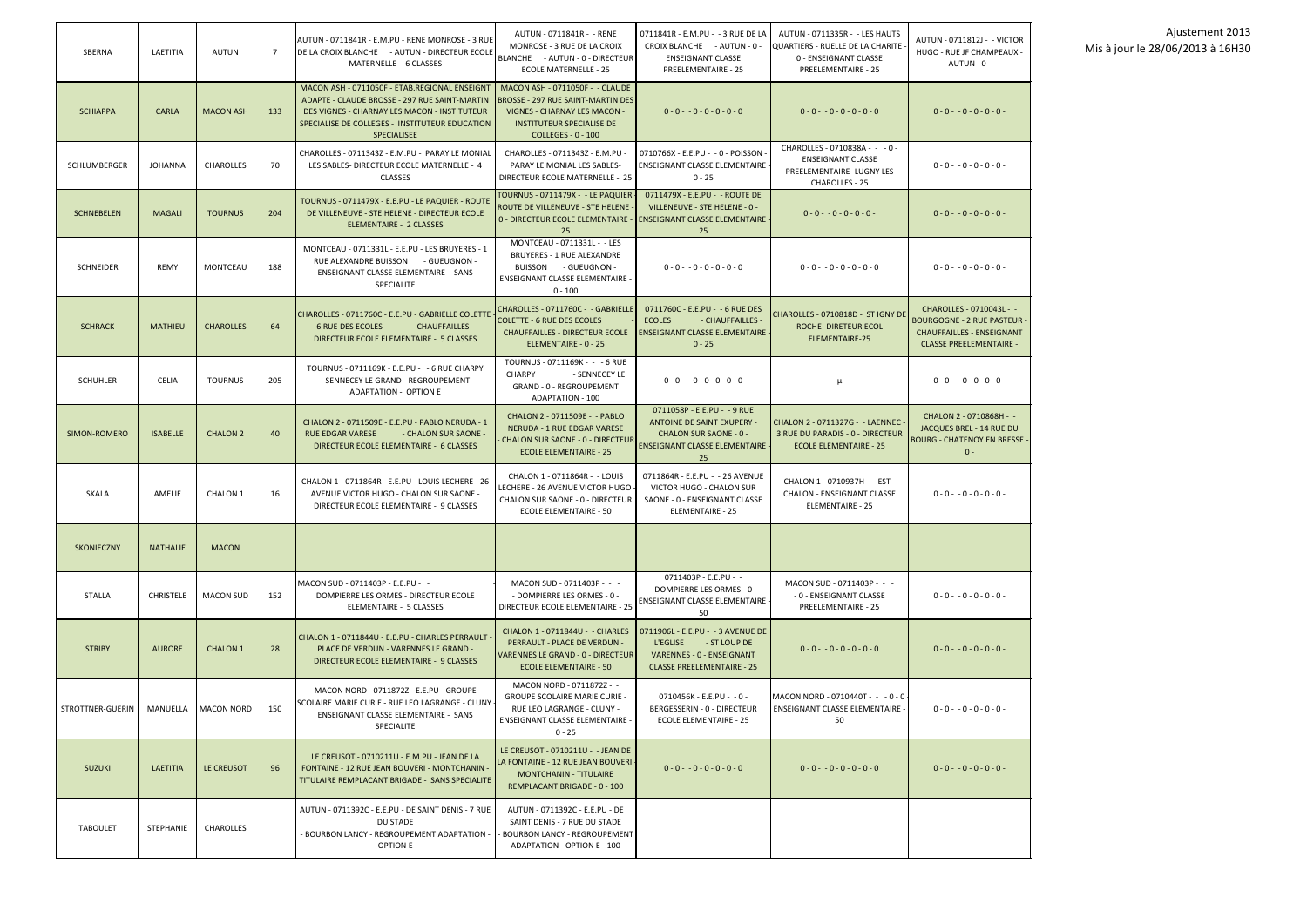| <b>TALLANDIER</b>  | <b>CAROLE</b>     | <b>MACON SUD</b>        | 153 | MACON SUD - 0710251M - E.E.PU - - 0 - CHEVAGNY<br>LES CHEVRIERES - DIRECTEUR ECOLE ELEMENTAIRE - 3<br><b>CLASSES</b>                                        | MACON SUD - 0710251M - - - 0 -<br><b>CHEVAGNY LES CHEVRIERES - 0 -</b><br><b>DIRECTEUR ECOLE ELEMENTAIRE - 25</b>                                                                         | 0710422Y - E.E.PU - -<br>- BUSSIERES - 0 - ENSEIGNANT<br><b>CLASSE PREELEMENTAIRE - 25</b>                                    | MACON SUD - 0710402B - - -<br>- 0 - ENSEIGNANT CLASSE<br><b>ELEMENTAIRE - 25</b>                                                 | MACON SUD - 0710417T - - - 0 -<br>$FUISSE - 0 -$                                                        |
|--------------------|-------------------|-------------------------|-----|-------------------------------------------------------------------------------------------------------------------------------------------------------------|-------------------------------------------------------------------------------------------------------------------------------------------------------------------------------------------|-------------------------------------------------------------------------------------------------------------------------------|----------------------------------------------------------------------------------------------------------------------------------|---------------------------------------------------------------------------------------------------------|
| TATON              | PAULINE           | <b>CHAROLLES</b>        | 73  | CHAROLLES - 0710345P - E.E.PU - -<br>LA MOTTE ST JEAN - ENSEIGNANT CLASSE<br>ELEMENTAIRE - SANS SPECIALITE                                                  | CHAROLLES - 0710345P - - -<br>- LA MOTTE ST JEAN - ENSEIGNANT<br>CLASSE ELEMENTAIRE - 0 - 50                                                                                              | 0710345P - E.E.PU - -<br>- LA MOTTE ST JEAN - DIRECTEUR<br>ECOLE ELEMENTAIRE - 0 - 25                                         | CHAROLLES - 0711616W - - -<br>DIRECTEUR ECOLE ELEMENTAIRE - 0<br>$-25$                                                           | $0 - 0 - 0 - 0 - 0 - 0 -$                                                                               |
| <b>TERRACOL</b>    | <b>GHITA</b>      | <b>CHALON 1</b>         | 22  | CHALON 1 - 0711850A - E.E.PU - LES CHARREAUX - 18<br>RUE FOURIER - CHALON SUR SAONE - ENSEIGNANT<br><b>CLASSE ELEMENTAIRE - SANS SPECIALITE</b>             | CHALON 1 - 0711850A - - LES<br><b>CHARREAUX - 18 RUE FOURIER -</b><br><b>CHALON SUR SAONE - 0 -</b><br><b>ENSEIGNANT CLASSE ELEMENTAIRE -</b><br>50                                       | $0 - 0 - 0 - 0 - 0 - 0 - 0$                                                                                                   | $0 - 0 - 0 - 0 - 0 - 0 - 0$                                                                                                      | $0 - 0 - 0 - 0 - 0 - 0 -$                                                                               |
| <b>THERVILLE</b>   | <b>CHRISTELLE</b> | <b>TOURNUS</b>          |     | $0 - 0 - 0 - 0 - 0 - 0 - 0$                                                                                                                                 | $0 - 0 - 0 - 0 - 0 - 0 - 0$                                                                                                                                                               | $0 - 0 - 0 - 0 - 0 - 0 - 0$                                                                                                   | $0 - 0 - 0 - 0 - 0 - 0 - 0$                                                                                                      | $0 - 0 - 0 - 0 - 0 - 0 -$                                                                               |
| <b>THEVENET</b>    | <b>NELLY</b>      | <b>CHAROLLES</b>        | 67  | CHAROLLES - 0711771P - E.E.PU - JEAN MACE - 1 RUE<br>DES ECOLES - CHAROLLES - DIRECTEUR ECOLE<br>ELEMENTAIRE - 10 CLASSES                                   | CHAROLLES - 0711771P - - JEAN<br>MACE - 1 RUE DES ECOLES -<br><b>CHAROLLES - DIRECTEUR ECOLE</b><br>ELEMENTAIRE - 0 - 50                                                                  | 0711617X - E.E.PU - - ROUTE DE<br><b>CHAROLLES</b><br>- ST BONNET DE<br><b>JOUX - DIRECTEUR ECOLE</b><br>ELEMENTAIRE - 0 - 25 | CHAROLLES - 0711898C - - GROUPE<br><b>SCOLAIRE MAURICE NUGUES - 0 -</b><br>DIRECTEUR ECOLE ELEMENTAIRE - 0<br>25                 | $0 - 0 - 0 - 0 - 0 - 0 -$                                                                               |
| <b>THIBERT</b>     | <b>MELANIE</b>    | <b>MACON</b>            |     |                                                                                                                                                             |                                                                                                                                                                                           |                                                                                                                               |                                                                                                                                  |                                                                                                         |
| <b>THIBERT</b>     | <b>AMANDINE</b>   | <b>MONTCEAU</b>         | 177 | MONTCEAU - 0711242P - E.E.PU - JACQUES PREVERT<br>25 RUE DE LA RESISTANCE - MONTCEAU LES MINES<br>DIRECTEUR ECOLE ELEMENTAIRE - 4 CLASSES                   | MONTCEAU - 0711242P - - JACQUES   0711242P - E.E.PU - - 25 RUE DE LA<br>PREVERT - 25 RUE DE LA RESISTANCE ·<br><b>MONTCEAU LES MINES - DIRECTEUR</b><br><b>ECOLE ELEMENTAIRE - 0 - 25</b> | <b>RESISTANCE - MONTCEAU LES</b><br><b>MINES - 0 - DIRECTEUR ECOLE</b><br><b>ELEMENTAIRE - 25</b>                             | MONTCEAU - 0711236H - - ROSA<br>BONHEUR - 23 RUE FORETALE - 0 -<br><b>DIRECTEUR ECOLE MATERNELLE - 25</b>                        | MONTCEAU - 0711242P - -<br>JACQUES PREVERT - 25 RUE DE<br>LA RESISTANCE - MONTCEAU LES<br>$MINES - 0 -$ |
| <b>THOMAS</b>      | <b>ELISE</b>      | CHALON <sub>1</sub>     | 18  | CHALON 1 - 0710169Y - E.M.PU - LA CITADELLE - 1 RUE<br>LESCHENAULT DE LA TOUR - CHALON SUR SAONE -<br>ENSEIGNANT CLASSE PREELEMENTAIRE - SANS<br>SPECIALITE | CHALON 1 - 0710169Y - - LA<br>CITADELLE - 1 RUE LESCHENAULT DE<br>LA TOUR - CHALON SUR SAONE - 0 -<br><b>ENSEIGNANT CLASSE</b><br><b>PREELEMENTAIRE - 50</b>                              | 0710169Y - E.M.PU - - 1 RUE<br>LESCHENAULT DE LA TOUR -<br>CHALON SUR SAONE - 0 -<br>DIRECTEUR ECOLE MATERNELLE - 25          | CHALON 1 - 0710931B - - LA<br>CITADELLE - 10 RUE GARIBALDI<br>0 - DIRECTEUR ECOLE ELEMENTAIRE<br>$-25$                           | $0 - 0 - 0 - 0 - 0 - 0 -$                                                                               |
| <b>THOMME</b>      | <b>MURIEL</b>     | LE CREUSOT              |     | disponibilité                                                                                                                                               |                                                                                                                                                                                           |                                                                                                                               |                                                                                                                                  |                                                                                                         |
| <b>TONDUT</b>      | CAROLINE          | <b>TOURNUS</b>          | 214 | TOURNUS - 0710497E - E.E.PU - 0 - 0 - BONNAY -<br>DIRECTEUR ECOLE ELEMENTAIRE - 0                                                                           | TOURNUS - 0710497E - - 0 - 0 -<br><b>BONNAY - DIRECTEUR ECOLE</b><br>ELEMENTAIRE - 0 - 100                                                                                                | $0 - 0 - 0 - 0 - 0 - 0 - 0$                                                                                                   | $0 - 0 - 0 - 0 - 0 - 0 - 0$                                                                                                      | $0 - 0 - 0 - 0 - 0 - 0 -$                                                                               |
| <b>TORNE-CELER</b> |                   | SYLVIE MAR   MACON NORD | 136 | MACON NORD - 0711905K - E.E.PU - - QUARTIER LES<br>TOUZIERS - LA ROCHE VINEUSE - DIRECTEUR ECOLE<br>ELEMENTAIRE - 5 CLASSES                                 | MACON NORD - 0711905K - - -<br><b>QUARTIER LES TOUZIERS - LA ROCHE</b><br><b>VINEUSE - DIRECTEUR ECOLE</b><br>ELEMENTAIRE - 0 - 25                                                        | 0711905K - E.E.PU - - QUARTIER LES<br>TOUZIERS - LA ROCHE VINEUSE - 0 -<br><b>DIRECTEUR ECOLE ELEMENTAIRE -</b><br>50         | MACON NORD - 0711905K - - -<br><b>QUARTIER LES TOUZIERS - 0 -</b><br><b>ENSEIGNANT CLASSE</b><br><b>PREELEMENTAIRE - 25</b>      | $0 - 0 - 0 - 0 - 0 - 0 -$                                                                               |
| TOTTA              | <b>CHRISTOPHE</b> | LE CREUSOT              | 88  | LE CREUSOT - 0711873A - E.E.PU - PIERRE CURIE - 3<br>RUE DU PUITS DES MOINEAUX - LE CREUSOT -<br>DIRECTEUR ECOLE ELEMENTAIRE - 9 CLASSES                    | LE CREUSOT - 0711873A - - PIERRE<br>CURIE - 3 RUE DU PUITS DES<br>MOINEAUX - LE CREUSOT -<br>DIRECTEUR ECOLE ELEMENTAIRE - 0 -<br>50                                                      | 0711873A - E.E.PU - - 3 RUE DU<br>PUITS DES MOINEAUX - LE<br>CREUSOT - 0 - ENSEIGNANT CLASSE<br>PREELEMENTAIRE - 25           | LE CREUSOT - 0711873A - - PIERRE<br>CURIE - 3 RUE DU PUITS DES<br>MOINEAUX - 0 - ENSEIGNANT<br><b>CLASSE PREELEMENTAIRE - 25</b> | $0 - 0 - 0 - 0 - 0 - 0 -$                                                                               |
| <b>TOURNIER</b>    | <b>SABINE</b>     | <b>TOURNUS</b>          | 202 | TOURNUS - 0711903H - E.E.PU - - GROUPE SCOLAIRE<br>DU PETIT PUITS - MELLECEY - DIRECTEUR ECOLE<br>ELEMENTAIRE - 4 CLASSES                                   | TOURNUS - 0711903H - - - GROUPE<br><b>SCOLAIRE DU PETIT PUITS - MELLECEY</b><br>0 - DIRECTEUR ECOLE ELEMENTAIRE - MELLECEY - 0 - ENSEIGNANT CLASSE<br>25                                  | 0711903H - E.E.PU - - GROUPE<br><b>SCOLAIRE DU PETIT PUITS -</b><br>ELEMENTAIRE - 25                                          | TOURNUS - 0711849Z - - - 75<br><b>GRANDE RUE</b><br>$-0-$<br>DIRECTEUR ECOLE ELEMENTAIRE - 25                                    | TOURNUS - 0711849Z - - -75<br><b>GRANDE RUE</b><br>MERCUREY - 0 -                                       |
| TURCK              | MURIEL            | CHALON 2                | 59  | CHALON 2 - 0711505A - E.M.PU - - 20 RUE DU BOURG<br>- ST MARTIN EN BRESSE - ENSEIGNANT CLASSE<br>PREELEMENTAIRE - SANS SPECIALITE                           | CHALON 2 - 0711505A - - - 20 RUE<br>DU BOURG<br>- ST MARTIN EN<br><b>BRESSE - ENSEIGNANT CLASSE</b><br>PREELEMENTAIRE - 0 - 100                                                           | $0 - 0 - 0 - 0 - 0 - 0 - 0$                                                                                                   | $0 - 0 - 0 - 0 - 0 - 0 - 0$                                                                                                      | $0 - 0 - 0 - 0 - 0 - 0 -$                                                                               |
| <b>TURPIN</b>      | <b>CLOTILDE</b>   | LE CREUSOT              | 90  | LE CREUSOT - 0711848Y - E.E.PU - LES 7 ECLUSES - 40<br>ROUTE DU CANAL<br>- ECUISSES - DIRECTEUR<br><b>ECOLE ELEMENTAIRE - 6 CLASSES</b>                     | LE CREUSOT - 0711848Y - - LES 7<br><b>ECLUSES - 40 ROUTE DU CANAL</b><br>- ECUISSES - DIRECTEUR ECOLE<br>ELEMENTAIRE - 0 - 25                                                             | 0711848Y - E.E.PU - -40 ROUTE DU<br>CANAL<br>- ECUISSES - 0 -<br><b>ENSEIGNANT CLASSE ELEMENTAIRE -</b><br>25                 | $0 - 0 - 0 - 0 - 0 - 0 - 0$                                                                                                      | $0 - 0 - 0 - 0 - 0 - 0 - 0$                                                                             |
| UCHAN              | ANAIS             | <b>MONTCEAU</b>         | 169 | MONTCEAU - 0711458Z - E.M.PU - LUCIE AUBRAC -<br>RUE LOUIS ARAGON - BLANZY - DIRECTEUR ECOLE<br>MATERNELLE - 4 CLASSES                                      | MONTCEAU - 0711458Z - - LUCIE<br>AUBRAC - RUE LOUIS ARAGON -<br><b>BLANZY - DIRECTEUR ECOLE</b><br>MATERNELLE - 0 - 25                                                                    | 0711458Z - E.M.PU - - RUE LOUIS<br>ARAGON - BLANZY - 0 - ENSEIGNANT<br><b>CLASSE PREELEMENTAIRE - 25</b>                      | MONTCEAU - 0711890U - - LES<br>PASTELS - 2 RUE DE L EGLISE<br>0 - ENSEIGNANT CLASSE<br><b>ELEMENTAIRE - 25</b>                   | MONTCEAU - 0711890U - - LES<br>PASTELS - 2 RUE DE L EGLISE<br>- PALINGES - 0 -                          |
| <b>VALENTIN</b>    | <b>GUILLAUME</b>  | <b>MACON SUD</b>        |     | MACON MACON NORD - 0711313S - EEPU GRAND<br><b>FOUR - MACON - TITULAIRE REMPLACANT BRIGADE</b>                                                              | MACON MACON NORD - 0711313S -<br>EEPU GRAND FOUR - MACON -<br>TITULAIRE REMPLACANT BRIGADE -<br>100                                                                                       |                                                                                                                               |                                                                                                                                  |                                                                                                         |
| VASSAL             | <b>CORINNE</b>    | <b>TOURNUS</b>          |     |                                                                                                                                                             |                                                                                                                                                                                           |                                                                                                                               |                                                                                                                                  |                                                                                                         |